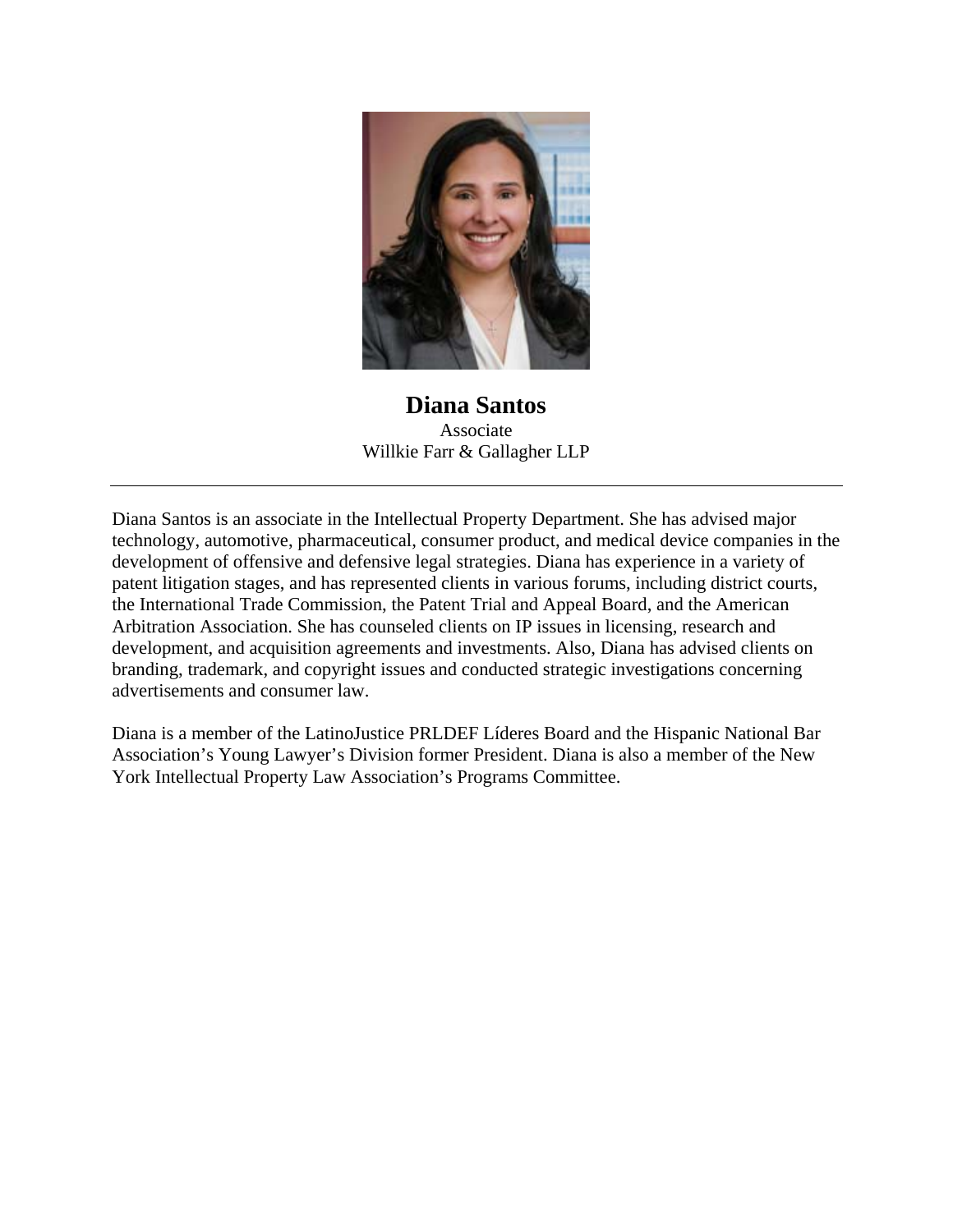

**Eugene L. Chang**  Partner Willkie Farr & Gallagher LLP

Eugene Chang is a partner in the Intellectual Property Department. He is an intellectual property litigator and licensing attorney who practices on the cutting edge of intellectual property, antitrust and bankruptcy law. He litigates intellectual property issues in the United States and internationally across a wide range of technology areas. He also counsels clients on intellectual property and technology services issues arising in complex transactions, like private equity, insurance mergers and acquisitions, public and private offerings, bankruptcy-related acquisitions and standards-related licensing programs.

Eugene was named to the 2012 BTI Client Service All-Star Team, an elite group of attorneys recognized by leading corporate counsel for delivering superior client service.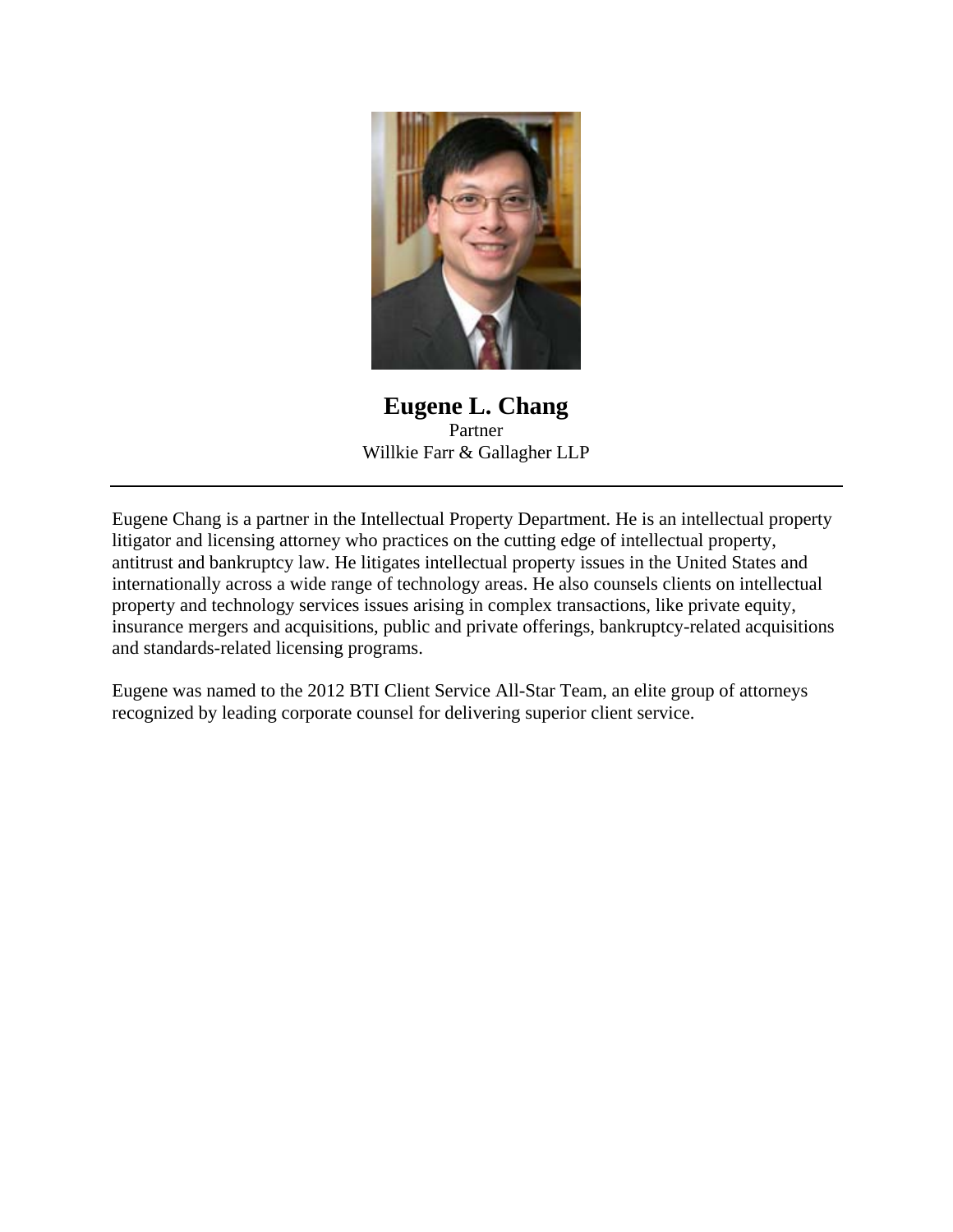

**Robert M. Isackson**  Partner Venable LLP - New York, NY

Rob Isackson is a partner in Venable's Intellectual Property Litigation practice and an experienced first chair trial attorney with a winning track record of resolving complex intellectual property disputes. His experience also includes trademark, trade dress, and copyright litigation, IP transactions, due diligence investigation, opinions, and strategic counseling.

With a focus on patent and trade secret disputes and commercial disputes over technology issues, Mr. Isackson has served as lead counsel in more than 40 federal cases, and appears regularly in proceedings before the Patent and Trademark Office and international arbitration tribunals.

# **EDUCATION**

J.D., University of Michigan Law School B.S.E., magna cum laude, University of Michigan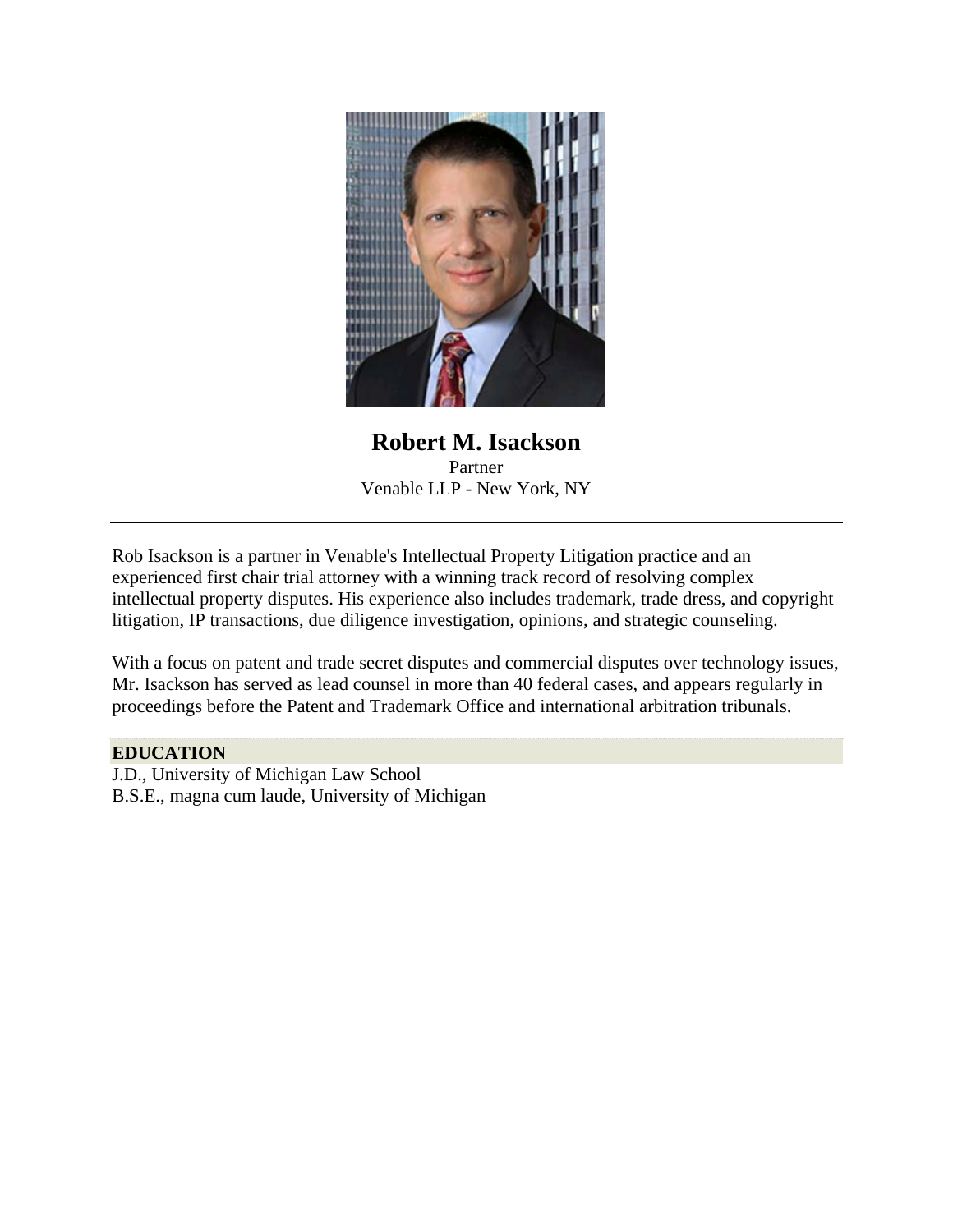137 S.Ct. 1523 Supreme Court of the United States

IMPRESSION PRODUCTS, INC., Petitioner

v.

LEXMARK INTERNATIONAL, INC.

No. 15–1189. | Argued March 21, 2017. | Decided May 30, 2017.

#### **Synopsis**

**Background:** Patentee brought action alleging that competitor infringed its patents related to toner cartridges by refurbishing and reselling cartridges that patentee had sold in United States, and by importing cartridges that patentee had sold abroad. The United States District Court for the Southern District of Ohio, [Michael R.](http://www.westlaw.com/Link/Document/FullText?findType=h&pubNum=176284&cite=0122812501&originatingDoc=I35b269ee450411e7b73588f1a9cfce05&refType=RQ&originationContext=document&vr=3.0&rs=cblt1.0&transitionType=DocumentItem&contextData=(sc.Default)) [Barrett](http://www.westlaw.com/Link/Document/FullText?findType=h&pubNum=176284&cite=0122812501&originatingDoc=I35b269ee450411e7b73588f1a9cfce05&refType=RQ&originationContext=document&vr=3.0&rs=cblt1.0&transitionType=DocumentItem&contextData=(sc.Default)), J., [9 F.Supp.3d 830,](http://www.westlaw.com/Link/Document/FullText?findType=Y&serNum=2032992465&pubNum=0007903&originatingDoc=I35b269ee450411e7b73588f1a9cfce05&refType=RP&originationContext=document&vr=3.0&rs=cblt1.0&transitionType=DocumentItem&contextData=(sc.Default)) entered an order denying competitor's motion to dismiss with respect to cartridges that had been sold abroad, and subsequently entered an order granting competitor's motion to dismiss with respect to cartridges that had been sold domestically, [2014 WL](http://www.westlaw.com/Link/Document/FullText?findType=Y&serNum=2032993655&pubNum=0000999&originatingDoc=I35b269ee450411e7b73588f1a9cfce05&refType=RP&originationContext=document&vr=3.0&rs=cblt1.0&transitionType=DocumentItem&contextData=(sc.Default)) [1276133](http://www.westlaw.com/Link/Document/FullText?findType=Y&serNum=2032993655&pubNum=0000999&originatingDoc=I35b269ee450411e7b73588f1a9cfce05&refType=RP&originationContext=document&vr=3.0&rs=cblt1.0&transitionType=DocumentItem&contextData=(sc.Default)). Parties appealed. The United States Court of Appeals for the Federal Circuit, en banc, Taranto, Circuit Judge, [816 F.3d 721,](http://www.westlaw.com/Link/Document/FullText?findType=Y&serNum=2038283800&pubNum=0000506&originatingDoc=I35b269ee450411e7b73588f1a9cfce05&refType=RP&originationContext=document&vr=3.0&rs=cblt1.0&transitionType=DocumentItem&contextData=(sc.Default)) affirmed in part, reversed in part, and remanded. Certiorari was granted.

**Holdings:** The Supreme Court, Chief Justice [Roberts](http://www.westlaw.com/Link/Document/FullText?findType=h&pubNum=176284&cite=0258116001&originatingDoc=I35b269ee450411e7b73588f1a9cfce05&refType=RQ&originationContext=document&vr=3.0&rs=cblt1.0&transitionType=DocumentItem&contextData=(sc.Default)), held that:

[1] patentee exhausted its patent rights with respect to domestically sold cartridges, abrogating *[Mallinckrodt,](http://www.westlaw.com/Link/Document/FullText?findType=Y&serNum=1992166587&pubNum=0000350&originatingDoc=I35b269ee450411e7b73588f1a9cfce05&refType=RP&originationContext=document&vr=3.0&rs=cblt1.0&transitionType=DocumentItem&contextData=(sc.Default)) [Inc. v. Medipart, Inc.](http://www.westlaw.com/Link/Document/FullText?findType=Y&serNum=1992166587&pubNum=0000350&originatingDoc=I35b269ee450411e7b73588f1a9cfce05&refType=RP&originationContext=document&vr=3.0&rs=cblt1.0&transitionType=DocumentItem&contextData=(sc.Default))*, 976 F.2d 700, and

[2] patentee exhausted its patent rights with respect to internationally sold cartridges, abrogating *[Jazz Photo](http://www.westlaw.com/Link/Document/FullText?findType=Y&serNum=2001716493&pubNum=0000506&originatingDoc=I35b269ee450411e7b73588f1a9cfce05&refType=RP&originationContext=document&vr=3.0&rs=cblt1.0&transitionType=DocumentItem&contextData=(sc.Default)) [Corp. v. International Trade Commission](http://www.westlaw.com/Link/Document/FullText?findType=Y&serNum=2001716493&pubNum=0000506&originatingDoc=I35b269ee450411e7b73588f1a9cfce05&refType=RP&originationContext=document&vr=3.0&rs=cblt1.0&transitionType=DocumentItem&contextData=(sc.Default))*, 264 F.3d 1094, *[Dickerson v. Tinling](http://www.westlaw.com/Link/Document/FullText?findType=Y&serNum=1898187568&pubNum=0000348&originatingDoc=I35b269ee450411e7b73588f1a9cfce05&refType=RP&originationContext=document&vr=3.0&rs=cblt1.0&transitionType=DocumentItem&contextData=(sc.Default))*, 84 F. 192, *[Dickerson v. Matheson,](http://www.westlaw.com/Link/Document/FullText?findType=Y&serNum=1893189216&pubNum=0000348&originatingDoc=I35b269ee450411e7b73588f1a9cfce05&refType=RP&originationContext=document&vr=3.0&rs=cblt1.0&transitionType=DocumentItem&contextData=(sc.Default))* 57 [F. 524.](http://www.westlaw.com/Link/Document/FullText?findType=Y&serNum=1893189216&pubNum=0000348&originatingDoc=I35b269ee450411e7b73588f1a9cfce05&refType=RP&originationContext=document&vr=3.0&rs=cblt1.0&transitionType=DocumentItem&contextData=(sc.Default))

Reversed and remanded.

Justice [Ginsburg](http://www.westlaw.com/Link/Document/FullText?findType=h&pubNum=176284&cite=0224420501&originatingDoc=I35b269ee450411e7b73588f1a9cfce05&refType=RQ&originationContext=document&vr=3.0&rs=cblt1.0&transitionType=DocumentItem&contextData=(sc.Default)) filed an opinion concurring in part and dissenting in part.

Justice [Gorsuch](http://www.westlaw.com/Link/Document/FullText?findType=h&pubNum=176284&cite=0183411701&originatingDoc=I35b269ee450411e7b73588f1a9cfce05&refType=RQ&originationContext=document&vr=3.0&rs=cblt1.0&transitionType=DocumentItem&contextData=(sc.Default)) took no part in the consideration or decision of the case.

# <span id="page-3-0"></span>**\*1525** *Syllabus [\\*](#page-14-0)*

A United States patent entitles the patent holder to "exclude others from making, using, offering for sale, or selling [its] invention throughout the United States or importing the invention into the United States." [35 U.S.C.](http://www.westlaw.com/Link/Document/FullText?findType=L&pubNum=1000546&cite=35USCAS154&originatingDoc=I35b269ee450411e7b73588f1a9cfce05&refType=RB&originationContext=document&vr=3.0&rs=cblt1.0&transitionType=DocumentItem&contextData=(sc.Default)#co_pp_8b3b0000958a4) [§ 154\(a\).](http://www.westlaw.com/Link/Document/FullText?findType=L&pubNum=1000546&cite=35USCAS154&originatingDoc=I35b269ee450411e7b73588f1a9cfce05&refType=RB&originationContext=document&vr=3.0&rs=cblt1.0&transitionType=DocumentItem&contextData=(sc.Default)#co_pp_8b3b0000958a4) Whoever engages in one of these acts "without authority" from the patentee may face liability for patent infringement.  $\S 271(a)$ . When a patentee sells one of its products, however, the patentee can no longer control that item through the patent laws—its patent rights are said to "exhaust."

Respondent Lexmark International, Inc. designs, manufactures, and sells toner cartridges to consumers in the United States and abroad. It owns a number of patents that cover components of those cartridges and the manner in which they are used. When Lexmark sells toner cartridges, it gives consumers two options: One option is to buy a toner cartridge at full price, with no restrictions. The other option is to buy a cartridge at a discount through Lexmark's "Return Program." In exchange for the lower price, customers who buy through the Return Program must sign a contract agreeing to use the cartridge only once and to refrain from transferring the cartridge to anyone but Lexmark.

Companies known as remanufacturers acquire empty Lexmark toner cartridges—including Return Program cartridges—from purchasers in the United States, refill them with toner, and then resell them. They do the same with Lexmark cartridges that they acquire from purchasers overseas and import into the United States. Lexmark sued a number of these remanufacturers, including petitioner Impression Products, Inc., for patent infringement with respect to two groups of cartridges. The first group consists of Return Program cartridges that Lexmark had sold within the United States. Lexmark argued that, because it expressly prohibited reuse and resale of these cartridges, Impression Products infringed the Lexmark patents when it refurbished and resold them. The second group consists of all toner cartridges that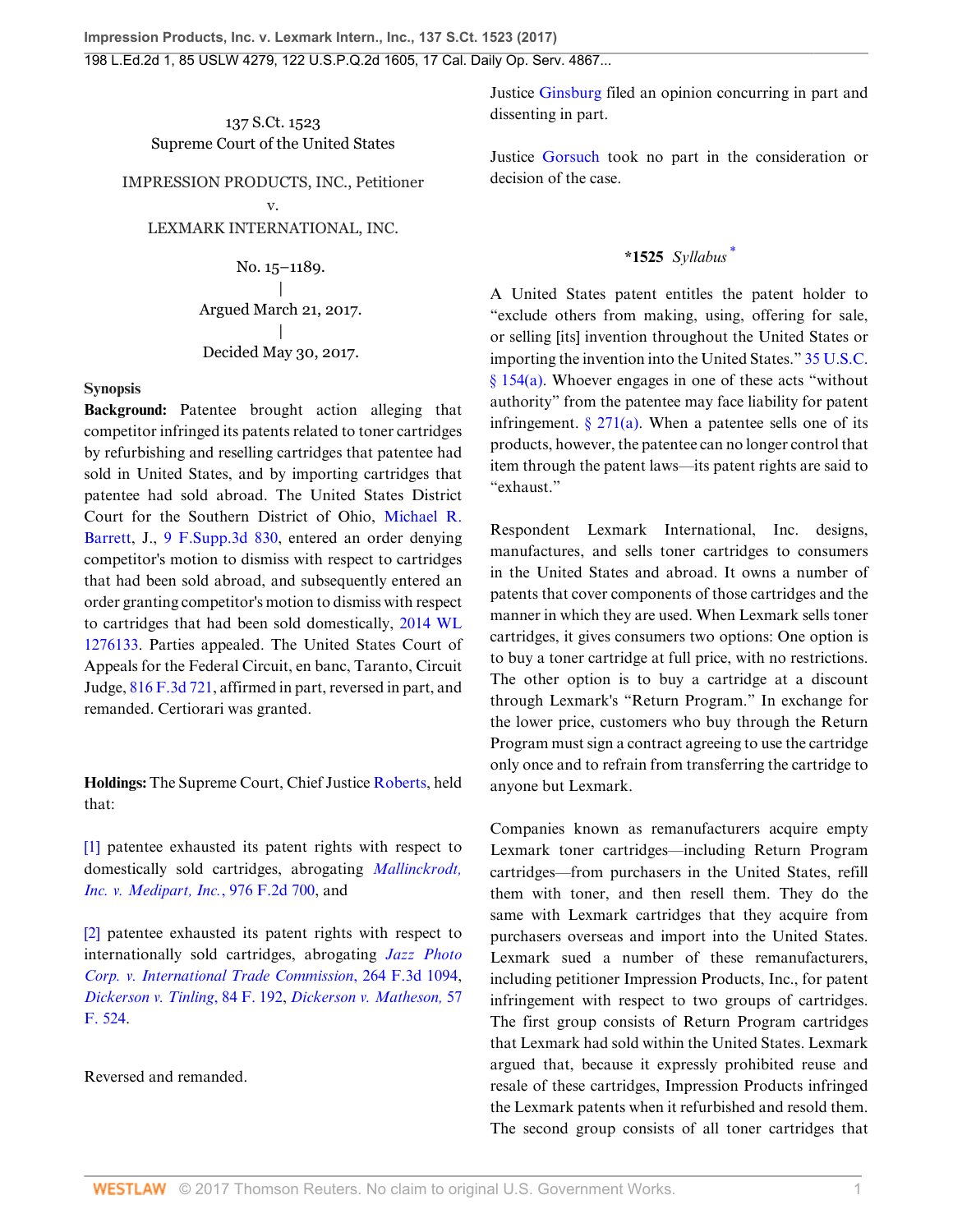Lexmark had sold abroad and that Impression Products imported into the country. Lexmark claimed that it never gave anyone authority to import these cartridges, so Impression Products infringed its patent rights by doing just that.

**\*1526** Impression Products moved to dismiss on the grounds that Lexmark's sales, both in the United States and abroad, exhausted its patent rights in the cartridges, so Impression Products was free to refurbish and resell them, and to import them if acquired overseas. The District Court granted the motion to dismiss as to the domestic Return Program cartridges, but denied the motion as to the cartridges sold abroad. The Federal Circuit then ruled for Lexmark with respect to both groups of cartridges. Beginning with the Return Program cartridges that Lexmark sold domestically, the Federal Circuit held that a patentee may sell an item and retain the right to enforce, through patent infringement lawsuits, clearly communicated, lawful restrictions on post-sale use or resale. Because Impression Products knew about Lexmark's restrictions and those restrictions did not violate any laws, Lexmark's sales did not exhaust its patent rights, and it could sue Impression Products for infringement. As for the cartridges that Lexmark sold abroad, the Federal Circuit held that, when a patentee sells a product overseas, it does not exhaust its patent rights over that item. Lexmark was therefore free to sue for infringement when Impression Products imported cartridges that Lexmark had sold abroad. Judge Dyk, joined by Judge Hughes, dissented.

# *Held* :

1. Lexmark exhausted its patent rights in the Return Program cartridges that it sold in the United States. A patentee's decision to sell a product exhausts all of its patent rights in that item, regardless of any restrictions the patentee purports to impose. As a result, even if the restrictions in Lexmark's contracts with its customers were clear and enforceable under contract law, they do not entitle Lexmark to retain patent rights in an item that it has elected to sell. Pp. 1531 – 1536.

(a) The Patent Act grants patentees the "right to exclude others from making, using, offering for sale, or selling [their] invention[s]."  $35$  U.S.C. § 154(a). For over 160 years, the doctrine of patent exhaustion has imposed a limit on that right to exclude: When a patentee sells an item, that product "is no longer within the limits of the [patent] monopoly" and instead becomes the "private, individual property" of the purchaser. *[Bloomer](http://www.westlaw.com/Link/Document/FullText?findType=Y&serNum=1800102097&pubNum=0000780&originatingDoc=I35b269ee450411e7b73588f1a9cfce05&refType=RP&fi=co_pp_sp_780_549&originationContext=document&vr=3.0&rs=cblt1.0&transitionType=DocumentItem&contextData=(sc.Default)#co_pp_sp_780_549) v. McQuewan,* [14 How. 539, 549–550, 14 L.Ed. 532](http://www.westlaw.com/Link/Document/FullText?findType=Y&serNum=1800102097&pubNum=0000780&originatingDoc=I35b269ee450411e7b73588f1a9cfce05&refType=RP&fi=co_pp_sp_780_549&originationContext=document&vr=3.0&rs=cblt1.0&transitionType=DocumentItem&contextData=(sc.Default)#co_pp_sp_780_549). If the patentee negotiates a contract restricting the purchaser's right to use or resell the item, it may be able to enforce that restriction as a matter of contract law, but may not do so through a patent infringement lawsuit.

The exhaustion rule marks the point where patent rights yield to the common law principle against restraints on alienation. The Patent Act promotes innovation by allowing inventors to secure the financial rewards for their inventions. Once a patentee sells an item, it has secured that reward, and the patent laws provide no basis for restraining the use and enjoyment of the product. Allowing further restrictions would run afoul of the "common law's refusal to permit restraints on the alienation of chattels." *[Kirtsaeng v. John Wiley & Sons,](http://www.westlaw.com/Link/Document/FullText?findType=Y&serNum=2030157847&pubNum=0000708&originatingDoc=I35b269ee450411e7b73588f1a9cfce05&refType=RP&originationContext=document&vr=3.0&rs=cblt1.0&transitionType=DocumentItem&contextData=(sc.Default)) Inc.,* [568 U.S. 519, 538, 133 S.Ct. 1351, 185 L.Ed.2d](http://www.westlaw.com/Link/Document/FullText?findType=Y&serNum=2030157847&pubNum=0000708&originatingDoc=I35b269ee450411e7b73588f1a9cfce05&refType=RP&originationContext=document&vr=3.0&rs=cblt1.0&transitionType=DocumentItem&contextData=(sc.Default)) [392](http://www.westlaw.com/Link/Document/FullText?findType=Y&serNum=2030157847&pubNum=0000708&originatingDoc=I35b269ee450411e7b73588f1a9cfce05&refType=RP&originationContext=document&vr=3.0&rs=cblt1.0&transitionType=DocumentItem&contextData=(sc.Default)). As Lord Coke put it in the 17th century, if an owner restricts the resale or use of an item after selling it, that restriction "is voide, because ... it is against Trade and Traffique, and bargaining and contracting betweene man and man." 1 E. Coke, Institutes of the Laws of England § 360, p. 223 (1628). Congress enacted and has repeatedly revised the Patent Act against the backdrop of this hostility toward restraints on alienation, which is reflected in the exhaustion doctrine.

**\*1527** This Court accordingly has long held that, even when a patentee sells an item under an express, otherwise lawful restriction, the patentee does not retain patent rights in that product. See, *e.g., [Quanta Computer, Inc.](http://www.westlaw.com/Link/Document/FullText?findType=Y&serNum=2016269690&pubNum=0000708&originatingDoc=I35b269ee450411e7b73588f1a9cfce05&refType=RP&originationContext=document&vr=3.0&rs=cblt1.0&transitionType=DocumentItem&contextData=(sc.Default)) v. LG Electronics, Inc.,* [553 U.S. 617, 128 S.Ct. 2109, 170](http://www.westlaw.com/Link/Document/FullText?findType=Y&serNum=2016269690&pubNum=0000708&originatingDoc=I35b269ee450411e7b73588f1a9cfce05&refType=RP&originationContext=document&vr=3.0&rs=cblt1.0&transitionType=DocumentItem&contextData=(sc.Default)) [L.Ed.2d 996.](http://www.westlaw.com/Link/Document/FullText?findType=Y&serNum=2016269690&pubNum=0000708&originatingDoc=I35b269ee450411e7b73588f1a9cfce05&refType=RP&originationContext=document&vr=3.0&rs=cblt1.0&transitionType=DocumentItem&contextData=(sc.Default)) And that well-settled line of precedent allows for only one answer in this case: Lexmark cannot bring a patent infringement suit against Impression Products with respect to the Return Program cartridges sold in the United States because, once Lexmark sold those cartridges, it exhausted its right to control them through the patent laws. Pp. 1531 – 1533.

(b) The Federal Circuit reached a different result because it started from the premise that the exhaustion doctrine is an interpretation of the patent infringement statute, which prohibits anyone from using or selling a patented article "without authority" from the patentee. According to the Federal Circuit, exhaustion reflects a default rule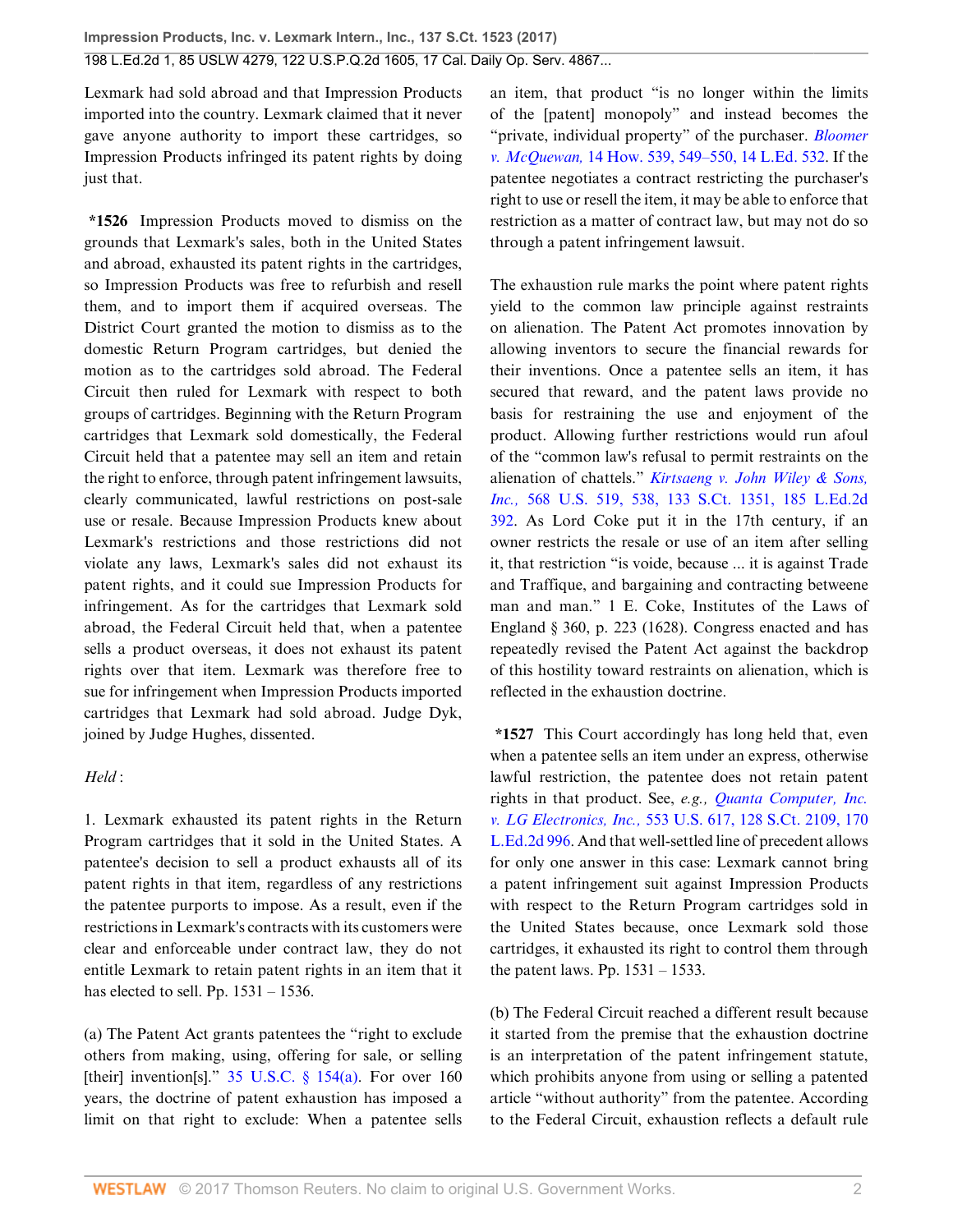that selling an item "*presumptively* grant[s] 'authority' for the purchaser to use it and resell it." [816 F.3d 721, 742](http://www.westlaw.com/Link/Document/FullText?findType=Y&serNum=2038283800&pubNum=0000506&originatingDoc=I35b269ee450411e7b73588f1a9cfce05&refType=RP&fi=co_pp_sp_506_742&originationContext=document&vr=3.0&rs=cblt1.0&transitionType=DocumentItem&contextData=(sc.Default)#co_pp_sp_506_742). But if a patentee withholds some authority by expressly limiting the purchaser's rights, the patentee may enforce that restriction through patent infringement lawsuits. See *id.,* [at 741](http://www.westlaw.com/Link/Document/FullText?findType=Y&serNum=2038283800&pubNum=0000506&originatingDoc=I35b269ee450411e7b73588f1a9cfce05&refType=RP&fi=co_pp_sp_506_741&originationContext=document&vr=3.0&rs=cblt1.0&transitionType=DocumentItem&contextData=(sc.Default)#co_pp_sp_506_741).

The problem with the Federal Circuit's logic is that the exhaustion doctrine is not a presumption about the authority that comes along with a sale; it is a limit on the scope of the patentee's rights. The Patent Act gives patentees a limited exclusionary power, and exhaustion extinguishes that power. A purchaser has the right to use, sell, or import an item because those are the rights that come along with ownership, not because it purchased authority to engage in those practices from the patentee. Pp. 1533 – 1536.

2. Lexmark also sold toner cartridges abroad, which Impression Products acquired from purchasers and imported into the United States. Lexmark cannot sue Impression Products for infringement with respect to these cartridges. An authorized sale outside the United States, just as one within the United States, exhausts all rights under the Patent Act.

The question about international exhaustion of intellectual property rights has arisen in the context of copyright law. Under the first sale doctrine, when a copyright owner sells a lawfully made copy of its work, it loses the power to restrict the purchaser's right "to sell or otherwise dispose of ... that copy." [17 U.S.C. § 109\(a\)](http://www.westlaw.com/Link/Document/FullText?findType=L&pubNum=1000546&cite=17USCAS109&originatingDoc=I35b269ee450411e7b73588f1a9cfce05&refType=RB&originationContext=document&vr=3.0&rs=cblt1.0&transitionType=DocumentItem&contextData=(sc.Default)#co_pp_8b3b0000958a4). In *[Kirtsaeng v. John Wiley & Sons, Inc.,](http://www.westlaw.com/Link/Document/FullText?findType=Y&serNum=2030157847&pubNum=0000708&originatingDoc=I35b269ee450411e7b73588f1a9cfce05&refType=RP&originationContext=document&vr=3.0&rs=cblt1.0&transitionType=DocumentItem&contextData=(sc.Default))* 568 U.S. 519, [133 S.Ct. 1351, 185 L.Ed.2d 392](http://www.westlaw.com/Link/Document/FullText?findType=Y&serNum=2030157847&pubNum=0000708&originatingDoc=I35b269ee450411e7b73588f1a9cfce05&refType=RP&originationContext=document&vr=3.0&rs=cblt1.0&transitionType=DocumentItem&contextData=(sc.Default)), this Court held that the first sale doctrine applies to copies of works made and sold abroad. Central to that decision was the fact that the first sale doctrine has its roots in the common law principle against restraints on alienation. Because that principle makes no geographical distinctions and the text of the Copyright Act did not provide such a distinction, a straightforward application of the first sale doctrine required concluding that it applies overseas.

Applying patent exhaustion to foreign sales is just as straightforward. Patent exhaustion, too, has its roots in the antipathy toward restraints on alienation, and nothing in the Patent Act shows that Congress intended to confine that principle to domestic sales. Differentiating between the patent exhaustion and copyright first sale doctrines would also make little theoretical or practical sense: The two share a "strong similarity ... and identity of purpose," *Bauer & Cie v. O'Donnell,* [229 U.S. 1, 13, 33 S.Ct. 616, 57](http://www.westlaw.com/Link/Document/FullText?findType=Y&serNum=1913100549&pubNum=0000708&originatingDoc=I35b269ee450411e7b73588f1a9cfce05&refType=RP&originationContext=document&vr=3.0&rs=cblt1.0&transitionType=DocumentItem&contextData=(sc.Default)) [L.Ed. 1041,](http://www.westlaw.com/Link/Document/FullText?findType=Y&serNum=1913100549&pubNum=0000708&originatingDoc=I35b269ee450411e7b73588f1a9cfce05&refType=RP&originationContext=document&vr=3.0&rs=cblt1.0&transitionType=DocumentItem&contextData=(sc.Default)) and many everyday products are subject to both patent and copyright protections.

**\*1528** Lexmark contends that a foreign sale does not exhaust patent rights because the Patent Act limits a patentee's power to exclude others from making, using, selling, or importing its products to acts that occur in the United States. Because those exclusionary powers do not apply abroad, the patentee may not be able to sell its products overseas for the same price as it could in the United States, and therefore is not sure to receive the reward guaranteed by American patent laws. Without that reward, says Lexmark, there should be no exhaustion.

The territorial limit on patent rights is no basis for distinguishing copyright protections; those do not have extraterritorial effect either. Nor does the territorial limit support Lexmark's argument. Exhaustion is a distinct limit on the patent grant, which is triggered by the patentee's decision to give a patented item up for whatever fee it decides is appropriate. The patentee may not be able to command the same amount for its products abroad as it does in the United States. But the Patent Act does not guarantee a particular price. Instead, the Patent Act just ensures that the patentee receives one reward—of whatever it deems to be satisfactory compensation—for every item that passes outside the scope of its patent monopoly.

This Court's decision in *[Boesch v. Graff,](http://www.westlaw.com/Link/Document/FullText?findType=Y&serNum=1890180168&pubNum=0000708&originatingDoc=I35b269ee450411e7b73588f1a9cfce05&refType=RP&originationContext=document&vr=3.0&rs=cblt1.0&transitionType=DocumentItem&contextData=(sc.Default))* 133 U.S. 697, [10 S.Ct. 378, 33 L.Ed. 787](http://www.westlaw.com/Link/Document/FullText?findType=Y&serNum=1890180168&pubNum=0000708&originatingDoc=I35b269ee450411e7b73588f1a9cfce05&refType=RP&originationContext=document&vr=3.0&rs=cblt1.0&transitionType=DocumentItem&contextData=(sc.Default)), is not to the contrary. That decision did not, as Lexmark contends, exempt all foreign sales from patent exhaustion. Instead, it held that a sale abroad does not exhaust a patentee's rights when the patentee had nothing to do with the transaction. That just reaffirms the basic premise that only the patentee can decide whether to make a sale that exhausts its patent rights in an item.

Finally, the United States advocates what it views as a middle-ground position: that a foreign sale exhausts patent rights unless the patentee expressly reserves those rights. This express-reservation rule is based on the idea that overseas buyers expect to be able to use and resell items freely, so exhaustion should be the presumption. But, at the same time, lower courts have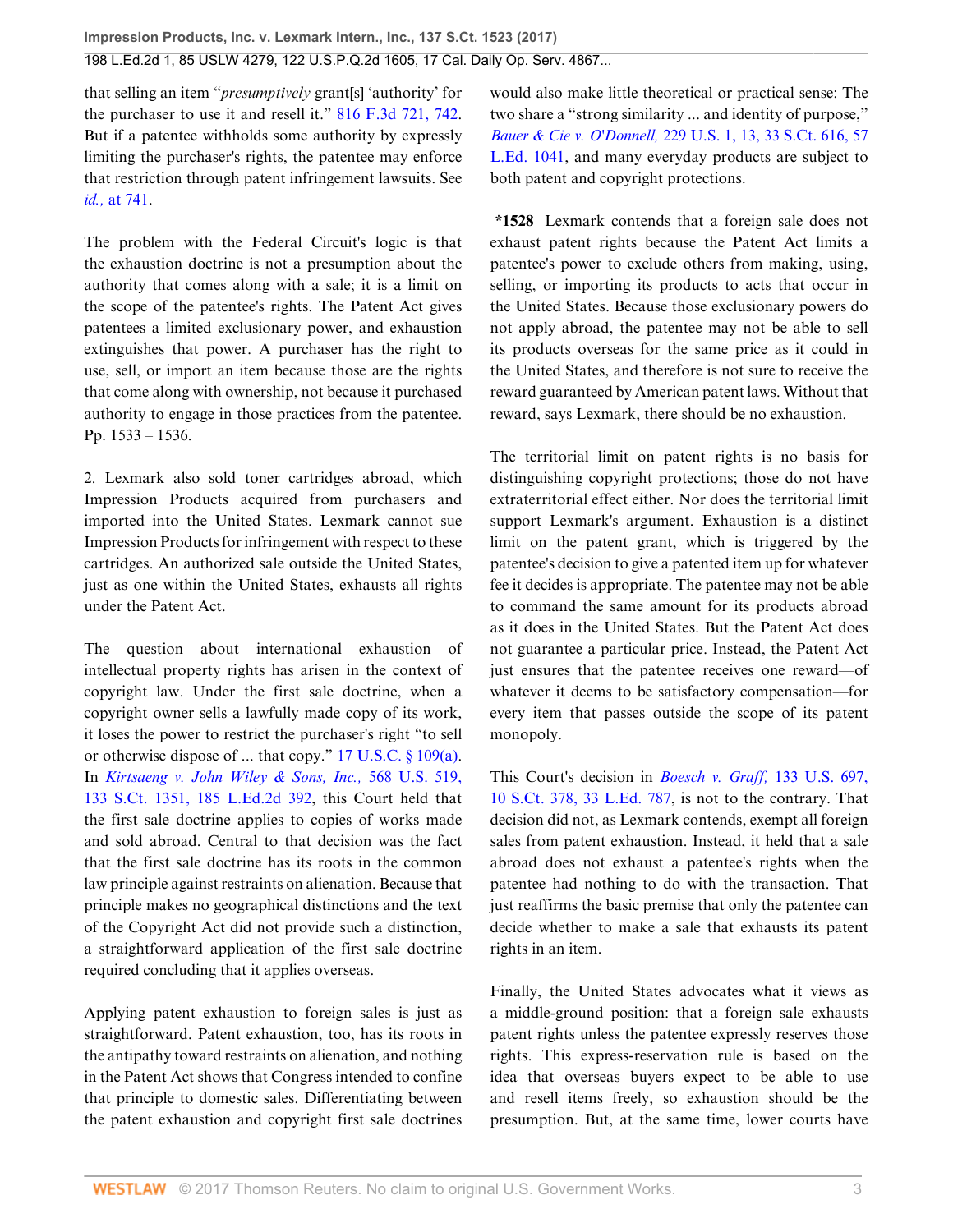long allowed patentees to expressly reserve their rights, so that option should remain open to patentees. The sparse and inconsistent decisions the Government cites, however, provide no basis for any expectation, let alone a settled one, that patentees can reserve rights when they sell abroad. The theory behind the express-reservation rule also wrongly focuses on the expectations of the patentee and purchaser during a sale. More is at stake when it comes to patent exhaustion than the dealings between the parties, which can be addressed through contracts. Instead, exhaustion occurs because allowing patent rights to stick to an already-sold item as it travels through the market would violate the principle against restraints on alienation. As a result, restrictions and location are irrelevant for patent exhaustion; what matters is the patentee's decision to make a sale. Pp. 1535 – 1538.

[816 F.3d 721,](http://www.westlaw.com/Link/Document/FullText?findType=Y&serNum=2038283800&pubNum=0000506&originatingDoc=I35b269ee450411e7b73588f1a9cfce05&refType=RP&originationContext=document&vr=3.0&rs=cblt1.0&transitionType=DocumentItem&contextData=(sc.Default)) reversed and remanded.

[ROBERTS,](http://www.westlaw.com/Link/Document/FullText?findType=h&pubNum=176284&cite=0258116001&originatingDoc=I35b269ee450411e7b73588f1a9cfce05&refType=RQ&originationContext=document&vr=3.0&rs=cblt1.0&transitionType=DocumentItem&contextData=(sc.Default)) C.J., delivered the opinion of the Court, in which [KENNEDY,](http://www.westlaw.com/Link/Document/FullText?findType=h&pubNum=176284&cite=0243105201&originatingDoc=I35b269ee450411e7b73588f1a9cfce05&refType=RQ&originationContext=document&vr=3.0&rs=cblt1.0&transitionType=DocumentItem&contextData=(sc.Default)) [THOMAS,](http://www.westlaw.com/Link/Document/FullText?findType=h&pubNum=176284&cite=0216654601&originatingDoc=I35b269ee450411e7b73588f1a9cfce05&refType=RQ&originationContext=document&vr=3.0&rs=cblt1.0&transitionType=DocumentItem&contextData=(sc.Default)) [BREYER](http://www.westlaw.com/Link/Document/FullText?findType=h&pubNum=176284&cite=0254766801&originatingDoc=I35b269ee450411e7b73588f1a9cfce05&refType=RQ&originationContext=document&vr=3.0&rs=cblt1.0&transitionType=DocumentItem&contextData=(sc.Default)), [ALITO](http://www.westlaw.com/Link/Document/FullText?findType=h&pubNum=176284&cite=0153052401&originatingDoc=I35b269ee450411e7b73588f1a9cfce05&refType=RQ&originationContext=document&vr=3.0&rs=cblt1.0&transitionType=DocumentItem&contextData=(sc.Default)), [SOTOMAYOR](http://www.westlaw.com/Link/Document/FullText?findType=h&pubNum=176284&cite=0145172701&originatingDoc=I35b269ee450411e7b73588f1a9cfce05&refType=RQ&originationContext=document&vr=3.0&rs=cblt1.0&transitionType=DocumentItem&contextData=(sc.Default)), and [KAGAN](http://www.westlaw.com/Link/Document/FullText?findType=h&pubNum=176284&cite=0301239401&originatingDoc=I35b269ee450411e7b73588f1a9cfce05&refType=RQ&originationContext=document&vr=3.0&rs=cblt1.0&transitionType=DocumentItem&contextData=(sc.Default)), JJ., joined. [GINSBURG](http://www.westlaw.com/Link/Document/FullText?findType=h&pubNum=176284&cite=0224420501&originatingDoc=I35b269ee450411e7b73588f1a9cfce05&refType=RQ&originationContext=document&vr=3.0&rs=cblt1.0&transitionType=DocumentItem&contextData=(sc.Default)), J., filed an opinion concurring in part and dissenting in part. [GORSUCH](http://www.westlaw.com/Link/Document/FullText?findType=h&pubNum=176284&cite=0183411701&originatingDoc=I35b269ee450411e7b73588f1a9cfce05&refType=RQ&originationContext=document&vr=3.0&rs=cblt1.0&transitionType=DocumentItem&contextData=(sc.Default)), J., took no part in the consideration or decision of the case.

# **Attorneys and Law Firms**

[Andrew J. Pincus](http://www.westlaw.com/Link/Document/FullText?findType=h&pubNum=176284&cite=0335110001&originatingDoc=I35b269ee450411e7b73588f1a9cfce05&refType=RQ&originationContext=document&vr=3.0&rs=cblt1.0&transitionType=DocumentItem&contextData=(sc.Default)), Washington, DC, for Petitioner.

[Malcolm L. Stewart](http://www.westlaw.com/Link/Document/FullText?findType=h&pubNum=176284&cite=0126345401&originatingDoc=I35b269ee450411e7b73588f1a9cfce05&refType=RQ&originationContext=document&vr=3.0&rs=cblt1.0&transitionType=DocumentItem&contextData=(sc.Default)), Washington, DC, for the United States as amicus curiae, by special leave of the Court, supporting reversal in part and vacatur in part.

**\*1529** [Constantine L. Trela, Jr.,](http://www.westlaw.com/Link/Document/FullText?findType=h&pubNum=176284&cite=0206837901&originatingDoc=I35b269ee450411e7b73588f1a9cfce05&refType=RQ&originationContext=document&vr=3.0&rs=cblt1.0&transitionType=DocumentItem&contextData=(sc.Default)) Chicago, IL, for Respondent.

[Edward F. O'Connor](http://www.westlaw.com/Link/Document/FullText?findType=h&pubNum=176284&cite=0106084801&originatingDoc=I35b269ee450411e7b73588f1a9cfce05&refType=RQ&originationContext=document&vr=3.0&rs=cblt1.0&transitionType=DocumentItem&contextData=(sc.Default)), Avyno Law, Encino, CA, [Andrew](http://www.westlaw.com/Link/Document/FullText?findType=h&pubNum=176284&cite=0335110001&originatingDoc=I35b269ee450411e7b73588f1a9cfce05&refType=RQ&originationContext=document&vr=3.0&rs=cblt1.0&transitionType=DocumentItem&contextData=(sc.Default)) [J. Pincus](http://www.westlaw.com/Link/Document/FullText?findType=h&pubNum=176284&cite=0335110001&originatingDoc=I35b269ee450411e7b73588f1a9cfce05&refType=RQ&originationContext=document&vr=3.0&rs=cblt1.0&transitionType=DocumentItem&contextData=(sc.Default)), [Paul W. Hughes,](http://www.westlaw.com/Link/Document/FullText?findType=h&pubNum=176284&cite=0426198701&originatingDoc=I35b269ee450411e7b73588f1a9cfce05&refType=RQ&originationContext=document&vr=3.0&rs=cblt1.0&transitionType=DocumentItem&contextData=(sc.Default)) [Matthew A. Waring](http://www.westlaw.com/Link/Document/FullText?findType=h&pubNum=176284&cite=0493815099&originatingDoc=I35b269ee450411e7b73588f1a9cfce05&refType=RQ&originationContext=document&vr=3.0&rs=cblt1.0&transitionType=DocumentItem&contextData=(sc.Default)), [John](http://www.westlaw.com/Link/Document/FullText?findType=h&pubNum=176284&cite=0497973599&originatingDoc=I35b269ee450411e7b73588f1a9cfce05&refType=RQ&originationContext=document&vr=3.0&rs=cblt1.0&transitionType=DocumentItem&contextData=(sc.Default)) [T. Lewis](http://www.westlaw.com/Link/Document/FullText?findType=h&pubNum=176284&cite=0497973599&originatingDoc=I35b269ee450411e7b73588f1a9cfce05&refType=RQ&originationContext=document&vr=3.0&rs=cblt1.0&transitionType=DocumentItem&contextData=(sc.Default)), [Karianne M. Jones,](http://www.westlaw.com/Link/Document/FullText?findType=h&pubNum=176284&cite=0502206999&originatingDoc=I35b269ee450411e7b73588f1a9cfce05&refType=RQ&originationContext=document&vr=3.0&rs=cblt1.0&transitionType=DocumentItem&contextData=(sc.Default)) Mayer Brown LLP, Washington, DC, for Petitioner.

[Timothy C. Meece](http://www.westlaw.com/Link/Document/FullText?findType=h&pubNum=176284&cite=0257866601&originatingDoc=I35b269ee450411e7b73588f1a9cfce05&refType=RQ&originationContext=document&vr=3.0&rs=cblt1.0&transitionType=DocumentItem&contextData=(sc.Default)), [V. Bryan Medlock, Jr.,](http://www.westlaw.com/Link/Document/FullText?findType=h&pubNum=176284&cite=0106157501&originatingDoc=I35b269ee450411e7b73588f1a9cfce05&refType=RQ&originationContext=document&vr=3.0&rs=cblt1.0&transitionType=DocumentItem&contextData=(sc.Default)) [Jason S.](http://www.westlaw.com/Link/Document/FullText?findType=h&pubNum=176284&cite=0320733801&originatingDoc=I35b269ee450411e7b73588f1a9cfce05&refType=RQ&originationContext=document&vr=3.0&rs=cblt1.0&transitionType=DocumentItem&contextData=(sc.Default)) [Shull,](http://www.westlaw.com/Link/Document/FullText?findType=h&pubNum=176284&cite=0320733801&originatingDoc=I35b269ee450411e7b73588f1a9cfce05&refType=RQ&originationContext=document&vr=3.0&rs=cblt1.0&transitionType=DocumentItem&contextData=(sc.Default)) [Audra C. Eidem Heinze](http://www.westlaw.com/Link/Document/FullText?findType=h&pubNum=176284&cite=0429710001&originatingDoc=I35b269ee450411e7b73588f1a9cfce05&refType=RQ&originationContext=document&vr=3.0&rs=cblt1.0&transitionType=DocumentItem&contextData=(sc.Default)), Banner & Witcoff, Ltd., Chicago, IL, [Steven B. Loy,](http://www.westlaw.com/Link/Document/FullText?findType=h&pubNum=176284&cite=0153748901&originatingDoc=I35b269ee450411e7b73588f1a9cfce05&refType=RQ&originationContext=document&vr=3.0&rs=cblt1.0&transitionType=DocumentItem&contextData=(sc.Default)) Stoll Keenon Ogden PLLC, Lexington, KY, [Constantine L. Trela, Jr.](http://www.westlaw.com/Link/Document/FullText?findType=h&pubNum=176284&cite=0206837901&originatingDoc=I35b269ee450411e7b73588f1a9cfce05&refType=RQ&originationContext=document&vr=3.0&rs=cblt1.0&transitionType=DocumentItem&contextData=(sc.Default)), [Robert N. Hochman,](http://www.westlaw.com/Link/Document/FullText?findType=h&pubNum=176284&cite=0329041801&originatingDoc=I35b269ee450411e7b73588f1a9cfce05&refType=RQ&originationContext=document&vr=3.0&rs=cblt1.0&transitionType=DocumentItem&contextData=(sc.Default)) Sidley Austin LLP, Chicago, IL, [Benjamin Beaton,](http://www.westlaw.com/Link/Document/FullText?findType=h&pubNum=176284&cite=0440768601&originatingDoc=I35b269ee450411e7b73588f1a9cfce05&refType=RQ&originationContext=document&vr=3.0&rs=cblt1.0&transitionType=DocumentItem&contextData=(sc.Default)) [Joshua J. Fougere](http://www.westlaw.com/Link/Document/FullText?findType=h&pubNum=176284&cite=0440723501&originatingDoc=I35b269ee450411e7b73588f1a9cfce05&refType=RQ&originationContext=document&vr=3.0&rs=cblt1.0&transitionType=DocumentItem&contextData=(sc.Default)), Sidley Austin LLP, Washington, DC, [D. Brent Lambert,](http://www.westlaw.com/Link/Document/FullText?findType=h&pubNum=176284&cite=0383506401&originatingDoc=I35b269ee450411e7b73588f1a9cfce05&refType=RQ&originationContext=document&vr=3.0&rs=cblt1.0&transitionType=DocumentItem&contextData=(sc.Default)) Lexmark Int'l, Inc., Lexington, KY, for Respondent.

For U.S. Supreme Court briefs, see:

#### **Opinion**

Chief Justice [ROBERTS](http://www.westlaw.com/Link/Document/FullText?findType=h&pubNum=176284&cite=0258116001&originatingDoc=I35b269ee450411e7b73588f1a9cfce05&refType=RQ&originationContext=document&vr=3.0&rs=cblt1.0&transitionType=DocumentItem&contextData=(sc.Default)) delivered the opinion of the Court.

A United States patent entitles the patent holder (the "patentee"), for a period of 20 years, to "exclude others from making, using, offering for sale, or selling [its] invention throughout the United States or importing the invention into the United States." [35 U.S.C. §](http://www.westlaw.com/Link/Document/FullText?findType=L&pubNum=1000546&cite=35USCAS154&originatingDoc=I35b269ee450411e7b73588f1a9cfce05&refType=RB&originationContext=document&vr=3.0&rs=cblt1.0&transitionType=DocumentItem&contextData=(sc.Default)#co_pp_8b3b0000958a4) [154\(a\).](http://www.westlaw.com/Link/Document/FullText?findType=L&pubNum=1000546&cite=35USCAS154&originatingDoc=I35b269ee450411e7b73588f1a9cfce05&refType=RB&originationContext=document&vr=3.0&rs=cblt1.0&transitionType=DocumentItem&contextData=(sc.Default)#co_pp_8b3b0000958a4) Whoever engages in one of these acts "without authority" from the patentee may face liability for patent infringement.  $\S 271(a)$ .

When a patentee sells one of its products, however, the patentee can no longer control that item through the patent laws—its patent rights are said to "exhaust." The purchaser and all subsequent owners are free to use or resell the product just like any other item of personal property, without fear of an infringement lawsuit.

This case presents two questions about the scope of the patent exhaustion doctrine: First, whether a patentee that sells an item under an express restriction on the purchaser's right to reuse or resell the product may enforce that restriction through an infringement lawsuit. And second, whether a patentee exhausts its patent rights by selling its product outside the United States, where American patent laws do not apply. We conclude that a patentee's decision to sell a product exhausts all of its patent rights in that item, regardless of any restrictions the patentee purports to impose or the location of the sale.

I

The underlying dispute in this case is about laser printers —or, more specifically, the cartridges that contain the powdery substance, known as toner, that laser printers use to make an image appear on paper. Respondent Lexmark International, Inc. designs, manufactures, and sells toner cartridges to consumers in the United States and around the globe. It owns a number of patents that cover components of those cartridges and the manner in which they are used.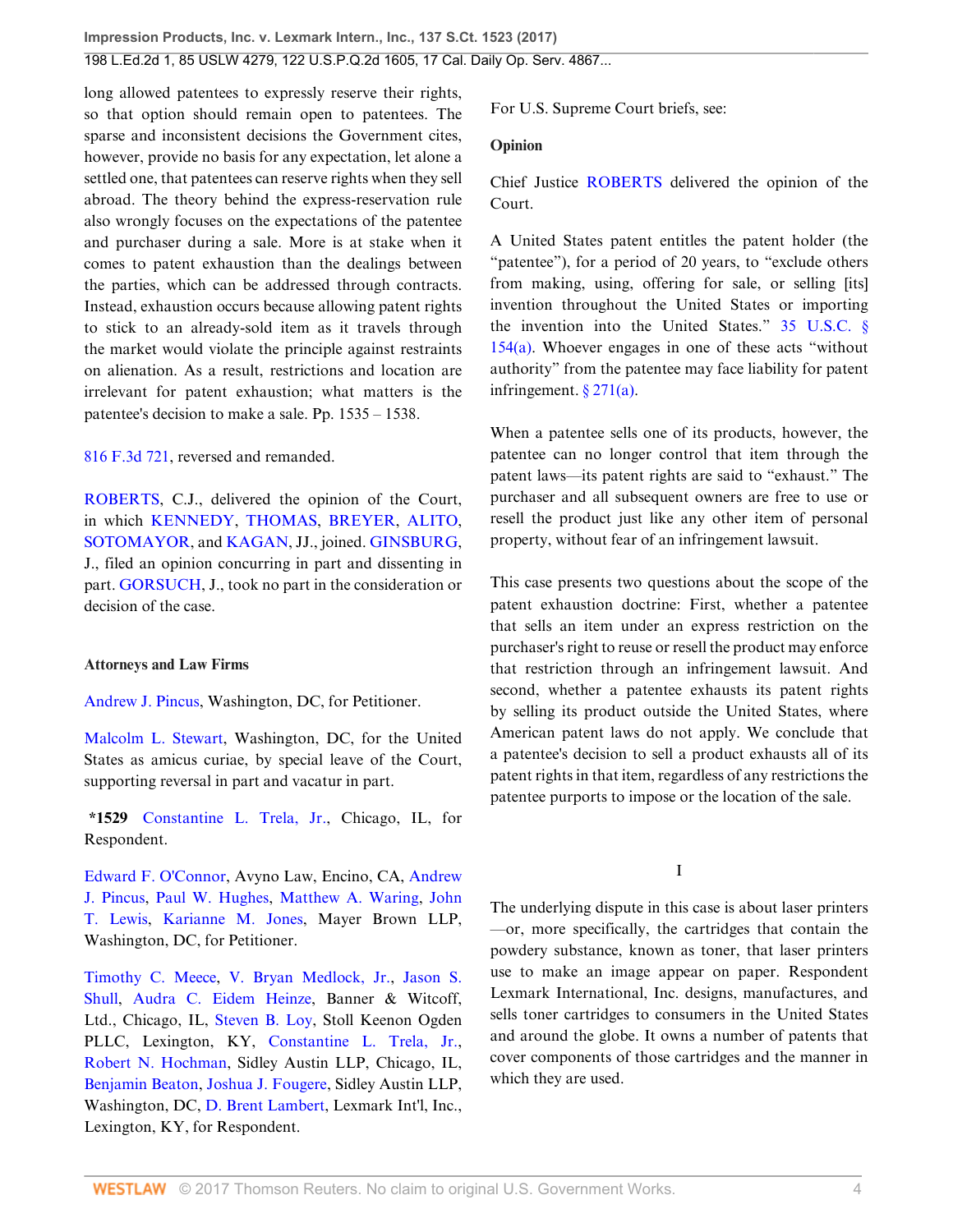When toner cartridges run out of toner they can be refilled and used again. This creates an opportunity for other companies—known as remanufacturers—to acquire empty Lexmark cartridges from purchasers in the United States and abroad, refill them with toner, and then resell them at a lower price than the new ones Lexmark puts on the shelves.

Not blind to this business problem, Lexmark structures its sales in a way that encourages customers to return spent cartridges. It gives purchasers two options: One is to buy a toner cartridge at full price, with no strings attached. The other is to buy a cartridge at roughly 20–percent **\*1530** off through Lexmark's "Return Program." A customer who buys through the Return Program still owns the cartridge but, in exchange for the lower price, signs a contract agreeing to use it only once and to refrain from transferring the empty cartridge to anyone but Lexmark. To enforce this single-use/no-resale restriction, Lexmark installs a microchip on each Return Program cartridge that prevents reuse once the toner in the cartridge runs out.

Lexmark's strategy just spurred remanufacturers to get more creative. Many kept acquiring empty Return Program cartridges and developed methods to counteract the effect of the microchips. With that technological obstacle out of the way, there was little to prevent the remanufacturers from using the Return Program cartridges in their resale business. After all, Lexmark's contractual single-use/no-resale agreements were with the initial customers, not with downstream purchasers like the remanufacturers.

Lexmark, however, was not so ready to concede that its plan had been foiled. In 2010, it sued a number of remanufacturers, including petitioner Impression Products, Inc., for patent infringement with respect to two groups of cartridges. One group consists of Return Program cartridges that Lexmark sold within the United States. Lexmark argued that, because it expressly prohibited reuse and resale of these cartridges, the remanufacturers infringed the Lexmark patents when they refurbished and resold them. The other group consists of all toner cartridges that Lexmark sold abroad and that remanufacturers imported into the country. Lexmark claimed that it never gave anyone authority to import these cartridges, so the remanufacturers ran afoul of its patent rights by doing just that.

Eventually, the lawsuit was whittled down to one defendant, Impression Products, and one defense: that Lexmark's sales, both in the United States and abroad, exhausted its patent rights in the cartridges, so Impression Products was free to refurbish and resell them, and to import them if acquired abroad. Impression Products filed separate motions to dismiss with respect to both groups of cartridges. The District Court granted the motion as to the domestic Return Program cartridges, but denied the motion as to the cartridges Lexmark sold abroad. Both parties appealed.

The Federal Circuit considered the appeals en banc and ruled for Lexmark with respect to both groups of cartridges. The court began with the Return Program cartridges that Lexmark sold in the United States. Relying on its decision in *[Mallinckrodt, Inc. v. Medipart, Inc.,](http://www.westlaw.com/Link/Document/FullText?findType=Y&serNum=1992166587&pubNum=0000350&originatingDoc=I35b269ee450411e7b73588f1a9cfce05&refType=RP&originationContext=document&vr=3.0&rs=cblt1.0&transitionType=DocumentItem&contextData=(sc.Default))* 976 [F.2d 700 \(1992\),](http://www.westlaw.com/Link/Document/FullText?findType=Y&serNum=1992166587&pubNum=0000350&originatingDoc=I35b269ee450411e7b73588f1a9cfce05&refType=RP&originationContext=document&vr=3.0&rs=cblt1.0&transitionType=DocumentItem&contextData=(sc.Default)) the Federal Circuit held that a patentee may sell an item and retain the right to enforce, through patent infringement lawsuits, "clearly communicated, ... lawful restriction[s] as to post-sale use or resale." [816](http://www.westlaw.com/Link/Document/FullText?findType=Y&serNum=2038283800&pubNum=0000506&originatingDoc=I35b269ee450411e7b73588f1a9cfce05&refType=RP&fi=co_pp_sp_506_735&originationContext=document&vr=3.0&rs=cblt1.0&transitionType=DocumentItem&contextData=(sc.Default)#co_pp_sp_506_735) [F.3d 721, 735 \(2016\)](http://www.westlaw.com/Link/Document/FullText?findType=Y&serNum=2038283800&pubNum=0000506&originatingDoc=I35b269ee450411e7b73588f1a9cfce05&refType=RP&fi=co_pp_sp_506_735&originationContext=document&vr=3.0&rs=cblt1.0&transitionType=DocumentItem&contextData=(sc.Default)#co_pp_sp_506_735). The exhaustion doctrine, the court reasoned, derives from the prohibition on making, using, selling, or importing items "without authority." *[Id.,](http://www.westlaw.com/Link/Document/FullText?findType=Y&serNum=2038283800&pubNum=0000506&originatingDoc=I35b269ee450411e7b73588f1a9cfce05&refType=RP&fi=co_pp_sp_506_734&originationContext=document&vr=3.0&rs=cblt1.0&transitionType=DocumentItem&contextData=(sc.Default)#co_pp_sp_506_734)* at [734](http://www.westlaw.com/Link/Document/FullText?findType=Y&serNum=2038283800&pubNum=0000506&originatingDoc=I35b269ee450411e7b73588f1a9cfce05&refType=RP&fi=co_pp_sp_506_734&originationContext=document&vr=3.0&rs=cblt1.0&transitionType=DocumentItem&contextData=(sc.Default)#co_pp_sp_506_734) (quoting  $35 \text{ U.S.C.}$  §  $271(a)$ ). When you purchase an item you presumptively also acquire the authority to use or resell the item freely, but that is just a presumption; the same authority does not run with the item when the seller restricts post-sale use or resale. [816 F.3d, at 742](http://www.westlaw.com/Link/Document/FullText?findType=Y&serNum=2038283800&pubNum=0000506&originatingDoc=I35b269ee450411e7b73588f1a9cfce05&refType=RP&fi=co_pp_sp_506_742&originationContext=document&vr=3.0&rs=cblt1.0&transitionType=DocumentItem&contextData=(sc.Default)#co_pp_sp_506_742). Because the parties agreed that Impression Products knew about Lexmark's restrictions and that those restrictions did not violate any laws, the Federal Circuit concluded that Lexmark's sales had not exhausted all of its patent rights, and that the company could sue for infringement when Impression Products refurbished **\*1531** and resold Return Program cartridges.

As for the cartridges that Lexmark sold abroad, the Federal Circuit once again looked to its precedent. In *[Jazz](http://www.westlaw.com/Link/Document/FullText?findType=Y&serNum=2001716493&pubNum=0000506&originatingDoc=I35b269ee450411e7b73588f1a9cfce05&refType=RP&originationContext=document&vr=3.0&rs=cblt1.0&transitionType=DocumentItem&contextData=(sc.Default)) [Photo Corp. v. International Trade Commission,](http://www.westlaw.com/Link/Document/FullText?findType=Y&serNum=2001716493&pubNum=0000506&originatingDoc=I35b269ee450411e7b73588f1a9cfce05&refType=RP&originationContext=document&vr=3.0&rs=cblt1.0&transitionType=DocumentItem&contextData=(sc.Default))* 264 F.3d [1094 \(2001\)](http://www.westlaw.com/Link/Document/FullText?findType=Y&serNum=2001716493&pubNum=0000506&originatingDoc=I35b269ee450411e7b73588f1a9cfce05&refType=RP&originationContext=document&vr=3.0&rs=cblt1.0&transitionType=DocumentItem&contextData=(sc.Default)), the court had held that a patentee's decision to sell a product abroad did not terminate its ability to bring an infringement suit against a buyer that "import[ed] the article and [sold] ... it in the [United States." 816 F.3d,](http://www.westlaw.com/Link/Document/FullText?findType=Y&serNum=2038283800&pubNum=0000506&originatingDoc=I35b269ee450411e7b73588f1a9cfce05&refType=RP&fi=co_pp_sp_506_726&originationContext=document&vr=3.0&rs=cblt1.0&transitionType=DocumentItem&contextData=(sc.Default)#co_pp_sp_506_726) [at 726–727.](http://www.westlaw.com/Link/Document/FullText?findType=Y&serNum=2038283800&pubNum=0000506&originatingDoc=I35b269ee450411e7b73588f1a9cfce05&refType=RP&fi=co_pp_sp_506_726&originationContext=document&vr=3.0&rs=cblt1.0&transitionType=DocumentItem&contextData=(sc.Default)#co_pp_sp_506_726) That rule, the court concluded, makes good sense: Exhaustion is justified when a patentee receives "the reward available from [selling in] American markets," which does not occur when the patentee sells overseas, where the American patent offers no protection and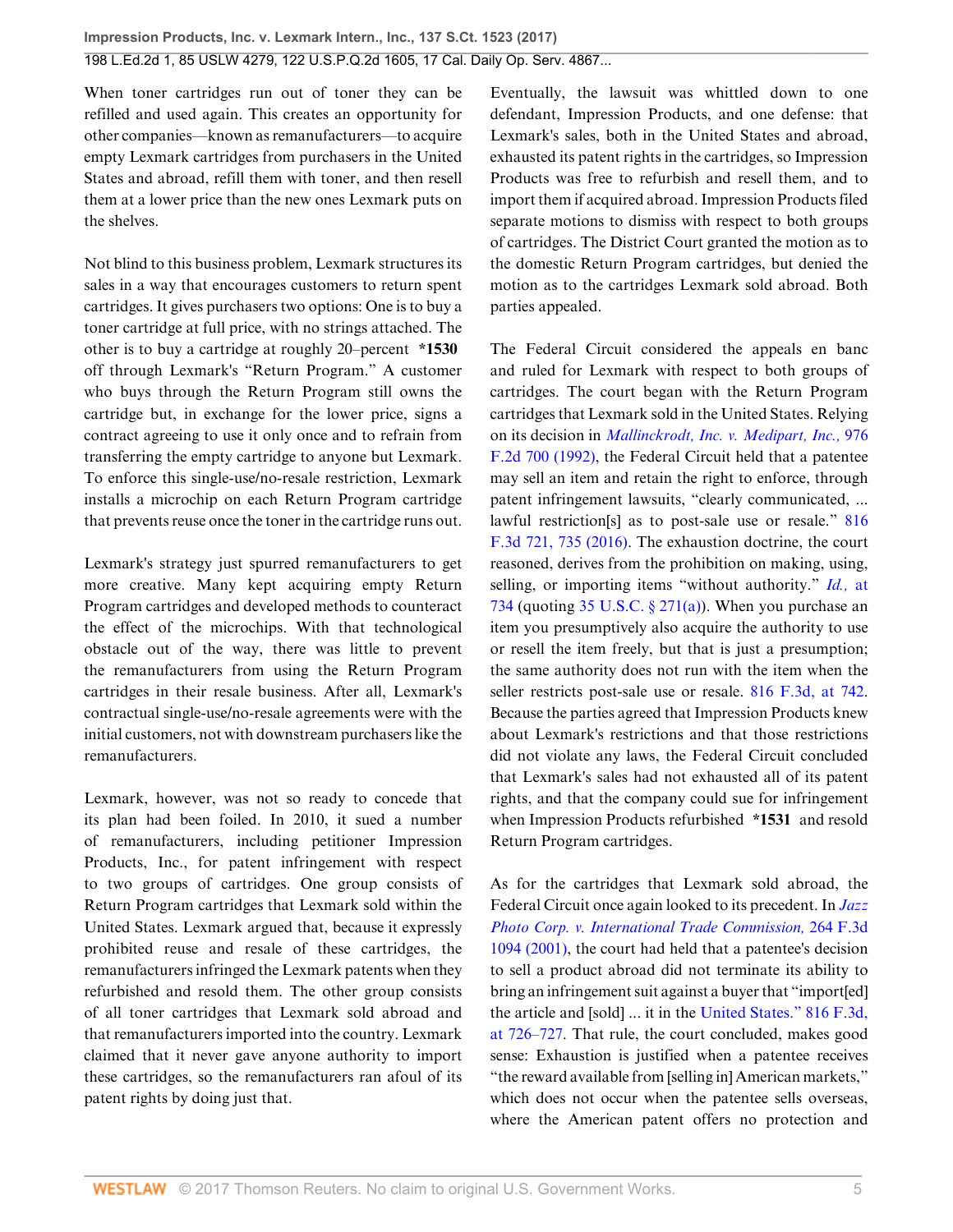therefore cannot bolster the price of the patentee's goods. *Id.,* [at 760–761](http://www.westlaw.com/Link/Document/FullText?findType=Y&serNum=2038283800&pubNum=0000506&originatingDoc=I35b269ee450411e7b73588f1a9cfce05&refType=RP&fi=co_pp_sp_506_760&originationContext=document&vr=3.0&rs=cblt1.0&transitionType=DocumentItem&contextData=(sc.Default)#co_pp_sp_506_760). As a result, Lexmark was free to exercise its patent rights to sue Impression Products for bringing the foreign-sold cartridges to market in the United States.

Judge Dyk, joined by Judge Hughes, dissented. In their view, selling the Return Program cartridges in the United States exhausted Lexmark's patent rights in those items because any "authorized sale of a patented article ... free[s] the article from any restrictions on use or sale based on the patent laws." *Id.,* [at 775–776.](http://www.westlaw.com/Link/Document/FullText?findType=Y&serNum=2038283800&pubNum=0000506&originatingDoc=I35b269ee450411e7b73588f1a9cfce05&refType=RP&fi=co_pp_sp_506_775&originationContext=document&vr=3.0&rs=cblt1.0&transitionType=DocumentItem&contextData=(sc.Default)#co_pp_sp_506_775) As for the foreign cartridges, the dissenters would have held that a sale abroad also results in exhaustion, unless the seller "explicitly reserve[s] [its] United States patent rights" at the time of sale. *[Id.,](http://www.westlaw.com/Link/Document/FullText?findType=Y&serNum=2038283800&pubNum=0000506&originatingDoc=I35b269ee450411e7b73588f1a9cfce05&refType=RP&fi=co_pp_sp_506_774&originationContext=document&vr=3.0&rs=cblt1.0&transitionType=DocumentItem&contextData=(sc.Default)#co_pp_sp_506_774)* at [774, 788.](http://www.westlaw.com/Link/Document/FullText?findType=Y&serNum=2038283800&pubNum=0000506&originatingDoc=I35b269ee450411e7b73588f1a9cfce05&refType=RP&fi=co_pp_sp_506_774&originationContext=document&vr=3.0&rs=cblt1.0&transitionType=DocumentItem&contextData=(sc.Default)#co_pp_sp_506_774) Because Lexmark failed to make such an express reservation, its foreign sales exhausted its patent rights.

We granted certiorari to consider the Federal Circuit's decisions with respect to both domestic and international exhaustion, 580 U.S. -- , 137 S.Ct. 546, 196 L.Ed.2d 442 [\(2016\),](http://www.westlaw.com/Link/Document/FullText?findType=Y&pubNum=0000708&cite=137SCT546&originatingDoc=I35b269ee450411e7b73588f1a9cfce05&refType=RP&originationContext=document&vr=3.0&rs=cblt1.0&transitionType=DocumentItem&contextData=(sc.Default)) and now reverse.

# II

# A

**[1]** First up are the Return Program cartridges that Lexmark sold in the United States. We conclude that Lexmark exhausted its patent rights in these cartridges the moment it sold them. The single-use/no-resale restrictions in Lexmark's contracts with customers may have been clear and enforceable under contract law, but they do not entitle Lexmark to retain patent rights in an item that it has elected to sell.

**[2] [3]** The Patent Act grants patentees the "right to exclude others from making, using, offering for sale, or selling [their] invention[s]." [35 U.S.C. § 154\(a\).](http://www.westlaw.com/Link/Document/FullText?findType=L&pubNum=1000546&cite=35USCAS154&originatingDoc=I35b269ee450411e7b73588f1a9cfce05&refType=RB&originationContext=document&vr=3.0&rs=cblt1.0&transitionType=DocumentItem&contextData=(sc.Default)#co_pp_8b3b0000958a4) For over 160 years, the doctrine of patent exhaustion has imposed a limit on that right to exclude. See *[Bloomer](http://www.westlaw.com/Link/Document/FullText?findType=Y&serNum=1800102097&pubNum=0000780&originatingDoc=I35b269ee450411e7b73588f1a9cfce05&refType=RP&originationContext=document&vr=3.0&rs=cblt1.0&transitionType=DocumentItem&contextData=(sc.Default)) v. McQuewan,* [14 How. 539, 14 L.Ed. 532 \(1853\)](http://www.westlaw.com/Link/Document/FullText?findType=Y&serNum=1800102097&pubNum=0000780&originatingDoc=I35b269ee450411e7b73588f1a9cfce05&refType=RP&originationContext=document&vr=3.0&rs=cblt1.0&transitionType=DocumentItem&contextData=(sc.Default)). The limit functions automatically: When a patentee chooses to sell an item, that product "is no longer within the limits of the monopoly" and instead becomes the "private, individual property" of the purchaser, with the rights and benefits that come along with ownership. *Id.,* [at 549–](http://www.westlaw.com/Link/Document/FullText?findType=Y&serNum=1800102097&pubNum=0000780&originatingDoc=I35b269ee450411e7b73588f1a9cfce05&refType=RP&fi=co_pp_sp_780_549&originationContext=document&vr=3.0&rs=cblt1.0&transitionType=DocumentItem&contextData=(sc.Default)#co_pp_sp_780_549) [550](http://www.westlaw.com/Link/Document/FullText?findType=Y&serNum=1800102097&pubNum=0000780&originatingDoc=I35b269ee450411e7b73588f1a9cfce05&refType=RP&fi=co_pp_sp_780_549&originationContext=document&vr=3.0&rs=cblt1.0&transitionType=DocumentItem&contextData=(sc.Default)#co_pp_sp_780_549). A patentee is free to set the price and negotiate contracts with purchasers, but may not, "*by virtue of his*

*patent,* control the use or disposition" of the product after ownership passes to the purchaser. *[United States v. Univis](http://www.westlaw.com/Link/Document/FullText?findType=Y&serNum=1942121585&pubNum=0000708&originatingDoc=I35b269ee450411e7b73588f1a9cfce05&refType=RP&originationContext=document&vr=3.0&rs=cblt1.0&transitionType=DocumentItem&contextData=(sc.Default)) Lens Co.,* [316 U.S. 241, 250, 62 S.Ct. 1088, 86 L.Ed.](http://www.westlaw.com/Link/Document/FullText?findType=Y&serNum=1942121585&pubNum=0000708&originatingDoc=I35b269ee450411e7b73588f1a9cfce05&refType=RP&originationContext=document&vr=3.0&rs=cblt1.0&transitionType=DocumentItem&contextData=(sc.Default)) [1408 \(1942\)](http://www.westlaw.com/Link/Document/FullText?findType=Y&serNum=1942121585&pubNum=0000708&originatingDoc=I35b269ee450411e7b73588f1a9cfce05&refType=RP&originationContext=document&vr=3.0&rs=cblt1.0&transitionType=DocumentItem&contextData=(sc.Default)) (emphasis added). The sale "terminates all patent rights to that item." *[Quanta Computer, Inc. v. LG](http://www.westlaw.com/Link/Document/FullText?findType=Y&serNum=2016269690&pubNum=0000708&originatingDoc=I35b269ee450411e7b73588f1a9cfce05&refType=RP&originationContext=document&vr=3.0&rs=cblt1.0&transitionType=DocumentItem&contextData=(sc.Default)) Electronics, Inc.,* [553 U.S. 617, 625, 128 S.Ct. 2109, 170](http://www.westlaw.com/Link/Document/FullText?findType=Y&serNum=2016269690&pubNum=0000708&originatingDoc=I35b269ee450411e7b73588f1a9cfce05&refType=RP&originationContext=document&vr=3.0&rs=cblt1.0&transitionType=DocumentItem&contextData=(sc.Default)) [L.Ed.2d 996 \(2008\)](http://www.westlaw.com/Link/Document/FullText?findType=Y&serNum=2016269690&pubNum=0000708&originatingDoc=I35b269ee450411e7b73588f1a9cfce05&refType=RP&originationContext=document&vr=3.0&rs=cblt1.0&transitionType=DocumentItem&contextData=(sc.Default)).

**[4] [5]** This well-established exhaustion rule marks the point where patent rights yield to the common law principle against restraints on alienation. The Patent Act **\*1532** "promote[s] the progress of science and the useful arts by granting to [inventors] a limited monopoly" that allows them to "secure the financial rewards" for their inventions. *Univis,* [316 U.S., at 250, 62 S.Ct. 1088.](http://www.westlaw.com/Link/Document/FullText?findType=Y&serNum=1942121585&pubNum=0000708&originatingDoc=I35b269ee450411e7b73588f1a9cfce05&refType=RP&originationContext=document&vr=3.0&rs=cblt1.0&transitionType=DocumentItem&contextData=(sc.Default)) But once a patentee sells an item, it has "enjoyed all the rights secured" by that limited monopoly. *[Keeler v. Standard](http://www.westlaw.com/Link/Document/FullText?findType=Y&serNum=1895180024&pubNum=0000708&originatingDoc=I35b269ee450411e7b73588f1a9cfce05&refType=RP&originationContext=document&vr=3.0&rs=cblt1.0&transitionType=DocumentItem&contextData=(sc.Default)) Folding Bed Co.,* [157 U.S. 659, 661, 15 S.Ct. 738, 39 L.Ed.](http://www.westlaw.com/Link/Document/FullText?findType=Y&serNum=1895180024&pubNum=0000708&originatingDoc=I35b269ee450411e7b73588f1a9cfce05&refType=RP&originationContext=document&vr=3.0&rs=cblt1.0&transitionType=DocumentItem&contextData=(sc.Default)) [848 \(1895\)](http://www.westlaw.com/Link/Document/FullText?findType=Y&serNum=1895180024&pubNum=0000708&originatingDoc=I35b269ee450411e7b73588f1a9cfce05&refType=RP&originationContext=document&vr=3.0&rs=cblt1.0&transitionType=DocumentItem&contextData=(sc.Default)). Because "the purpose of the patent law is fulfilled ... when the patentee has received his reward for the use of his invention," that law furnishes "no basis for restraining the use and enjoyment of the thing sold." *Univis,* [316 U.S., at 251, 62 S.Ct. 1088.](http://www.westlaw.com/Link/Document/FullText?findType=Y&serNum=1942121585&pubNum=0000708&originatingDoc=I35b269ee450411e7b73588f1a9cfce05&refType=RP&originationContext=document&vr=3.0&rs=cblt1.0&transitionType=DocumentItem&contextData=(sc.Default))

We have explained in the context of copyright law that exhaustion has "an impeccable historic pedigree," tracing its lineage back to the "common law's refusal to permit restraints on the alienation of chattels." *[Kirtsaeng v. John](http://www.westlaw.com/Link/Document/FullText?findType=Y&serNum=2030157847&pubNum=0000708&originatingDoc=I35b269ee450411e7b73588f1a9cfce05&refType=RP&originationContext=document&vr=3.0&rs=cblt1.0&transitionType=DocumentItem&contextData=(sc.Default)) Wiley & Sons, Inc.,* [568 U.S. 519, 538, 133 S.Ct. 1351,](http://www.westlaw.com/Link/Document/FullText?findType=Y&serNum=2030157847&pubNum=0000708&originatingDoc=I35b269ee450411e7b73588f1a9cfce05&refType=RP&originationContext=document&vr=3.0&rs=cblt1.0&transitionType=DocumentItem&contextData=(sc.Default)) [185 L.Ed.2d 392 \(2013\).](http://www.westlaw.com/Link/Document/FullText?findType=Y&serNum=2030157847&pubNum=0000708&originatingDoc=I35b269ee450411e7b73588f1a9cfce05&refType=RP&originationContext=document&vr=3.0&rs=cblt1.0&transitionType=DocumentItem&contextData=(sc.Default)) As Lord Coke put it in the 17th century, if an owner restricts the resale or use of an item after selling it, that restriction "is voide, because ... it is against Trade and Traffique, and bargaining and contracting betweene man and man." 1 E. Coke, Institutes of the Laws of England § 360, p. 223 (1628); see J. Gray, Restraints on the Alienation of Property § 27, p. 18 (2d ed. 1895) ("A condition or conditional limitation on alienation attached to a transfer of the entire interest in personalty is as void as if attached to a fee simple in land").

**[6]** This venerable principle is not, as the Federal Circuit dismissively viewed it, merely "one commonlaw jurisdiction's general judicial policy at one time toward anti-alienation restrictions." [816 F.3d, at 750](http://www.westlaw.com/Link/Document/FullText?findType=Y&serNum=2038283800&pubNum=0000506&originatingDoc=I35b269ee450411e7b73588f1a9cfce05&refType=RP&fi=co_pp_sp_506_750&originationContext=document&vr=3.0&rs=cblt1.0&transitionType=DocumentItem&contextData=(sc.Default)#co_pp_sp_506_750). Congress enacted and has repeatedly revised the Patent Act against the backdrop of the hostility toward restraints on alienation. That enmity is reflected in the exhaustion doctrine. The patent laws do not include the right to "restrain [] ... further alienation" after an initial sale; such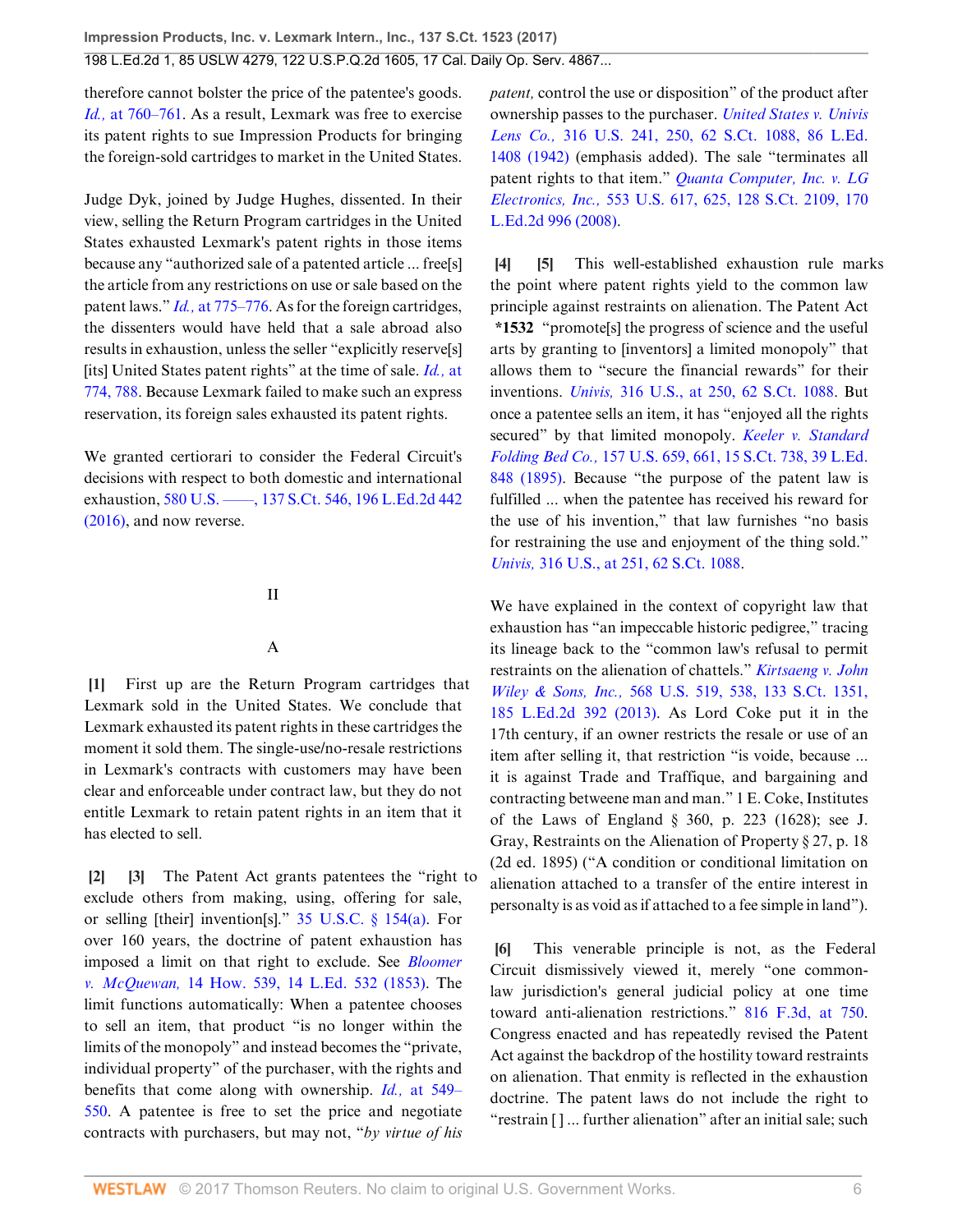conditions have been "hateful to the law from Lord Coke's day to ours" and are "obnoxious to the public interest." *[Straus v. Victor Talking Machine Co.,](http://www.westlaw.com/Link/Document/FullText?findType=Y&serNum=1917100479&pubNum=0000708&originatingDoc=I35b269ee450411e7b73588f1a9cfce05&refType=RP&originationContext=document&vr=3.0&rs=cblt1.0&transitionType=DocumentItem&contextData=(sc.Default))* 243 U.S. 490, 501, [37 S.Ct. 412, 61 L.Ed. 866 \(1917\)](http://www.westlaw.com/Link/Document/FullText?findType=Y&serNum=1917100479&pubNum=0000708&originatingDoc=I35b269ee450411e7b73588f1a9cfce05&refType=RP&originationContext=document&vr=3.0&rs=cblt1.0&transitionType=DocumentItem&contextData=(sc.Default)). "The inconvenience and annoyance to the public that an opposite conclusion would occasion are too obvious to require illustration." *Keeler,* [157 U.S., at 667, 15 S.Ct. 738](http://www.westlaw.com/Link/Document/FullText?findType=Y&serNum=1895180024&pubNum=0000708&originatingDoc=I35b269ee450411e7b73588f1a9cfce05&refType=RP&originationContext=document&vr=3.0&rs=cblt1.0&transitionType=DocumentItem&contextData=(sc.Default)).

But an illustration never hurts. Take a shop that restores and sells used cars. The business works because the shop can rest assured that, so long as those bringing in the cars own them, the shop is free to repair and resell those vehicles. That smooth flow of commerce would sputter if companies that make the thousands of parts that go into a vehicle could keep their patent rights after the first sale. Those companies might, for instance, restrict resale rights and sue the shop owner for patent infringement. And even if they refrained from imposing such restrictions, the very threat of patent liability would force the shop to invest in efforts to protect itself from hidden lawsuits. Either way, extending the patent rights beyond the first sale would clog the channels of commerce, with little benefit from the extra control that the patentees retain. And advances in technology, along with increasingly complex supply chains, magnify the problem. See Brief for Costco Wholesale Corp. et al. as *Amici Curiae* 7– 9; Brief for Intel Corp. et al. as *Amici Curiae* 17, n. 5 ("A generic smartphone assembled from various hightech components could practice an estimated 250,000 patents").

**[7]** This Court accordingly has long held that, even when a patentee sells an item under an express restriction, the patentee does not retain patent rights in that **\*1533** product. In *Boston Store of Chicago v. American Graphophone Co.,* for example, a manufacturer sold graphophones—one of the earliest devices for recording and reproducing sounds—to retailers under contracts requiring those stores to resell at a specific price. [246 U.S.](http://www.westlaw.com/Link/Document/FullText?findType=Y&serNum=1918100404&pubNum=0000708&originatingDoc=I35b269ee450411e7b73588f1a9cfce05&refType=RP&originationContext=document&vr=3.0&rs=cblt1.0&transitionType=DocumentItem&contextData=(sc.Default)) [8, 17–18, 38 S.Ct. 257, 62 L.Ed. 551 \(1918\)](http://www.westlaw.com/Link/Document/FullText?findType=Y&serNum=1918100404&pubNum=0000708&originatingDoc=I35b269ee450411e7b73588f1a9cfce05&refType=RP&originationContext=document&vr=3.0&rs=cblt1.0&transitionType=DocumentItem&contextData=(sc.Default)). When the manufacturer brought a patent infringement suit against a retailer who sold for less, we concluded that there was "no room for controversy" about the result: By selling the item, the manufacturer placed it "beyond the confines of the patent law, [and] could not, by qualifying restrictions as to use, keep [it] under the patent monopoly." *Id.,* [at 20,](http://www.westlaw.com/Link/Document/FullText?findType=Y&serNum=1918100404&pubNum=0000708&originatingDoc=I35b269ee450411e7b73588f1a9cfce05&refType=RP&originationContext=document&vr=3.0&rs=cblt1.0&transitionType=DocumentItem&contextData=(sc.Default)) [25, 38 S.Ct. 257.](http://www.westlaw.com/Link/Document/FullText?findType=Y&serNum=1918100404&pubNum=0000708&originatingDoc=I35b269ee450411e7b73588f1a9cfce05&refType=RP&originationContext=document&vr=3.0&rs=cblt1.0&transitionType=DocumentItem&contextData=(sc.Default))

Two decades later, we confronted a similar arrangement in *United States v. Univis Lens Co*. There, a company that made eyeglass lenses authorized an agent to sell its products to wholesalers and retailers only if they promised to market the lenses at fixed prices. The Government filed an antitrust lawsuit, and the company defended its arrangement on the ground that it was exercising authority under the Patent Act. We held that the initial sales "relinquish [ed] ... the patent monopoly with respect to the article[s] sold," so the "stipulation ... fixing resale prices derive[d] no support from the patent and must stand on the same footing" as restrictions on unpatented goods. [316 U.S., at 249–251, 62 S.Ct. 1088](http://www.westlaw.com/Link/Document/FullText?findType=Y&serNum=1942121585&pubNum=0000708&originatingDoc=I35b269ee450411e7b73588f1a9cfce05&refType=RP&originationContext=document&vr=3.0&rs=cblt1.0&transitionType=DocumentItem&contextData=(sc.Default)).

It is true that *Boston Store* and *Univis* involved resale price restrictions that, at the time of those decisions, violated the antitrust laws. But in both cases it was the sale of the items, rather than the illegality of the restrictions, that prevented the patentees from enforcing those resale price agreements through patent infringement suits. And if there were any lingering doubt that patent exhaustion applies even when a sale is subject to an express, otherwise lawful restriction, our recent decision in *Quanta Computer, Inc. v. LG Electronics, Inc.* settled the matter. In that case, a technology company—with authorization from the patentee—sold microprocessors under contracts requiring purchasers to use those processors with other parts that the company manufactured. One buyer disregarded the restriction, and the patentee sued for infringement. Without so much as mentioning the lawfulness of the contract, we held that the patentee could not bring an infringement suit because the "authorized sale ... took its products outside the scope of the patent monopoly." [553](http://www.westlaw.com/Link/Document/FullText?findType=Y&serNum=2016269690&pubNum=0000708&originatingDoc=I35b269ee450411e7b73588f1a9cfce05&refType=RP&originationContext=document&vr=3.0&rs=cblt1.0&transitionType=DocumentItem&contextData=(sc.Default)) [U.S., at 638, 128 S.Ct. 2109.](http://www.westlaw.com/Link/Document/FullText?findType=Y&serNum=2016269690&pubNum=0000708&originatingDoc=I35b269ee450411e7b73588f1a9cfce05&refType=RP&originationContext=document&vr=3.0&rs=cblt1.0&transitionType=DocumentItem&contextData=(sc.Default))

Turning to the case at hand, we conclude that this wellsettled line of precedent allows for only one answer: Lexmark cannot bring a patent infringement suit against Impression Products to enforce the single-use/no-resale provision accompanying its Return Program cartridges. Once sold, the Return Program cartridges passed outside of the patent monopoly, and whatever rights Lexmark retained are a matter of the contracts with its purchasers, not the patent law.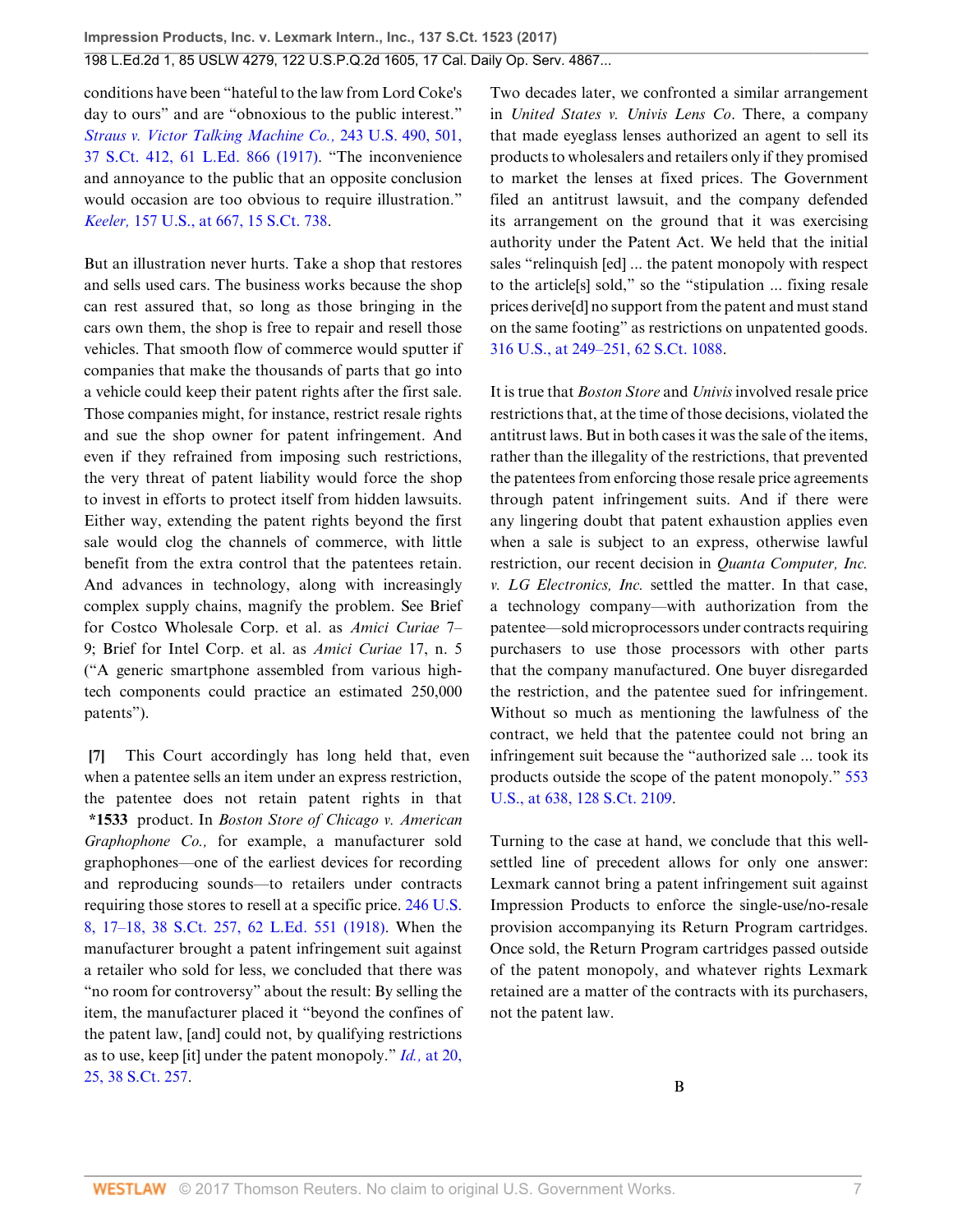The Federal Circuit reached a different result largely because it got off on the wrong foot. The "exhaustion doctrine," the court believed, "must be understood as an interpretation of" the infringement statute, which prohibits anyone from using or selling a patented article "without authority" from the patentee. [816 F.3d, at](http://www.westlaw.com/Link/Document/FullText?findType=Y&serNum=2038283800&pubNum=0000506&originatingDoc=I35b269ee450411e7b73588f1a9cfce05&refType=RP&fi=co_pp_sp_506_734&originationContext=document&vr=3.0&rs=cblt1.0&transitionType=DocumentItem&contextData=(sc.Default)#co_pp_sp_506_734) [734](http://www.westlaw.com/Link/Document/FullText?findType=Y&serNum=2038283800&pubNum=0000506&originatingDoc=I35b269ee450411e7b73588f1a9cfce05&refType=RP&fi=co_pp_sp_506_734&originationContext=document&vr=3.0&rs=cblt1.0&transitionType=DocumentItem&contextData=(sc.Default)#co_pp_sp_506_734) (quoting [35 U.S.C. § 271\(a\)](http://www.westlaw.com/Link/Document/FullText?findType=L&pubNum=1000546&cite=35USCAS271&originatingDoc=I35b269ee450411e7b73588f1a9cfce05&refType=RB&originationContext=document&vr=3.0&rs=cblt1.0&transitionType=DocumentItem&contextData=(sc.Default)#co_pp_8b3b0000958a4)). Exhaustion reflects a default rule that a patentee's decision to sell an item "*presumptively* grant[s] 'authority' to the purchaser to use it and resell it." [816 F.3d, at 742](http://www.westlaw.com/Link/Document/FullText?findType=Y&serNum=2038283800&pubNum=0000506&originatingDoc=I35b269ee450411e7b73588f1a9cfce05&refType=RP&fi=co_pp_sp_506_742&originationContext=document&vr=3.0&rs=cblt1.0&transitionType=DocumentItem&contextData=(sc.Default)#co_pp_sp_506_742). But, the Federal Circuit explained, the patentee does not have to hand over the full "bundle **\*1534** of rights" every time. *[Id.,](http://www.westlaw.com/Link/Document/FullText?findType=Y&serNum=2038283800&pubNum=0000506&originatingDoc=I35b269ee450411e7b73588f1a9cfce05&refType=RP&fi=co_pp_sp_506_741&originationContext=document&vr=3.0&rs=cblt1.0&transitionType=DocumentItem&contextData=(sc.Default)#co_pp_sp_506_741)* [at 741](http://www.westlaw.com/Link/Document/FullText?findType=Y&serNum=2038283800&pubNum=0000506&originatingDoc=I35b269ee450411e7b73588f1a9cfce05&refType=RP&fi=co_pp_sp_506_741&originationContext=document&vr=3.0&rs=cblt1.0&transitionType=DocumentItem&contextData=(sc.Default)#co_pp_sp_506_741) (internal quotation marks omitted). If the patentee expressly withholds a stick from the bundle—perhaps by restricting the purchaser's resale rights—the buyer never acquires that withheld authority, and the patentee may continue to enforce its right to exclude that practice under the patent laws.

**[8] [9]** The misstep in this logic is that the exhaustion doctrine is not a presumption about the authority that comes along with a sale; it is instead a limit on "the scope of the *patentee's rights*." *[United States v. General Elec.](http://www.westlaw.com/Link/Document/FullText?findType=Y&serNum=1926122340&pubNum=0000708&originatingDoc=I35b269ee450411e7b73588f1a9cfce05&refType=RP&originationContext=document&vr=3.0&rs=cblt1.0&transitionType=DocumentItem&contextData=(sc.Default)) Co.,* [272 U.S. 476, 489, 47 S.Ct. 192, 71 L.Ed. 362 \(1926\)](http://www.westlaw.com/Link/Document/FullText?findType=Y&serNum=1926122340&pubNum=0000708&originatingDoc=I35b269ee450411e7b73588f1a9cfce05&refType=RP&originationContext=document&vr=3.0&rs=cblt1.0&transitionType=DocumentItem&contextData=(sc.Default)) (emphasis added). The right to use, sell, or import an item exists independently of the Patent Act. What a patent adds —and grants exclusively to the patentee—is a limited right to prevent others from engaging in those practices. See *[Crown Die & Tool Co. v. Nye Tool & Machine Works,](http://www.westlaw.com/Link/Document/FullText?findType=Y&serNum=1923120358&pubNum=0000708&originatingDoc=I35b269ee450411e7b73588f1a9cfce05&refType=RP&originationContext=document&vr=3.0&rs=cblt1.0&transitionType=DocumentItem&contextData=(sc.Default))* 261 [U.S. 24, 35, 43 S.Ct. 254, 67 L.Ed. 516 \(1923\)](http://www.westlaw.com/Link/Document/FullText?findType=Y&serNum=1923120358&pubNum=0000708&originatingDoc=I35b269ee450411e7b73588f1a9cfce05&refType=RP&originationContext=document&vr=3.0&rs=cblt1.0&transitionType=DocumentItem&contextData=(sc.Default)). Exhaustion extinguishes that exclusionary power. See *[Bloomer,](http://www.westlaw.com/Link/Document/FullText?findType=Y&serNum=1800102097&pubNum=0000780&originatingDoc=I35b269ee450411e7b73588f1a9cfce05&refType=RP&fi=co_pp_sp_780_549&originationContext=document&vr=3.0&rs=cblt1.0&transitionType=DocumentItem&contextData=(sc.Default)#co_pp_sp_780_549)* 14 [How., at 549](http://www.westlaw.com/Link/Document/FullText?findType=Y&serNum=1800102097&pubNum=0000780&originatingDoc=I35b269ee450411e7b73588f1a9cfce05&refType=RP&fi=co_pp_sp_780_549&originationContext=document&vr=3.0&rs=cblt1.0&transitionType=DocumentItem&contextData=(sc.Default)#co_pp_sp_780_549) (the purchaser "exercises no rights created by the act of Congress, nor does he derive title to [the item] by virtue of the ... exclusive privilege granted to the patentee"). As a result, the sale transfers the right to use, sell, or import because those are the rights that come along with ownership, and the buyer is free and clear of an infringement lawsuit because there is no exclusionary right left to enforce.

The Federal Circuit also expressed concern that preventing patentees from reserving patent rights when they sell goods would create an artificial distinction between such sales and sales by licensees. Patentees, the court explained, often license others to make and sell their products, and may place restrictions on those licenses. A computer developer could, for instance, license a manufacturer to make its patented devices and sell them only for non-commercial use by individuals. If a licensee breaches the license by selling a computer for commercial use, the patentee can sue the licensee for infringement. And, in the Federal Circuit's view, our decision in *[General](http://www.westlaw.com/Link/Document/FullText?findType=Y&serNum=1938122171&pubNum=0000708&originatingDoc=I35b269ee450411e7b73588f1a9cfce05&refType=RP&originationContext=document&vr=3.0&rs=cblt1.0&transitionType=DocumentItem&contextData=(sc.Default)) Talking Pictures [Corp. v. Western Elec. Co.,](http://www.westlaw.com/Link/Document/FullText?findType=Y&serNum=1938122171&pubNum=0000708&originatingDoc=I35b269ee450411e7b73588f1a9cfce05&refType=RP&originationContext=document&vr=3.0&rs=cblt1.0&transitionType=DocumentItem&contextData=(sc.Default))* 304 U.S. [175, 58 S.Ct. 849, 82 L.Ed. 1273](http://www.westlaw.com/Link/Document/FullText?findType=Y&serNum=1938122171&pubNum=0000708&originatingDoc=I35b269ee450411e7b73588f1a9cfce05&refType=RP&originationContext=document&vr=3.0&rs=cblt1.0&transitionType=DocumentItem&contextData=(sc.Default)), aff'd on reh'g, [305 U.S.](http://www.westlaw.com/Link/Document/FullText?findType=Y&serNum=1938122173&pubNum=0000708&originatingDoc=I35b269ee450411e7b73588f1a9cfce05&refType=RP&originationContext=document&vr=3.0&rs=cblt1.0&transitionType=DocumentItem&contextData=(sc.Default)) [124, 59 S.Ct. 116, 83 L.Ed. 81 \(1938\),](http://www.westlaw.com/Link/Document/FullText?findType=Y&serNum=1938122173&pubNum=0000708&originatingDoc=I35b269ee450411e7b73588f1a9cfce05&refType=RP&originationContext=document&vr=3.0&rs=cblt1.0&transitionType=DocumentItem&contextData=(sc.Default)) established that —when a patentee grants a license "under clearly stated restrictions on post-sale activities" of those who purchase products from the licensee—the patentee can *also* sue for infringement those purchasers who knowingly violate the restrictions. [816 F.3d, at 743–744](http://www.westlaw.com/Link/Document/FullText?findType=Y&serNum=2038283800&pubNum=0000506&originatingDoc=I35b269ee450411e7b73588f1a9cfce05&refType=RP&fi=co_pp_sp_506_743&originationContext=document&vr=3.0&rs=cblt1.0&transitionType=DocumentItem&contextData=(sc.Default)#co_pp_sp_506_743). If patentees can employ licenses to impose post-sale restrictions on purchasers that are enforceable through infringement suits, the court concluded, it would make little sense to prevent patentees from doing so when they sell directly to consumers.

The Federal Circuit's concern is misplaced. A patentee can impose restrictions on licensees because a license does not implicate the same concerns about restraints on alienation as a sale. Patent exhaustion reflects the principle that, when an item passes into commerce, it should not be shaded by a legal cloud on title as it moves through the marketplace. But a license is not about passing title to a product, it is about changing the contours of the patentee's monopoly: The patentee agrees not to exclude a licensee from making or selling the patented invention, expanding the club of authorized producers and sellers. See *General Elec. Co.,* [272 U.S., at 489–490, 47 S.Ct. 192](http://www.westlaw.com/Link/Document/FullText?findType=Y&serNum=1926122340&pubNum=0000708&originatingDoc=I35b269ee450411e7b73588f1a9cfce05&refType=RP&originationContext=document&vr=3.0&rs=cblt1.0&transitionType=DocumentItem&contextData=(sc.Default)). Because the patentee is exchanging rights, not goods, it is free to relinquish only a portion of its bundle of patent protections.

**[10] [11] [12]** A patentee's authority to limit *licensees* does not, as the Federal Circuit thought, mean that patentees can use licenses **\*1535** to impose post-sale restrictions on *purchasers* that are enforceable through the patent laws. So long as a licensee complies with the license when selling an item, the patentee has, in effect, authorized the sale. That licensee's sale is treated, for purposes of patent exhaustion, as if the patentee made the sale itself. The result: The sale exhausts the patentee's rights in that item. See *Hobbie v. Jennison,* [149 U.S. 355, 362–363, 13](http://www.westlaw.com/Link/Document/FullText?findType=Y&serNum=1893180147&pubNum=0000708&originatingDoc=I35b269ee450411e7b73588f1a9cfce05&refType=RP&originationContext=document&vr=3.0&rs=cblt1.0&transitionType=DocumentItem&contextData=(sc.Default)) [S.Ct. 879, 37 L.Ed. 766 \(1893\)](http://www.westlaw.com/Link/Document/FullText?findType=Y&serNum=1893180147&pubNum=0000708&originatingDoc=I35b269ee450411e7b73588f1a9cfce05&refType=RP&originationContext=document&vr=3.0&rs=cblt1.0&transitionType=DocumentItem&contextData=(sc.Default)). A license may require the licensee to impose a restriction on purchasers, like the license limiting the computer manufacturer to selling for non-commercial use by individuals. But if the licensee does so—by, perhaps, having each customer sign a contract promising not to use the computers in business—the sale nonetheless exhausts all patent rights in the item sold. See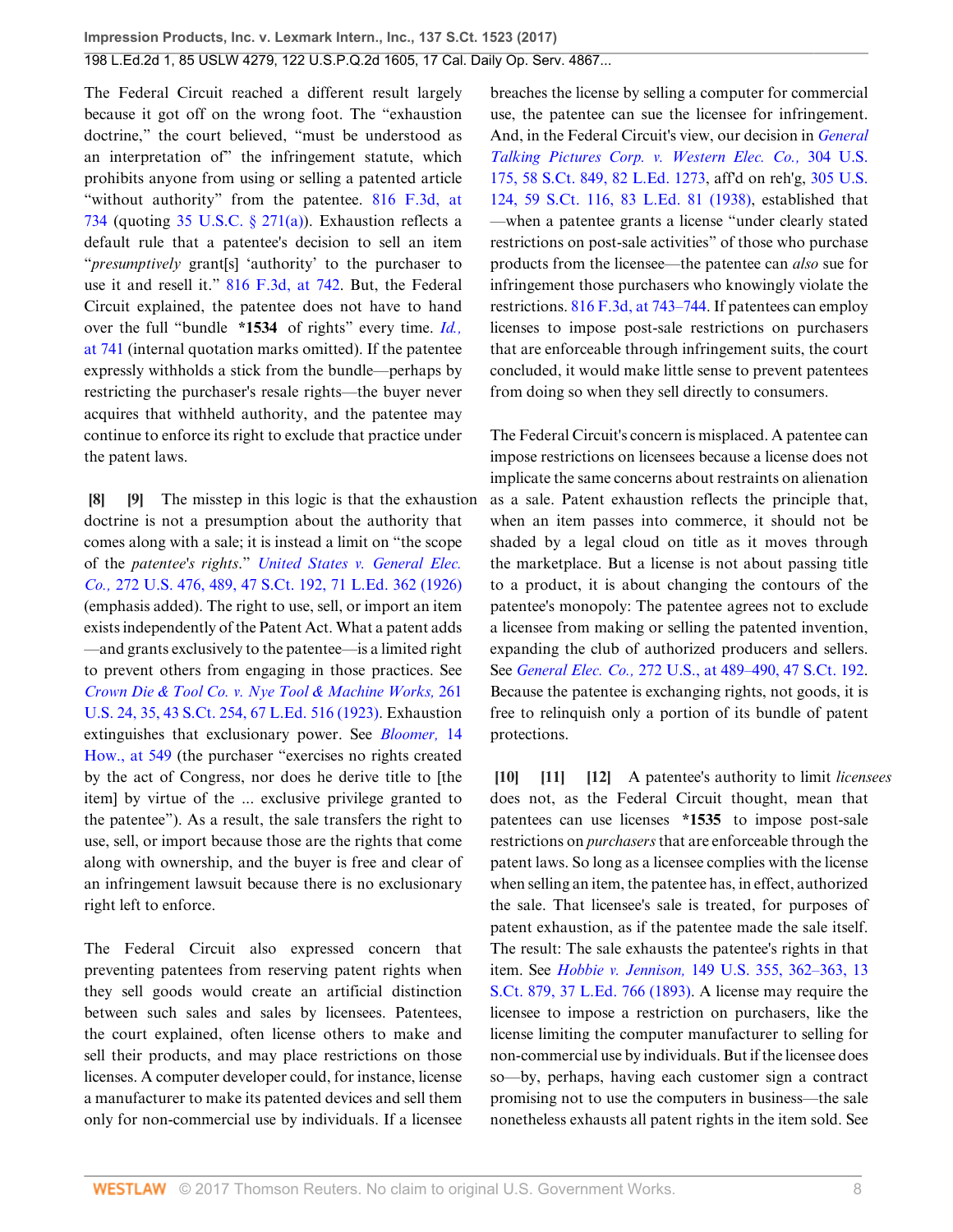*[Motion Picture Patents Co. v. Universal Film Mfg. Co.,](http://www.westlaw.com/Link/Document/FullText?findType=Y&serNum=1917100447&pubNum=0000708&originatingDoc=I35b269ee450411e7b73588f1a9cfce05&refType=RP&originationContext=document&vr=3.0&rs=cblt1.0&transitionType=DocumentItem&contextData=(sc.Default))* 243 [U.S. 502, 506–507, 516, 37 S.Ct. 416, 61 L.Ed. 871 \(1917\)](http://www.westlaw.com/Link/Document/FullText?findType=Y&serNum=1917100447&pubNum=0000708&originatingDoc=I35b269ee450411e7b73588f1a9cfce05&refType=RP&originationContext=document&vr=3.0&rs=cblt1.0&transitionType=DocumentItem&contextData=(sc.Default)). The purchasers might not comply with the restriction, but the only recourse for the licensee is through contract law, just as if the patentee itself sold the item with a restriction.

**[13]** *General Talking Pictures* involved a fundamentally different situation: There, a licensee "knowingly maldel... sales ... *outside* the scope of its license." [304 U.S., at](http://www.westlaw.com/Link/Document/FullText?findType=Y&serNum=1938122171&pubNum=0000708&originatingDoc=I35b269ee450411e7b73588f1a9cfce05&refType=RP&originationContext=document&vr=3.0&rs=cblt1.0&transitionType=DocumentItem&contextData=(sc.Default)) [181–182, 58 S.Ct. 849](http://www.westlaw.com/Link/Document/FullText?findType=Y&serNum=1938122171&pubNum=0000708&originatingDoc=I35b269ee450411e7b73588f1a9cfce05&refType=RP&originationContext=document&vr=3.0&rs=cblt1.0&transitionType=DocumentItem&contextData=(sc.Default)) (emphasis added). We treated the sale "as if no license whatsoever had been granted" by the patentee, which meant that the patentee could sue both the licensee and the purchaser—who knew about the breach—for infringement. *[General Talking Pictures Corp.](http://www.westlaw.com/Link/Document/FullText?findType=Y&serNum=1938122173&pubNum=0000708&originatingDoc=I35b269ee450411e7b73588f1a9cfce05&refType=RP&originationContext=document&vr=3.0&rs=cblt1.0&transitionType=DocumentItem&contextData=(sc.Default)) v. Western Elec. Co.,* [305 U.S. 124, 127, 59 S.Ct. 116, 83](http://www.westlaw.com/Link/Document/FullText?findType=Y&serNum=1938122173&pubNum=0000708&originatingDoc=I35b269ee450411e7b73588f1a9cfce05&refType=RP&originationContext=document&vr=3.0&rs=cblt1.0&transitionType=DocumentItem&contextData=(sc.Default)) [L.Ed. 81 \(1938\)](http://www.westlaw.com/Link/Document/FullText?findType=Y&serNum=1938122173&pubNum=0000708&originatingDoc=I35b269ee450411e7b73588f1a9cfce05&refType=RP&originationContext=document&vr=3.0&rs=cblt1.0&transitionType=DocumentItem&contextData=(sc.Default)). This does not mean that patentees can use licenses to impose post-sale restraints on purchasers. Quite the contrary: The licensee infringed the patentee's rights because it did *not* comply with the terms of its license, and the patentee could bring a patent suit against the purchaser only because the purchaser participated in the licensee's infringement. *General Talking Pictures,* then, stands for the modest principle that, if a patentee has not given authority for a licensee to make a sale, that sale cannot exhaust the patentee's rights.

In sum, patent exhaustion is uniform and automatic. Once a patentee decides to sell—whether on its own or through a licensee—that sale exhausts its patent rights, regardless of any post-sale restrictions the patentee purports to impose, either directly or through a license.

#### III

**[14] [15]** Our conclusion that Lexmark exhausted its patent rights when it sold the domestic Return Program cartridges goes only halfway to resolving this case. Lexmark also sold toner cartridges abroad and sued Impression Products for patent infringement for "importing [Lexmark's] invention into the United States." [35 U.S.C. § 154\(a\)](http://www.westlaw.com/Link/Document/FullText?findType=L&pubNum=1000546&cite=35USCAS154&originatingDoc=I35b269ee450411e7b73588f1a9cfce05&refType=RB&originationContext=document&vr=3.0&rs=cblt1.0&transitionType=DocumentItem&contextData=(sc.Default)#co_pp_8b3b0000958a4). Lexmark contends that it may sue for infringement with respect to all of the imported cartridges —not just those in the Return Program—because a foreign sale does not trigger patent exhaustion unless the patentee "expressly or implicitly transfer[s] or license[s]" its rights. Brief for Respondent 36–37. The Federal Circuit agreed, but we do not. An authorized sale outside the

United States, just as one within the United States, exhausts all rights under the Patent Act.

**[16]** This question about international exhaustion of intellectual property rights has also arisen in the context of copyright law. Under the "first sale doctrine," which is codified at [17 U.S.C. § 109\(a\),](http://www.westlaw.com/Link/Document/FullText?findType=L&pubNum=1000546&cite=17USCAS109&originatingDoc=I35b269ee450411e7b73588f1a9cfce05&refType=RB&originationContext=document&vr=3.0&rs=cblt1.0&transitionType=DocumentItem&contextData=(sc.Default)#co_pp_8b3b0000958a4) when a copyright owner sells a lawfully made copy of its work, it loses the power to restrict the purchaser's freedom "to sell or otherwise dispose of ... that copy." In **\*1536** *Kirtsaeng v. John Wiley & Sons, Inc., we held that this* " 'first sale' [rule] applies to copies of a copyrighted work lawfully made [and sold] abroad." [568 U.S., at 525, 133 S.Ct. 1351](http://www.westlaw.com/Link/Document/FullText?findType=Y&serNum=2030157847&pubNum=0000708&originatingDoc=I35b269ee450411e7b73588f1a9cfce05&refType=RP&originationContext=document&vr=3.0&rs=cblt1.0&transitionType=DocumentItem&contextData=(sc.Default)). We began with the text of  $\S$  109(a), but it was not decisive: The language neither "restrict [s] the scope of [the] 'first sale' doctrine geographically," nor clearly embraces international exhaustion. *Id.,* [at 528–533, 133 S.Ct. 1351](http://www.westlaw.com/Link/Document/FullText?findType=Y&serNum=2030157847&pubNum=0000708&originatingDoc=I35b269ee450411e7b73588f1a9cfce05&refType=RP&originationContext=document&vr=3.0&rs=cblt1.0&transitionType=DocumentItem&contextData=(sc.Default)). What helped tip the scales for global exhaustion was the fact that the first sale doctrine originated in "the common law's refusal to permit restraints on the alienation of chattels." *Id.,* [at 538, 133 S.Ct. 1351.](http://www.westlaw.com/Link/Document/FullText?findType=Y&serNum=2030157847&pubNum=0000708&originatingDoc=I35b269ee450411e7b73588f1a9cfce05&refType=RP&originationContext=document&vr=3.0&rs=cblt1.0&transitionType=DocumentItem&contextData=(sc.Default)) That "commonlaw doctrine makes no geographical distinctions." *[Id.,](http://www.westlaw.com/Link/Document/FullText?findType=Y&serNum=2030157847&pubNum=0000708&originatingDoc=I35b269ee450411e7b73588f1a9cfce05&refType=RP&originationContext=document&vr=3.0&rs=cblt1.0&transitionType=DocumentItem&contextData=(sc.Default))* at [539, 133 S.Ct. 1351.](http://www.westlaw.com/Link/Document/FullText?findType=Y&serNum=2030157847&pubNum=0000708&originatingDoc=I35b269ee450411e7b73588f1a9cfce05&refType=RP&originationContext=document&vr=3.0&rs=cblt1.0&transitionType=DocumentItem&contextData=(sc.Default)) The lack of any textual basis for distinguishing between domestic and international sales meant that "a straightforward application" of the first sale doctrine required the conclusion that it applies overseas. *Id.,* [at 540, 133 S.Ct. 1351](http://www.westlaw.com/Link/Document/FullText?findType=Y&serNum=2030157847&pubNum=0000708&originatingDoc=I35b269ee450411e7b73588f1a9cfce05&refType=RP&originationContext=document&vr=3.0&rs=cblt1.0&transitionType=DocumentItem&contextData=(sc.Default)) (internal quotation marks omitted).

Applying patent exhaustion to foreign sales is just as straightforward. Patent exhaustion, too, has its roots in the antipathy toward restraints on alienation, see *supra,* at 1528 – 1533, and nothing in the text or history of the Patent Act shows that Congress intended to confine that borderless common law principle to domestic sales. In fact, Congress has not altered patent exhaustion at all; it remains an unwritten limit on the scope of the patentee's monopoly. See *[Astoria Fed. Sav. & Loan Assn.](http://www.westlaw.com/Link/Document/FullText?findType=Y&serNum=1991104229&pubNum=0000708&originatingDoc=I35b269ee450411e7b73588f1a9cfce05&refType=RP&originationContext=document&vr=3.0&rs=cblt1.0&transitionType=DocumentItem&contextData=(sc.Default)) v. Solimino,* [501 U.S. 104, 108, 111 S.Ct. 2166, 115](http://www.westlaw.com/Link/Document/FullText?findType=Y&serNum=1991104229&pubNum=0000708&originatingDoc=I35b269ee450411e7b73588f1a9cfce05&refType=RP&originationContext=document&vr=3.0&rs=cblt1.0&transitionType=DocumentItem&contextData=(sc.Default)) [L.Ed.2d 96 \(1991\)](http://www.westlaw.com/Link/Document/FullText?findType=Y&serNum=1991104229&pubNum=0000708&originatingDoc=I35b269ee450411e7b73588f1a9cfce05&refType=RP&originationContext=document&vr=3.0&rs=cblt1.0&transitionType=DocumentItem&contextData=(sc.Default)) ("[W]here a common-law principle is well established, ... courts may take it as given that Congress has legislated with an expectation that the principle will apply except when a statutory purpose to the contrary is evident" (internal quotation marks omitted)). And differentiating the patent exhaustion and copyright first sale doctrines would make little theoretical or practical sense: The two share a "strong similarity ... and identity of purpose," *[Bauer & Cie v.](http://www.westlaw.com/Link/Document/FullText?findType=Y&serNum=1913100549&pubNum=0000708&originatingDoc=I35b269ee450411e7b73588f1a9cfce05&refType=RP&originationContext=document&vr=3.0&rs=cblt1.0&transitionType=DocumentItem&contextData=(sc.Default)) O'Donnell,* [229 U.S. 1, 13, 33 S.Ct. 616, 57 L.Ed. 1041](http://www.westlaw.com/Link/Document/FullText?findType=Y&serNum=1913100549&pubNum=0000708&originatingDoc=I35b269ee450411e7b73588f1a9cfce05&refType=RP&originationContext=document&vr=3.0&rs=cblt1.0&transitionType=DocumentItem&contextData=(sc.Default))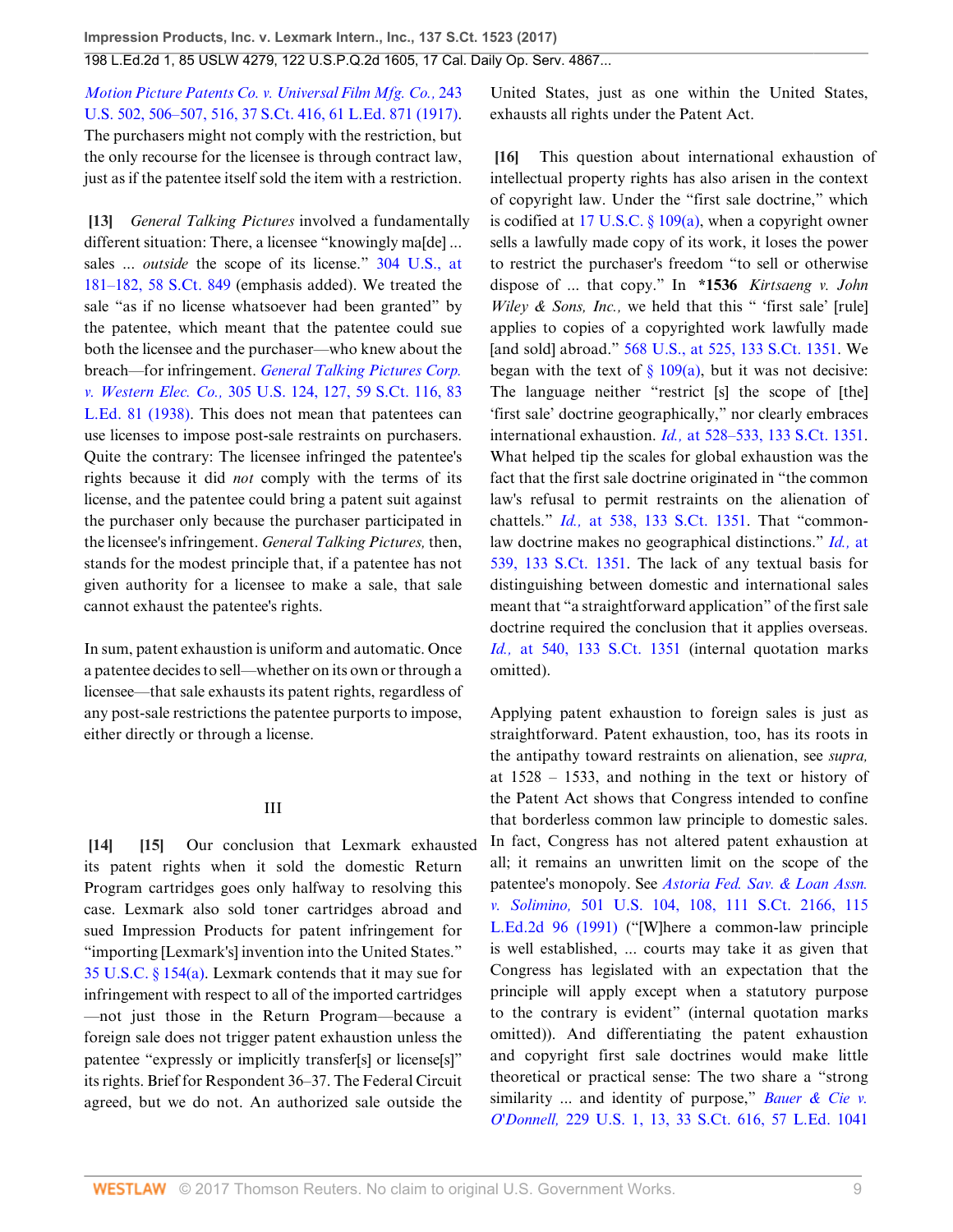[\(1913\),](http://www.westlaw.com/Link/Document/FullText?findType=Y&serNum=1913100549&pubNum=0000708&originatingDoc=I35b269ee450411e7b73588f1a9cfce05&refType=RP&originationContext=document&vr=3.0&rs=cblt1.0&transitionType=DocumentItem&contextData=(sc.Default)) and many everyday products—"automobiles, microwaves, calculators, mobile phones, tablets, and personal computers"—are subject to both patent and copyright protections, see *Kirtsaeng,* [568 U.S., at 545, 133](http://www.westlaw.com/Link/Document/FullText?findType=Y&serNum=2030157847&pubNum=0000708&originatingDoc=I35b269ee450411e7b73588f1a9cfce05&refType=RP&originationContext=document&vr=3.0&rs=cblt1.0&transitionType=DocumentItem&contextData=(sc.Default)) [S.Ct. 1351;](http://www.westlaw.com/Link/Document/FullText?findType=Y&serNum=2030157847&pubNum=0000708&originatingDoc=I35b269ee450411e7b73588f1a9cfce05&refType=RP&originationContext=document&vr=3.0&rs=cblt1.0&transitionType=DocumentItem&contextData=(sc.Default)) Brief for Costco Wholesale Corp. et al. as *Amici Curiae* 14–15. There is a "historic kinship between patent law and copyright law," *[Sony Corp. of America v.](http://www.westlaw.com/Link/Document/FullText?findType=Y&serNum=1984103021&pubNum=0000708&originatingDoc=I35b269ee450411e7b73588f1a9cfce05&refType=RP&originationContext=document&vr=3.0&rs=cblt1.0&transitionType=DocumentItem&contextData=(sc.Default)) Universal City Studios, Inc.,* [464 U.S. 417, 439, 104 S.Ct.](http://www.westlaw.com/Link/Document/FullText?findType=Y&serNum=1984103021&pubNum=0000708&originatingDoc=I35b269ee450411e7b73588f1a9cfce05&refType=RP&originationContext=document&vr=3.0&rs=cblt1.0&transitionType=DocumentItem&contextData=(sc.Default)) [774, 78 L.Ed.2d 574 \(1984\)](http://www.westlaw.com/Link/Document/FullText?findType=Y&serNum=1984103021&pubNum=0000708&originatingDoc=I35b269ee450411e7b73588f1a9cfce05&refType=RP&originationContext=document&vr=3.0&rs=cblt1.0&transitionType=DocumentItem&contextData=(sc.Default)), and the bond between the two leaves no room for a rift on the question of international exhaustion.

Lexmark sees the matter differently. The Patent Act, it points out, limits the patentee's "right to exclude others" from making, using, selling, or importing its products to acts that occur in the United States. [35 U.S.C. § 154\(a\)](http://www.westlaw.com/Link/Document/FullText?findType=L&pubNum=1000546&cite=35USCAS154&originatingDoc=I35b269ee450411e7b73588f1a9cfce05&refType=RB&originationContext=document&vr=3.0&rs=cblt1.0&transitionType=DocumentItem&contextData=(sc.Default)#co_pp_8b3b0000958a4). A domestic sale, it argues, triggers exhaustion because the sale compensates the patentee for "surrendering [those] *U.S.* rights." Brief for Respondent 38. A foreign sale is different: The Patent Act does not give patentees exclusionary powers abroad. Without those powers, a patentee selling in a foreign market may not be able to sell its product for the same price that it could in the United States, and therefore is not sure to receive "the reward guaranteed by U.S. patent law." *Id.,* at 39 (internal quotation marks omitted). Absent that reward, says Lexmark, there should be no exhaustion. In short, there is no patent exhaustion from sales abroad because there are no patent rights abroad to exhaust.

**[17]** The territorial limit on patent rights is, however, no basis for distinguishing copyright protections; those protections **\*1537** "do not have any extraterritorial operation" either. 5 M. Nimmer & D. Nimmer, Copyright § 17.02, p. 17–26 (2017). Nor does the territorial limit support the premise of Lexmark's argument. Exhaustion is a separate limit on the patent grant, and does not depend on the patentee receiving some undefined premium for selling the right to access the American market. A purchaser buys an item, not patent rights. And exhaustion is triggered by the patentee's decision to give that item up and receive whatever fee it decides is appropriate "for the article and the invention which it embodies." *[Univis,](http://www.westlaw.com/Link/Document/FullText?findType=Y&serNum=1942121585&pubNum=0000708&originatingDoc=I35b269ee450411e7b73588f1a9cfce05&refType=RP&originationContext=document&vr=3.0&rs=cblt1.0&transitionType=DocumentItem&contextData=(sc.Default))* [316 U.S., at 251, 62 S.Ct. 1088.](http://www.westlaw.com/Link/Document/FullText?findType=Y&serNum=1942121585&pubNum=0000708&originatingDoc=I35b269ee450411e7b73588f1a9cfce05&refType=RP&originationContext=document&vr=3.0&rs=cblt1.0&transitionType=DocumentItem&contextData=(sc.Default)) The patentee may not be able to command the same amount for its products abroad as it does in the United States. But the Patent Act does not guarantee a particular price, much less the price from selling to American consumers. Instead, the right to exclude just ensures that the patentee receives one

reward—of whatever amount the patentee deems to be "satisfactory compensation," *Keeler,* [157 U.S., at 661, 15](http://www.westlaw.com/Link/Document/FullText?findType=Y&serNum=1895180024&pubNum=0000708&originatingDoc=I35b269ee450411e7b73588f1a9cfce05&refType=RP&originationContext=document&vr=3.0&rs=cblt1.0&transitionType=DocumentItem&contextData=(sc.Default)) [S.Ct. 738—](http://www.westlaw.com/Link/Document/FullText?findType=Y&serNum=1895180024&pubNum=0000708&originatingDoc=I35b269ee450411e7b73588f1a9cfce05&refType=RP&originationContext=document&vr=3.0&rs=cblt1.0&transitionType=DocumentItem&contextData=(sc.Default))for every item that passes outside the scope of the patent monopoly.

This Court has addressed international patent exhaustion in only one case, *Boesch v. Graff,* decided over 125 years ago. All that case illustrates is that a sale abroad does not exhaust a patentee's rights when the patentee had nothing to do with the transaction. *Boesch*—from the days before the widespread adoption of electrical lighting—involved a retailer who purchased lamp burners from a manufacturer in Germany, with plans to sell them in the United States. The manufacturer had authority to make the burners under German law, but there was a hitch: Two individuals with no ties to the German manufacturer held the American patent to that invention. These patentees sued the retailer for infringement when the retailer imported the lamp burners into the United States, and we rejected the argument that the German manufacturer's sale had exhausted the American patentees' rights. The German manufacturer had no permission to sell in the United States from the American patentees, and the American patentees had not exhausted their patent rights in the products because they had not sold them to anyone, so "purchasers from [the German manufacturer] could not be thereby authorized to sell the articles in the [United](http://www.westlaw.com/Link/Document/FullText?findType=Y&serNum=1890180168&pubNum=0000708&originatingDoc=I35b269ee450411e7b73588f1a9cfce05&refType=RP&originationContext=document&vr=3.0&rs=cblt1.0&transitionType=DocumentItem&contextData=(sc.Default)) [States." 133 U.S. 697, 703, 10 S.Ct. 378, 33 L.Ed. 787](http://www.westlaw.com/Link/Document/FullText?findType=Y&serNum=1890180168&pubNum=0000708&originatingDoc=I35b269ee450411e7b73588f1a9cfce05&refType=RP&originationContext=document&vr=3.0&rs=cblt1.0&transitionType=DocumentItem&contextData=(sc.Default)) [\(1890\).](http://www.westlaw.com/Link/Document/FullText?findType=Y&serNum=1890180168&pubNum=0000708&originatingDoc=I35b269ee450411e7b73588f1a9cfce05&refType=RP&originationContext=document&vr=3.0&rs=cblt1.0&transitionType=DocumentItem&contextData=(sc.Default))

**[18]** Our decision did not, as Lexmark contends, exempt all foreign sales from patent exhaustion. See Brief for Respondent 44–45. Rather, it reaffirmed the basic premise that only the patentee can decide whether to make a sale that exhausts its patent rights in an item. The American patentees did not do so with respect to the German products, so the German sales did not exhaust their rights.

Finally, the United States, as an *amicus,* advocates what it views as a middle-ground position: that "a foreign sale authorized by the U.S. patentee exhausts U.S. patent rights unless those rights are expressly reserved." Brief for United States 7–8. Its position is largely based on policy rather than principle. The Government thinks that an overseas "buyer's legitimate expectation" is that a "sale conveys all of the seller's interest in the patented article," so the presumption should be that a foreign sale triggers exhaustion. *Id.,* at 32–33. But, at the same time, "lower courts long ago coalesced around" the rule that "a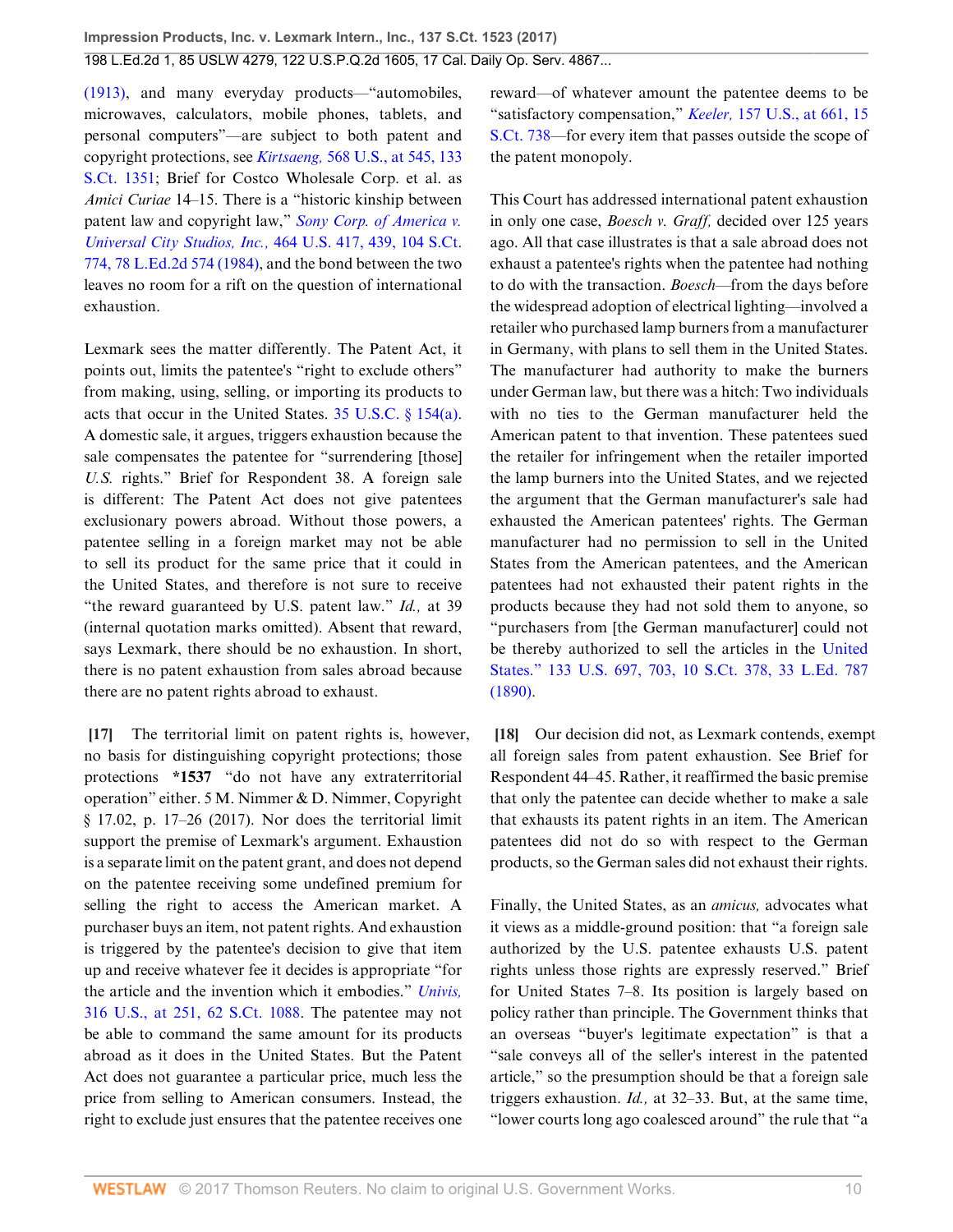patentee's express reservation of U.S. patent rights at the time of a foreign sale will be given effect," so that option should remain open to the patentee. *Id.,* at 22 (emphasis deleted).

The Government has little more than "long ago" on its side. In the 1890s, two **\*1538** circuit courts—in cases involving the same company—did hold that patentees may use express restrictions to reserve their patent rights in connection with foreign sales. See *[Dickerson v. Tinling,](http://www.westlaw.com/Link/Document/FullText?findType=Y&serNum=1898187568&pubNum=0000348&originatingDoc=I35b269ee450411e7b73588f1a9cfce05&refType=RP&fi=co_pp_sp_348_194&originationContext=document&vr=3.0&rs=cblt1.0&transitionType=DocumentItem&contextData=(sc.Default)#co_pp_sp_348_194)* [84 F. 192, 194–195 \(C.A.8 1897\)](http://www.westlaw.com/Link/Document/FullText?findType=Y&serNum=1898187568&pubNum=0000348&originatingDoc=I35b269ee450411e7b73588f1a9cfce05&refType=RP&fi=co_pp_sp_348_194&originationContext=document&vr=3.0&rs=cblt1.0&transitionType=DocumentItem&contextData=(sc.Default)#co_pp_sp_348_194); *[Dickerson v. Matheson,](http://www.westlaw.com/Link/Document/FullText?findType=Y&serNum=1893189216&pubNum=0000348&originatingDoc=I35b269ee450411e7b73588f1a9cfce05&refType=RP&fi=co_pp_sp_348_527&originationContext=document&vr=3.0&rs=cblt1.0&transitionType=DocumentItem&contextData=(sc.Default)#co_pp_sp_348_527)* [57 F. 524, 527 \(C.A.2 1893\).](http://www.westlaw.com/Link/Document/FullText?findType=Y&serNum=1893189216&pubNum=0000348&originatingDoc=I35b269ee450411e7b73588f1a9cfce05&refType=RP&fi=co_pp_sp_348_527&originationContext=document&vr=3.0&rs=cblt1.0&transitionType=DocumentItem&contextData=(sc.Default)#co_pp_sp_348_527) But no "coalesc[ing]" ever took place: Over the following hundred-plus years, only a smattering of lower court decisions mentioned this express-reservation rule for foreign sales. See, *e.g*., *[Sanofi, S.A. v. Med–Tech Veterinarian Prods., Inc.,](http://www.westlaw.com/Link/Document/FullText?findType=Y&serNum=1983128536&pubNum=0000345&originatingDoc=I35b269ee450411e7b73588f1a9cfce05&refType=RP&fi=co_pp_sp_345_938&originationContext=document&vr=3.0&rs=cblt1.0&transitionType=DocumentItem&contextData=(sc.Default)#co_pp_sp_345_938)* 565 [F.Supp. 931, 938 \(D.N.J.1983\).](http://www.westlaw.com/Link/Document/FullText?findType=Y&serNum=1983128536&pubNum=0000345&originatingDoc=I35b269ee450411e7b73588f1a9cfce05&refType=RP&fi=co_pp_sp_345_938&originationContext=document&vr=3.0&rs=cblt1.0&transitionType=DocumentItem&contextData=(sc.Default)#co_pp_sp_345_938) And in 2001, the Federal Circuit adopted its blanket rule that foreign sales do not trigger exhaustion, even if the patentee fails to expressly reserve its rights. *Jazz Photo,* [264 F.3d, at 1105](http://www.westlaw.com/Link/Document/FullText?findType=Y&serNum=2001716493&pubNum=0000506&originatingDoc=I35b269ee450411e7b73588f1a9cfce05&refType=RP&fi=co_pp_sp_506_1105&originationContext=document&vr=3.0&rs=cblt1.0&transitionType=DocumentItem&contextData=(sc.Default)#co_pp_sp_506_1105). These sparse and inconsistent decisions provide no basis for any expectation, let alone a settled one, that patentees can reserve patent rights when they sell abroad.

The theory behind the Government's express-reservation rule also wrongly focuses on the likely expectations of the patentee and purchaser during a sale. Exhaustion does not arise because of the parties' expectations about how sales transfer patent rights. More is at stake when it comes to patents than simply the dealings between the parties, which can be addressed through contract law. Instead, exhaustion occurs because, in a sale, the patentee elects to give up title to an item in exchange for payment. Allowing patent rights to stick remora-like to that item as it flows through the market would violate the principle against restraints on alienation. Exhaustion does not depend on whether the patentee receives a premium for selling in the United States, or the type of rights that buyers expect to receive. As a result, restrictions and location are irrelevant; what matters is the patentee's decision to make a sale.

\* \* \*

The judgment of the United States Court of Appeals for the Federal Circuit is reversed, and the case is remanded for further proceedings consistent with this opinion.

*It is so ordered.*

Justice [GORSUCH](http://www.westlaw.com/Link/Document/FullText?findType=h&pubNum=176284&cite=0183411701&originatingDoc=I35b269ee450411e7b73588f1a9cfce05&refType=RQ&originationContext=document&vr=3.0&rs=cblt1.0&transitionType=DocumentItem&contextData=(sc.Default)) took no part in the consideration or decision of this case.

Justice [GINSBURG,](http://www.westlaw.com/Link/Document/FullText?findType=h&pubNum=176284&cite=0224420501&originatingDoc=I35b269ee450411e7b73588f1a9cfce05&refType=RQ&originationContext=document&vr=3.0&rs=cblt1.0&transitionType=DocumentItem&contextData=(sc.Default)) concurring in part and dissenting in part.

I concur in the Court's holding regarding domestic exhaustion—a patentee who sells a product with an express restriction on reuse or resale may not enforce that restriction through an infringement lawsuit, because the U.S. sale exhausts the U.S. patent rights in the product sold. See *ante,* at 1531 – 1536. I dissent, however, from the Court's holding on international exhaustion. A foreign sale, I would hold, does not exhaust a U.S. inventor's U.S. patent rights.

Patent law is territorial. When an inventor receives a U.S. patent, that patent provides no protection abroad. See *[Deepsouth Packing Co. v. Laitram Corp.,](http://www.westlaw.com/Link/Document/FullText?findType=Y&serNum=1972127128&pubNum=0000708&originatingDoc=I35b269ee450411e7b73588f1a9cfce05&refType=RP&originationContext=document&vr=3.0&rs=cblt1.0&transitionType=DocumentItem&contextData=(sc.Default))* 406 U.S. [518, 531, 92 S.Ct. 1700, 32 L.Ed.2d 273 \(1972\)](http://www.westlaw.com/Link/Document/FullText?findType=Y&serNum=1972127128&pubNum=0000708&originatingDoc=I35b269ee450411e7b73588f1a9cfce05&refType=RP&originationContext=document&vr=3.0&rs=cblt1.0&transitionType=DocumentItem&contextData=(sc.Default)) ("Our patent system makes no claim to extraterritorial effect."). See also [35 U.S.C. § 271\(a\)](http://www.westlaw.com/Link/Document/FullText?findType=L&pubNum=1000546&cite=35USCAS271&originatingDoc=I35b269ee450411e7b73588f1a9cfce05&refType=RB&originationContext=document&vr=3.0&rs=cblt1.0&transitionType=DocumentItem&contextData=(sc.Default)#co_pp_8b3b0000958a4) (establishing liability for acts of patent infringement "within the United States" and for "import[ation] into the United States [of] any patented invention"). A U.S. patentee must apply to each country in which she seeks the exclusive right to sell her invention. *[Microsoft Corp. v. AT & T Corp.,](http://www.westlaw.com/Link/Document/FullText?findType=Y&serNum=2012126123&pubNum=0000708&originatingDoc=I35b269ee450411e7b73588f1a9cfce05&refType=RP&originationContext=document&vr=3.0&rs=cblt1.0&transitionType=DocumentItem&contextData=(sc.Default))* 550 U.S. 437, [456, 127 S.Ct. 1746, 167 L.Ed.2d 737 \(2007\)](http://www.westlaw.com/Link/Document/FullText?findType=Y&serNum=2012126123&pubNum=0000708&originatingDoc=I35b269ee450411e7b73588f1a9cfce05&refType=RP&originationContext=document&vr=3.0&rs=cblt1.0&transitionType=DocumentItem&contextData=(sc.Default)) ("[F]oreign law alone, not United States law, currently governs the manufacture and sale of components of patented inventions in foreign countries."). See also Convention at Brussels, An Additional Act **\*1539** Modifying the Paris Convention for the Protection of Industrial Property of Mar. 20, 1883, Dec. 14, 1900, Art. I, 32 Stat. 1940 ("Patents applied for in the different contracting States ... shall be independent of the patents obtained for the same invention in the other States."). And patent laws vary by country; each country's laws "may embody different policy judgments about the relative rights of inventors, competitors, and the public in patented inventions." *Microsoft,* [550 U.S., at 455, 127 S.Ct. 1746](http://www.westlaw.com/Link/Document/FullText?findType=Y&serNum=2012126123&pubNum=0000708&originatingDoc=I35b269ee450411e7b73588f1a9cfce05&refType=RP&originationContext=document&vr=3.0&rs=cblt1.0&transitionType=DocumentItem&contextData=(sc.Default)) (internal quotation marks omitted).

Because a sale abroad operates independently of the U.S. patent system, it makes little sense to say that such a sale exhausts an inventor's U.S. patent rights. U.S. patent protection accompanies none of a U.S. patentee's sales abroad—a competitor could sell the same patented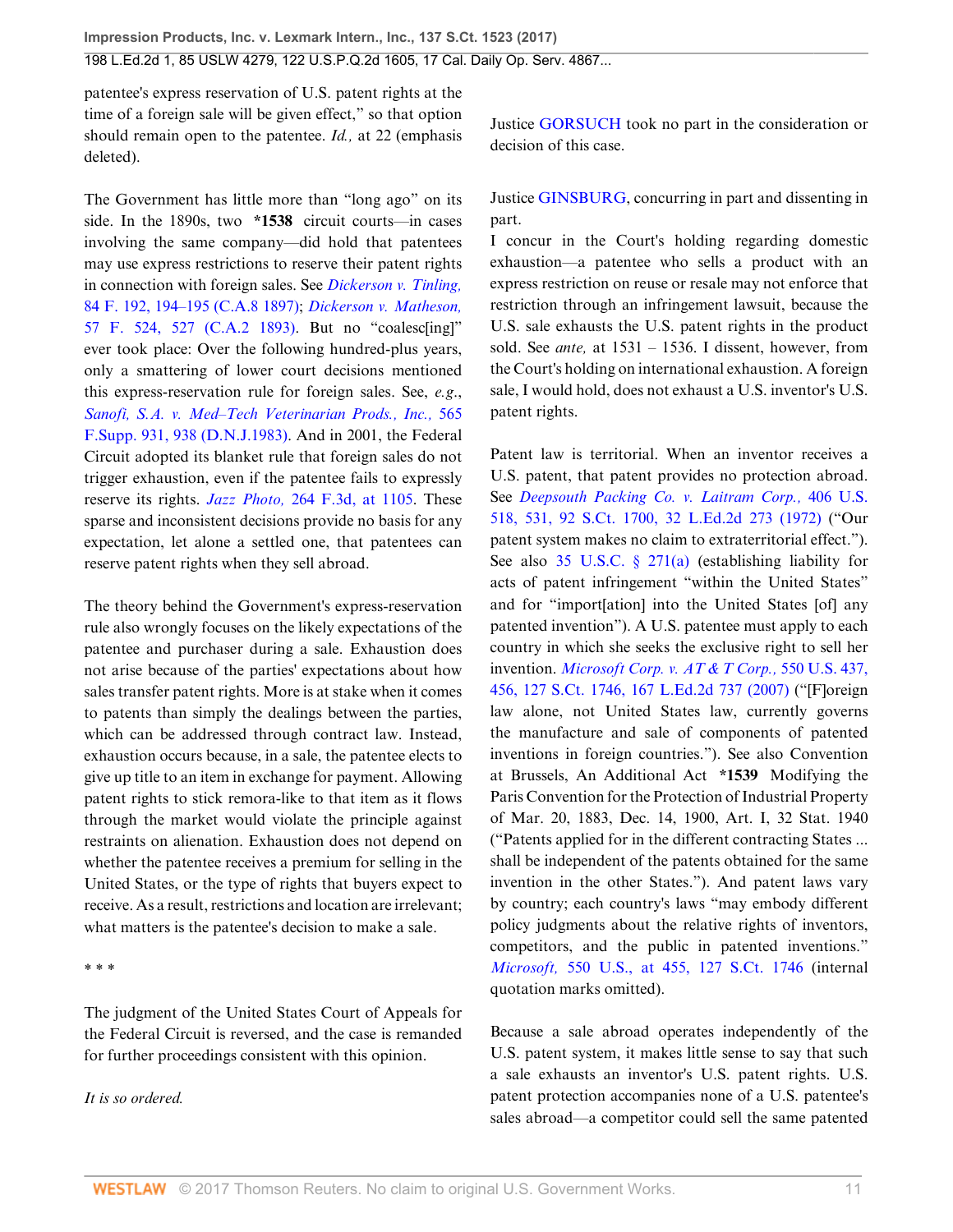product abroad with no U.S.-patent-law consequence. Accordingly, the foreign sale should not diminish the protections of U.S. law in the United States.

The majority disagrees, in part because this Court decided, in *[Kirtsaeng v. John Wiley & Sons, Inc.,](http://www.westlaw.com/Link/Document/FullText?findType=Y&serNum=2030157847&pubNum=0000708&originatingDoc=I35b269ee450411e7b73588f1a9cfce05&refType=RP&originationContext=document&vr=3.0&rs=cblt1.0&transitionType=DocumentItem&contextData=(sc.Default))* 568 U.S. 519, 525, [133 S.Ct. 1351, 185 L.Ed.2d 392 \(2013\)](http://www.westlaw.com/Link/Document/FullText?findType=Y&serNum=2030157847&pubNum=0000708&originatingDoc=I35b269ee450411e7b73588f1a9cfce05&refType=RP&originationContext=document&vr=3.0&rs=cblt1.0&transitionType=DocumentItem&contextData=(sc.Default)), that a foreign sale exhausts U.S. *copyright* protections. Copyright and patent exhaustion, the majority states, "share a strong similarity." *Ante,* at 1536 (internal quotation marks omitted). I dissented from our decision in *Kirtsaeng* and adhere to the view that a foreign sale should not exhaust [U.S. copyright protections. See 568 U.S., at 557, 133 S.Ct.](http://www.westlaw.com/Link/Document/FullText?findType=Y&serNum=2030157847&pubNum=0000708&originatingDoc=I35b269ee450411e7b73588f1a9cfce05&refType=RP&originationContext=document&vr=3.0&rs=cblt1.0&transitionType=DocumentItem&contextData=(sc.Default)) [1351](http://www.westlaw.com/Link/Document/FullText?findType=Y&serNum=2030157847&pubNum=0000708&originatingDoc=I35b269ee450411e7b73588f1a9cfce05&refType=RP&originationContext=document&vr=3.0&rs=cblt1.0&transitionType=DocumentItem&contextData=(sc.Default)).

But even if I subscribed to *Kirtsaeng*'s reasoning with respect to copyright, that decision should bear little weight in the patent context. Although there may be a "historical kinship" between patent law and copyright law, *[Sony](http://www.westlaw.com/Link/Document/FullText?findType=Y&serNum=1984103021&pubNum=0000708&originatingDoc=I35b269ee450411e7b73588f1a9cfce05&refType=RP&originationContext=document&vr=3.0&rs=cblt1.0&transitionType=DocumentItem&contextData=(sc.Default)) [Corp. of America v. Universal City Studios, Inc.,](http://www.westlaw.com/Link/Document/FullText?findType=Y&serNum=1984103021&pubNum=0000708&originatingDoc=I35b269ee450411e7b73588f1a9cfce05&refType=RP&originationContext=document&vr=3.0&rs=cblt1.0&transitionType=DocumentItem&contextData=(sc.Default))* 464 [U.S. 417, 439, 104 S.Ct. 774, 78 L.Ed.2d 574 \(1984\)](http://www.westlaw.com/Link/Document/FullText?findType=Y&serNum=1984103021&pubNum=0000708&originatingDoc=I35b269ee450411e7b73588f1a9cfce05&refType=RP&originationContext=document&vr=3.0&rs=cblt1.0&transitionType=DocumentItem&contextData=(sc.Default)), the two "are not identical twins," *id.,* [at 439, n. 19,](http://www.westlaw.com/Link/Document/FullText?findType=Y&serNum=1984103021&pubNum=0000708&originatingDoc=I35b269ee450411e7b73588f1a9cfce05&refType=RP&originationContext=document&vr=3.0&rs=cblt1.0&transitionType=DocumentItem&contextData=(sc.Default)) [104 S.Ct. 774](http://www.westlaw.com/Link/Document/FullText?findType=Y&serNum=1984103021&pubNum=0000708&originatingDoc=I35b269ee450411e7b73588f1a9cfce05&refType=RP&originationContext=document&vr=3.0&rs=cblt1.0&transitionType=DocumentItem&contextData=(sc.Default)). The Patent Act contains no analogue

to  $17$  U.S.C. §  $109(a)$ , the Copyright Act first-sale provision analyzed in *Kirtsaeng*. See *ante,* at 1535 – 1536. More importantly, copyright protections, unlike patent protections, are harmonized across countries. Under the

<span id="page-14-2"></span>Berne Convention, which 174 countries have joined,[\\*](#page-14-1) members "agree to treat authors from other member countries as well as they treat their own." *[Golan v. Holder,](http://www.westlaw.com/Link/Document/FullText?findType=Y&serNum=2026877422&pubNum=0000708&originatingDoc=I35b269ee450411e7b73588f1a9cfce05&refType=RP&originationContext=document&vr=3.0&rs=cblt1.0&transitionType=DocumentItem&contextData=(sc.Default))* [565 U.S. 302, 308, 132 S.Ct. 873, 181 L.Ed.2d 835 \(2012\)](http://www.westlaw.com/Link/Document/FullText?findType=Y&serNum=2026877422&pubNum=0000708&originatingDoc=I35b269ee450411e7b73588f1a9cfce05&refType=RP&originationContext=document&vr=3.0&rs=cblt1.0&transitionType=DocumentItem&contextData=(sc.Default)) (citing Berne Convention for the Protection of Literary and Artistic Works, Sept. 9, 1886, as revised at Stockholm on July 14, 1967, Arts. 1, 5(1), 828 U.N.T.S. 225, 231– 233). The copyright protections one receives abroad are thus likely to be similar to those received at home, even if provided under each country's separate copyright regime.

For these reasons, I would affirm the Federal Circuit's judgment with respect to foreign exhaustion.

#### **All Citations**

137 S.Ct. 1523, 198 L.Ed.2d 1, 85 USLW 4279, 122 U.S.P.Q.2d 1605, 17 Cal. Daily Op. Serv. 4867, 2017 Daily Journal D.A.R. 4923, 26 Fla. L. Weekly Fed. S 599

# Footnotes

- <span id="page-14-0"></span>The syllabus constitutes no part of the opinion of the Court but has been prepared by the Reporter of Decisions for the convenience of the reader. See [United States v. Detroit Timber & Lumber Co.,](http://www.westlaw.com/Link/Document/FullText?findType=Y&serNum=1906101604&pubNum=0000708&originatingDoc=I35b269ee450411e7b73588f1a9cfce05&refType=RP&originationContext=document&vr=3.0&rs=cblt1.0&transitionType=DocumentItem&contextData=(sc.Default)) 200 U.S. 321, 337, 26 S.Ct. 282, 50 [L.Ed. 499.](http://www.westlaw.com/Link/Document/FullText?findType=Y&serNum=1906101604&pubNum=0000708&originatingDoc=I35b269ee450411e7b73588f1a9cfce05&refType=RP&originationContext=document&vr=3.0&rs=cblt1.0&transitionType=DocumentItem&contextData=(sc.Default))
- <span id="page-14-1"></span>See WIPO–Administered Treaties: Contracting Parties: Berne Convention, www.wipo.int/treaties/en/ShowResults.jsp? lang=en&treaty\_id=5 (as last visited May 25, 2017).

**End of Document** © 2017 Thomson Reuters. No claim to original U.S. Government Works.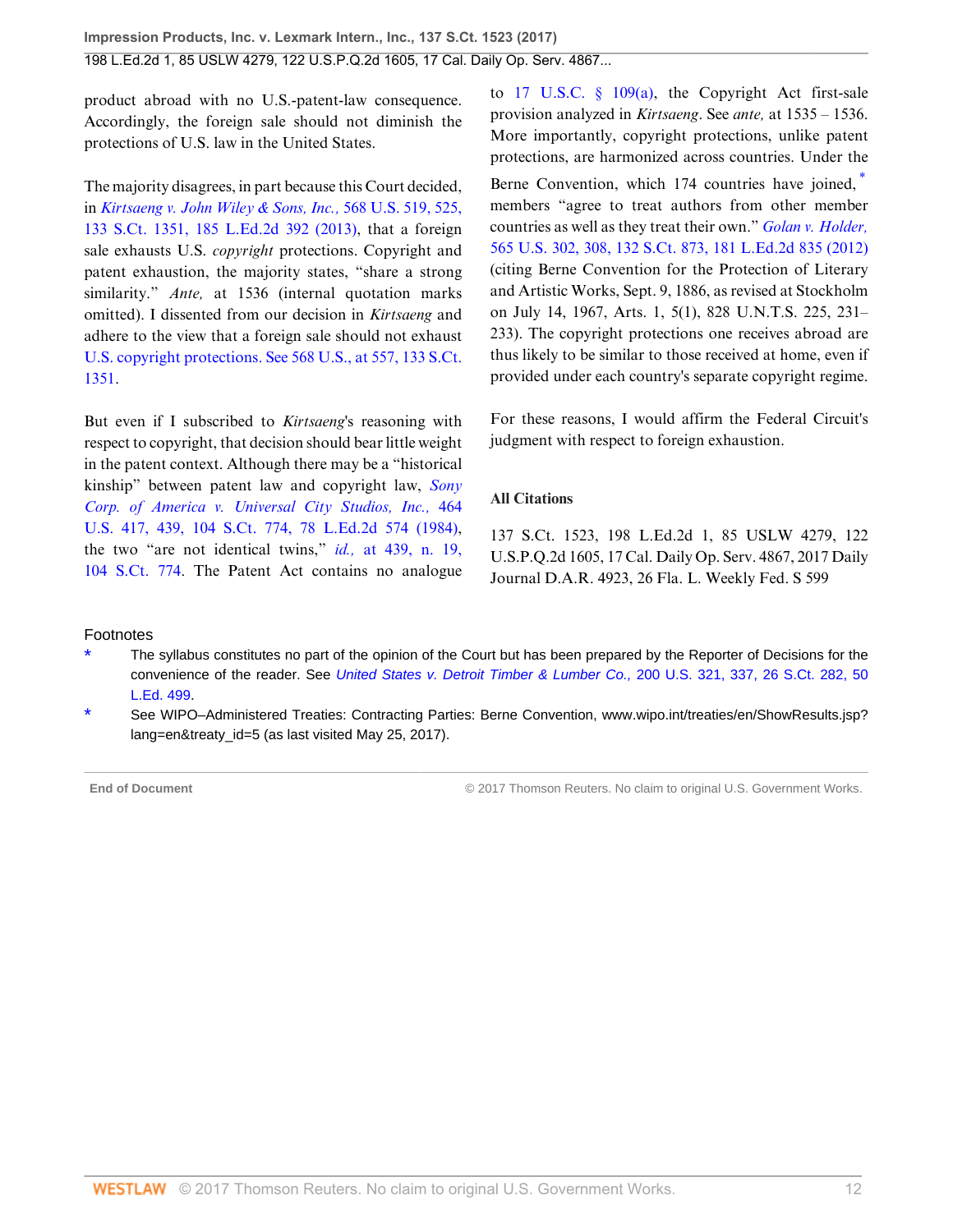137 S.Ct. 734 Supreme Court of the United States

LIFE TECHNOLOGIES CORPORATION et al., Petitioners v. PROMEGA CORPORATION.

> No. 14–1538. | Argued Dec. 6, 2016. | Decided Feb. 22, 2017.

#### **Synopsis**

**Background:** Exclusive licensee of patents directed toward process for examining polymorphism in samples of deoxyribonucleic acid (DNA) brought infringement action against sublicensee, which manufactured genetic testing toolkits abroad. The United States District Court for the Western District of Wisconsin, [Barbara Brandriff](http://www.westlaw.com/Link/Document/FullText?findType=h&pubNum=176284&cite=0218243801&originatingDoc=I912d5103f8df11e6bfb79a463a4b3bc7&refType=RQ&originationContext=document&vr=3.0&rs=cblt1.0&transitionType=DocumentItem&contextData=(sc.Default)) [Crabb](http://www.westlaw.com/Link/Document/FullText?findType=h&pubNum=176284&cite=0218243801&originatingDoc=I912d5103f8df11e6bfb79a463a4b3bc7&refType=RQ&originationContext=document&vr=3.0&rs=cblt1.0&transitionType=DocumentItem&contextData=(sc.Default)), J., [2002 WL 32359938](http://www.westlaw.com/Link/Document/FullText?findType=Y&serNum=2004135428&pubNum=0000999&originatingDoc=I912d5103f8df11e6bfb79a463a4b3bc7&refType=RP&originationContext=document&vr=3.0&rs=cblt1.0&transitionType=DocumentItem&contextData=(sc.Default)), granted licensee's motion to reconsider the claim construction, and later, [2012 WL](http://www.westlaw.com/Link/Document/FullText?findType=Y&serNum=2039598754&pubNum=0000999&originatingDoc=I912d5103f8df11e6bfb79a463a4b3bc7&refType=RP&originationContext=document&vr=3.0&rs=cblt1.0&transitionType=DocumentItem&contextData=(sc.Default)) [12862829](http://www.westlaw.com/Link/Document/FullText?findType=Y&serNum=2039598754&pubNum=0000999&originatingDoc=I912d5103f8df11e6bfb79a463a4b3bc7&refType=RP&originationContext=document&vr=3.0&rs=cblt1.0&transitionType=DocumentItem&contextData=(sc.Default)), granted sublicensee's motion for judgment as matter of law (JMOL) that its accused toolkits were not infringing after jury verdict in licensee's favor. Parties appealed. The United States Court of Appeals for the Federal Circuit, [Chen](http://www.westlaw.com/Link/Document/FullText?findType=h&pubNum=176284&cite=0479122301&originatingDoc=I912d5103f8df11e6bfb79a463a4b3bc7&refType=RQ&originationContext=document&vr=3.0&rs=cblt1.0&transitionType=DocumentItem&contextData=(sc.Default)), Circuit Judge, [773 F.3d 1338](http://www.westlaw.com/Link/Document/FullText?findType=Y&serNum=2034981683&pubNum=0000506&originatingDoc=I912d5103f8df11e6bfb79a463a4b3bc7&refType=RP&originationContext=document&vr=3.0&rs=cblt1.0&transitionType=DocumentItem&contextData=(sc.Default)), affirmed in part, reversed in part, vacated in part, and remanded. Certiorari was granted.

**Holdings:** The Supreme Court, Justice [Sotomayor](http://www.westlaw.com/Link/Document/FullText?findType=h&pubNum=176284&cite=0145172701&originatingDoc=I912d5103f8df11e6bfb79a463a4b3bc7&refType=RQ&originationContext=document&vr=3.0&rs=cblt1.0&transitionType=DocumentItem&contextData=(sc.Default)), held that:

[1] quantitative measurement rather than qualitative measurement is used when determining whether an alleged infringer has supplied a substantial portion of the components of a patented invention for combination abroad, as basis for liability for active inducement of patent infringement;

[2] a single component of a multicomponent invention does not constitute a substantial portion of the components; and

[3] sublicensee, which supplied from the United States only a single component for the five-component genetic testing toolkits, was not liable for infringement.

Reversed and remanded.

Justice [Alito](http://www.westlaw.com/Link/Document/FullText?findType=h&pubNum=176284&cite=0153052401&originatingDoc=I912d5103f8df11e6bfb79a463a4b3bc7&refType=RQ&originationContext=document&vr=3.0&rs=cblt1.0&transitionType=DocumentItem&contextData=(sc.Default)) filed an opinion concurring in part and concurring in the judgment, in which Justice Thomas joined.

Chief Justice Roberts took no part in the decision of the case.

# <span id="page-15-0"></span>**\*736** *Syllabus [\\*](#page-21-0)*

Respondent Promega Corporation sublicensed the Tautz patent, which claims a toolkit for genetic testing, to petitioner Life Technologies Corporation and its subsidiaries (collectively Life Technologies) for the manufacture and sale of the kits for use in certain licensed law enforcement fields worldwide. One of the kit's five components, an enzyme known as the *Taq* polymerase, was manufactured by Life Technologies in the United States and then shipped to the United Kingdom, where the four other components were made, for combination there. When Life Technologies began selling the kits outside the licensed fields of use, Promega sued, claiming that patent infringement liability was triggered under § 271(f) (1) of the Patent Act, which prohibits the supply from the United States of "all or a substantial portion of the components of a patented invention" for combination abroad. The jury returned a verdict for Promega, but the District Court granted Life Technologies' motion for judgment as a matter of law, holding that  $\S 271(f)(1)$ 's phrase "all or a substantial portion" did not encompass the supply of a single component of a multicomponent invention. The Federal Circuit reversed. It determined that a single important component could constitute a "substantial portion" of the components of an invention under [§ 271\(f\)\(1\)](http://www.westlaw.com/Link/Document/FullText?findType=L&pubNum=1000546&cite=35USCAS271&originatingDoc=I912d5103f8df11e6bfb79a463a4b3bc7&refType=RB&originationContext=document&vr=3.0&rs=cblt1.0&transitionType=DocumentItem&contextData=(sc.Default)#co_pp_9daf00009de57) and found the *Taq* polymerase to be such a component.

*Held* : The supply of a single component of a multicomponent invention for manufacture abroad does not give rise to  $\S 271(f)(1)$  liability. Pp. 739 – 743.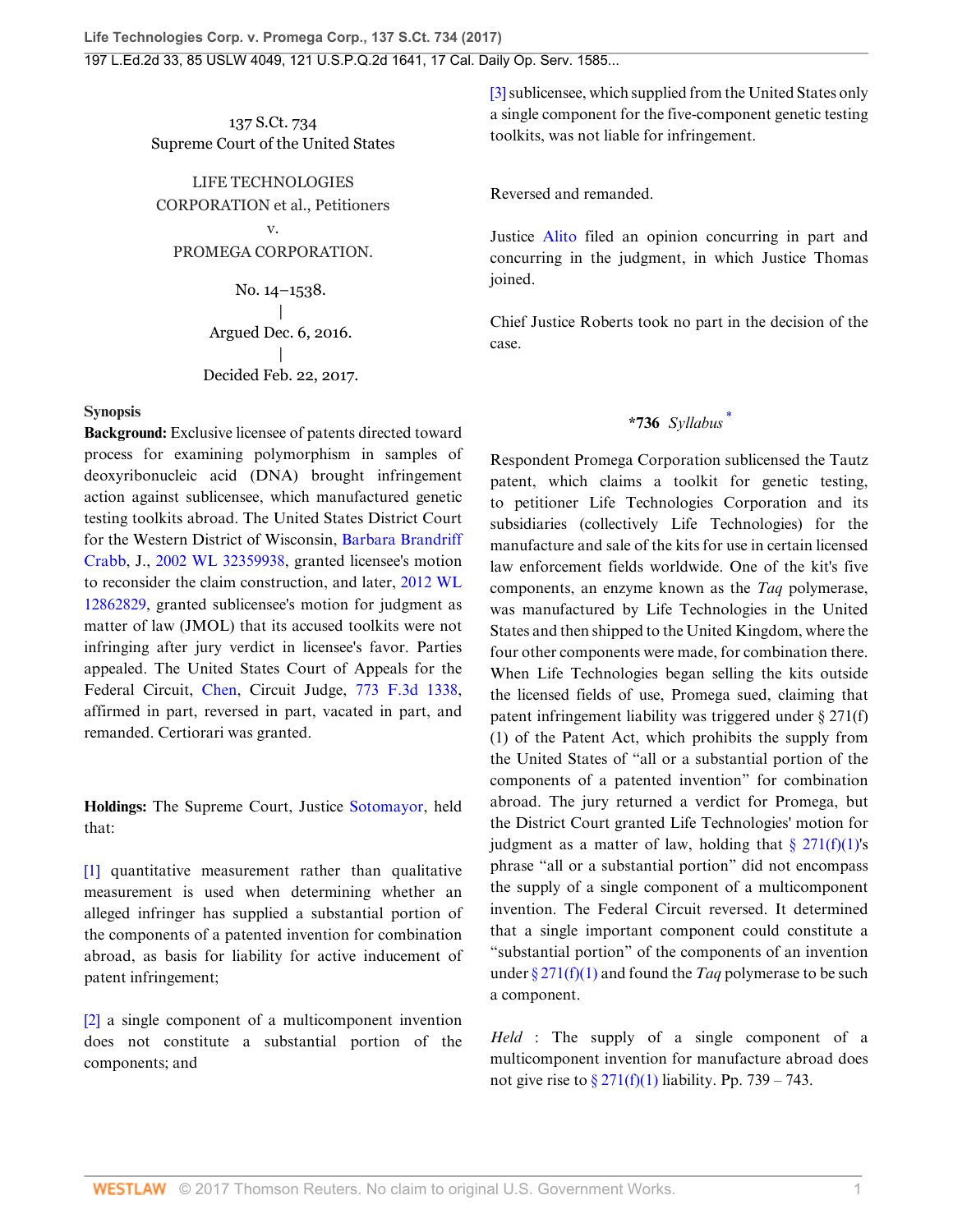(a) Section  $271(f)(1)$ 's phrase "substantial portion" refers to a quantitative measurement. Although the Patent Act itself does not define the term "substantial," and the term's ordinary meaning may refer either to qualitative importance or to quantitatively large size, the statutory context points to a quantitative meaning. Neighboring words "all" and "portion" convey a quantitative meaning, and nothing in the neighboring text points to a qualitative interpretation. Moreover, a qualitative reading would render the modifying phrase "of the components" unnecessary the first time it is used in  $\S 271(f)(1)$ . Only the quantitative approach thus gives meaning to each statutory provision.

Promega's proffered "case-specific approach," which would require a factfinder to decipher whether the components at issue are a "substantial portion" under either a qualitative or a quantitative test, is rejected. Tasking juries with interpreting the statute's meaning on an ad hoc basis would only compound, not resolve, the statute's ambiguity. And Promega's proposal to adopt an analytical framework that accounts for both the components' quantitative and qualitative aspects is likely to complicate rather than aid the factfinder's review. Pp. 739 – 741.

(b) Under a quantitative approach, a single component cannot constitute a "substantial portion" triggering §  $271(f)(1)$  liability. This conclusion is reinforced by [§ 271\(f\)](http://www.westlaw.com/Link/Document/FullText?findType=L&pubNum=1000546&cite=35USCAS271&originatingDoc=I912d5103f8df11e6bfb79a463a4b3bc7&refType=RB&originationContext=document&vr=3.0&rs=cblt1.0&transitionType=DocumentItem&contextData=(sc.Default)#co_pp_ae0d0000c5150)'s text, context, and structure. [Section 271\(f\)](http://www.westlaw.com/Link/Document/FullText?findType=L&pubNum=1000546&cite=35USCAS271&originatingDoc=I912d5103f8df11e6bfb79a463a4b3bc7&refType=RB&originationContext=document&vr=3.0&rs=cblt1.0&transitionType=DocumentItem&contextData=(sc.Default)#co_pp_9daf00009de57) [\(1\)](http://www.westlaw.com/Link/Document/FullText?findType=L&pubNum=1000546&cite=35USCAS271&originatingDoc=I912d5103f8df11e6bfb79a463a4b3bc7&refType=RB&originationContext=document&vr=3.0&rs=cblt1.0&transitionType=DocumentItem&contextData=(sc.Default)#co_pp_9daf00009de57) consistently refers to the plural "components," indicating that multiple components make up the substantial portion. Reading  $\S 271(f)(1)$  to cover any single component would also leave little room for  $\S 271(f)(2)$ , which refers to "any component," and would undermine  $\frac{8}{9}$  271(f)(2)'s express reference to a single component "especially made or especially adapted for use in the invention." The **\*737** better reading allows the two provisions to work in tandem and gives each provision its unique application. Pp.  $741 - 743$ .

(c) The history of  $\S 271(f)$  further bolsters this conclusion. Congress enacted [§ 271\(f\)](http://www.westlaw.com/Link/Document/FullText?findType=L&pubNum=1000546&cite=35USCAS271&originatingDoc=I912d5103f8df11e6bfb79a463a4b3bc7&refType=RB&originationContext=document&vr=3.0&rs=cblt1.0&transitionType=DocumentItem&contextData=(sc.Default)#co_pp_ae0d0000c5150) in response to *[Deepsouth](http://www.westlaw.com/Link/Document/FullText?findType=Y&serNum=1972127128&pubNum=0000708&originatingDoc=I912d5103f8df11e6bfb79a463a4b3bc7&refType=RP&originationContext=document&vr=3.0&rs=cblt1.0&transitionType=DocumentItem&contextData=(sc.Default)) [Packing Co. v. Laitram Corp.,](http://www.westlaw.com/Link/Document/FullText?findType=Y&serNum=1972127128&pubNum=0000708&originatingDoc=I912d5103f8df11e6bfb79a463a4b3bc7&refType=RP&originationContext=document&vr=3.0&rs=cblt1.0&transitionType=DocumentItem&contextData=(sc.Default))* 406 U.S. 518, 92 S.Ct. 1700, [32 L.Ed.2d 273](http://www.westlaw.com/Link/Document/FullText?findType=Y&serNum=1972127128&pubNum=0000708&originatingDoc=I912d5103f8df11e6bfb79a463a4b3bc7&refType=RP&originationContext=document&vr=3.0&rs=cblt1.0&transitionType=DocumentItem&contextData=(sc.Default)), to fill a gap in the enforceability of patent rights by reaching components that are manufactured in the United States but assembled overseas. Consistent with Congress's intent, a supplier may be liable under  $\S 271(f)$ [\(1\)](http://www.westlaw.com/Link/Document/FullText?findType=L&pubNum=1000546&cite=35USCAS271&originatingDoc=I912d5103f8df11e6bfb79a463a4b3bc7&refType=RB&originationContext=document&vr=3.0&rs=cblt1.0&transitionType=DocumentItem&contextData=(sc.Default)#co_pp_9daf00009de57) for supplying from the United States all or a substantial

portion of the components of the invention or under [§](http://www.westlaw.com/Link/Document/FullText?findType=L&pubNum=1000546&cite=35USCAS271&originatingDoc=I912d5103f8df11e6bfb79a463a4b3bc7&refType=RB&originationContext=document&vr=3.0&rs=cblt1.0&transitionType=DocumentItem&contextData=(sc.Default)#co_pp_ac4e0000281c0)  $271(f)(2)$  for supplying a single component if it is especially made or especially adapted for use in the invention and not a staple article or commodity. But, as here, when a product is made abroad and all components but a single commodity article are supplied from abroad, the activity is outside the statute's scope. Pp. 742 – 743.

#### [773 F.3d 1338,](http://www.westlaw.com/Link/Document/FullText?findType=Y&serNum=2034981683&pubNum=0000506&originatingDoc=I912d5103f8df11e6bfb79a463a4b3bc7&refType=RP&originationContext=document&vr=3.0&rs=cblt1.0&transitionType=DocumentItem&contextData=(sc.Default)) reversed and remanded.

[SOTOMAYOR](http://www.westlaw.com/Link/Document/FullText?findType=h&pubNum=176284&cite=0145172701&originatingDoc=I912d5103f8df11e6bfb79a463a4b3bc7&refType=RQ&originationContext=document&vr=3.0&rs=cblt1.0&transitionType=DocumentItem&contextData=(sc.Default)), J., delivered the opinion of the Court, in which [KENNEDY](http://www.westlaw.com/Link/Document/FullText?findType=h&pubNum=176284&cite=0243105201&originatingDoc=I912d5103f8df11e6bfb79a463a4b3bc7&refType=RQ&originationContext=document&vr=3.0&rs=cblt1.0&transitionType=DocumentItem&contextData=(sc.Default)), [GINSBURG,](http://www.westlaw.com/Link/Document/FullText?findType=h&pubNum=176284&cite=0224420501&originatingDoc=I912d5103f8df11e6bfb79a463a4b3bc7&refType=RQ&originationContext=document&vr=3.0&rs=cblt1.0&transitionType=DocumentItem&contextData=(sc.Default)) [BREYER,](http://www.westlaw.com/Link/Document/FullText?findType=h&pubNum=176284&cite=0254766801&originatingDoc=I912d5103f8df11e6bfb79a463a4b3bc7&refType=RQ&originationContext=document&vr=3.0&rs=cblt1.0&transitionType=DocumentItem&contextData=(sc.Default)) and [KAGAN](http://www.westlaw.com/Link/Document/FullText?findType=h&pubNum=176284&cite=0301239401&originatingDoc=I912d5103f8df11e6bfb79a463a4b3bc7&refType=RQ&originationContext=document&vr=3.0&rs=cblt1.0&transitionType=DocumentItem&contextData=(sc.Default)), JJ., joined, and in which THOMAS and [ALITO,](http://www.westlaw.com/Link/Document/FullText?findType=h&pubNum=176284&cite=0153052401&originatingDoc=I912d5103f8df11e6bfb79a463a4b3bc7&refType=RQ&originationContext=document&vr=3.0&rs=cblt1.0&transitionType=DocumentItem&contextData=(sc.Default)) JJ., joined as to all but Part II–C. [ALITO,](http://www.westlaw.com/Link/Document/FullText?findType=h&pubNum=176284&cite=0153052401&originatingDoc=I912d5103f8df11e6bfb79a463a4b3bc7&refType=RQ&originationContext=document&vr=3.0&rs=cblt1.0&transitionType=DocumentItem&contextData=(sc.Default)) J., filed an opinion concurring in part and concurring in the judgment, in which THOMAS, J., joined. ROBERTS, C.J., took no part in the decision of the case.

# **Attorneys and Law Firms**

[Carter G. Phillips](http://www.westlaw.com/Link/Document/FullText?findType=h&pubNum=176284&cite=0128635201&originatingDoc=I912d5103f8df11e6bfb79a463a4b3bc7&refType=RQ&originationContext=document&vr=3.0&rs=cblt1.0&transitionType=DocumentItem&contextData=(sc.Default)), Washington, DC, for Petitioners.

[Zachary D. Tripp](http://www.westlaw.com/Link/Document/FullText?findType=h&pubNum=176284&cite=0421397601&originatingDoc=I912d5103f8df11e6bfb79a463a4b3bc7&refType=RQ&originationContext=document&vr=3.0&rs=cblt1.0&transitionType=DocumentItem&contextData=(sc.Default)), for the United States as amicus curiae, by special leave of the Court.

[Seth P. Waxman](http://www.westlaw.com/Link/Document/FullText?findType=h&pubNum=176284&cite=0106644001&originatingDoc=I912d5103f8df11e6bfb79a463a4b3bc7&refType=RQ&originationContext=document&vr=3.0&rs=cblt1.0&transitionType=DocumentItem&contextData=(sc.Default)), Washington, DC, for Respondent.

[Robert N. Hochman,](http://www.westlaw.com/Link/Document/FullText?findType=h&pubNum=176284&cite=0329041801&originatingDoc=I912d5103f8df11e6bfb79a463a4b3bc7&refType=RQ&originationContext=document&vr=3.0&rs=cblt1.0&transitionType=DocumentItem&contextData=(sc.Default)) Sidley Austin LLP, Chicago, IL, [Carter G. Phillips,](http://www.westlaw.com/Link/Document/FullText?findType=h&pubNum=176284&cite=0128635201&originatingDoc=I912d5103f8df11e6bfb79a463a4b3bc7&refType=RQ&originationContext=document&vr=3.0&rs=cblt1.0&transitionType=DocumentItem&contextData=(sc.Default)) Erika L. Maley, Sidley Austin LLP, Washington, DC, for Petitioners.

[Mark C. Fleming,](http://www.westlaw.com/Link/Document/FullText?findType=h&pubNum=176284&cite=0360227001&originatingDoc=I912d5103f8df11e6bfb79a463a4b3bc7&refType=RQ&originationContext=document&vr=3.0&rs=cblt1.0&transitionType=DocumentItem&contextData=(sc.Default)) Eric F. Fletcher, [Janine M. Lopez](http://www.westlaw.com/Link/Document/FullText?findType=h&pubNum=176284&cite=0498855399&originatingDoc=I912d5103f8df11e6bfb79a463a4b3bc7&refType=RQ&originationContext=document&vr=3.0&rs=cblt1.0&transitionType=DocumentItem&contextData=(sc.Default)), Wilmer Cutler Pickering, Hale and Dorr LLP, Boston, MA, [Seth P. Waxman,](http://www.westlaw.com/Link/Document/FullText?findType=h&pubNum=176284&cite=0106644001&originatingDoc=I912d5103f8df11e6bfb79a463a4b3bc7&refType=RQ&originationContext=document&vr=3.0&rs=cblt1.0&transitionType=DocumentItem&contextData=(sc.Default)) Thomas G. Saunders, [Kevin M.](http://www.westlaw.com/Link/Document/FullText?findType=h&pubNum=176284&cite=0498989799&originatingDoc=I912d5103f8df11e6bfb79a463a4b3bc7&refType=RQ&originationContext=document&vr=3.0&rs=cblt1.0&transitionType=DocumentItem&contextData=(sc.Default)) [Lamb](http://www.westlaw.com/Link/Document/FullText?findType=h&pubNum=176284&cite=0498989799&originatingDoc=I912d5103f8df11e6bfb79a463a4b3bc7&refType=RQ&originationContext=document&vr=3.0&rs=cblt1.0&transitionType=DocumentItem&contextData=(sc.Default)), Wilmer Cutler Pickering, Hale and Dorr LLP, Washington, DC, for Respondent.

# **Opinion**

Justice [SOTOMAYOR](http://www.westlaw.com/Link/Document/FullText?findType=h&pubNum=176284&cite=0145172701&originatingDoc=I912d5103f8df11e6bfb79a463a4b3bc7&refType=RQ&originationContext=document&vr=3.0&rs=cblt1.0&transitionType=DocumentItem&contextData=(sc.Default)) delivered the opinion of the Court.

This case concerns the intersection of international supply chains and federal patent law. Section 271(f)(1) of the Patent Act of 1952 prohibits the supply from the United States of "all or a substantial portion" of the components of a patented invention for combination abroad. [35](http://www.westlaw.com/Link/Document/FullText?findType=L&pubNum=1000546&cite=35USCAS271&originatingDoc=I912d5103f8df11e6bfb79a463a4b3bc7&refType=RB&originationContext=document&vr=3.0&rs=cblt1.0&transitionType=DocumentItem&contextData=(sc.Default)#co_pp_9daf00009de57) U.S.C.  $\S 271(f)(1)$ . We granted certiorari to determine whether a party that supplies a single component of a multicomponent invention for manufacture abroad can be held liable for infringement under  $\S 271(f)(1)$ . [579 U.S.](http://www.westlaw.com/Link/Document/FullText?findType=Y&serNum=2036566679&pubNum=0000708&originatingDoc=I912d5103f8df11e6bfb79a463a4b3bc7&refType=RP&originationContext=document&vr=3.0&rs=cblt1.0&transitionType=DocumentItem&contextData=(sc.Default))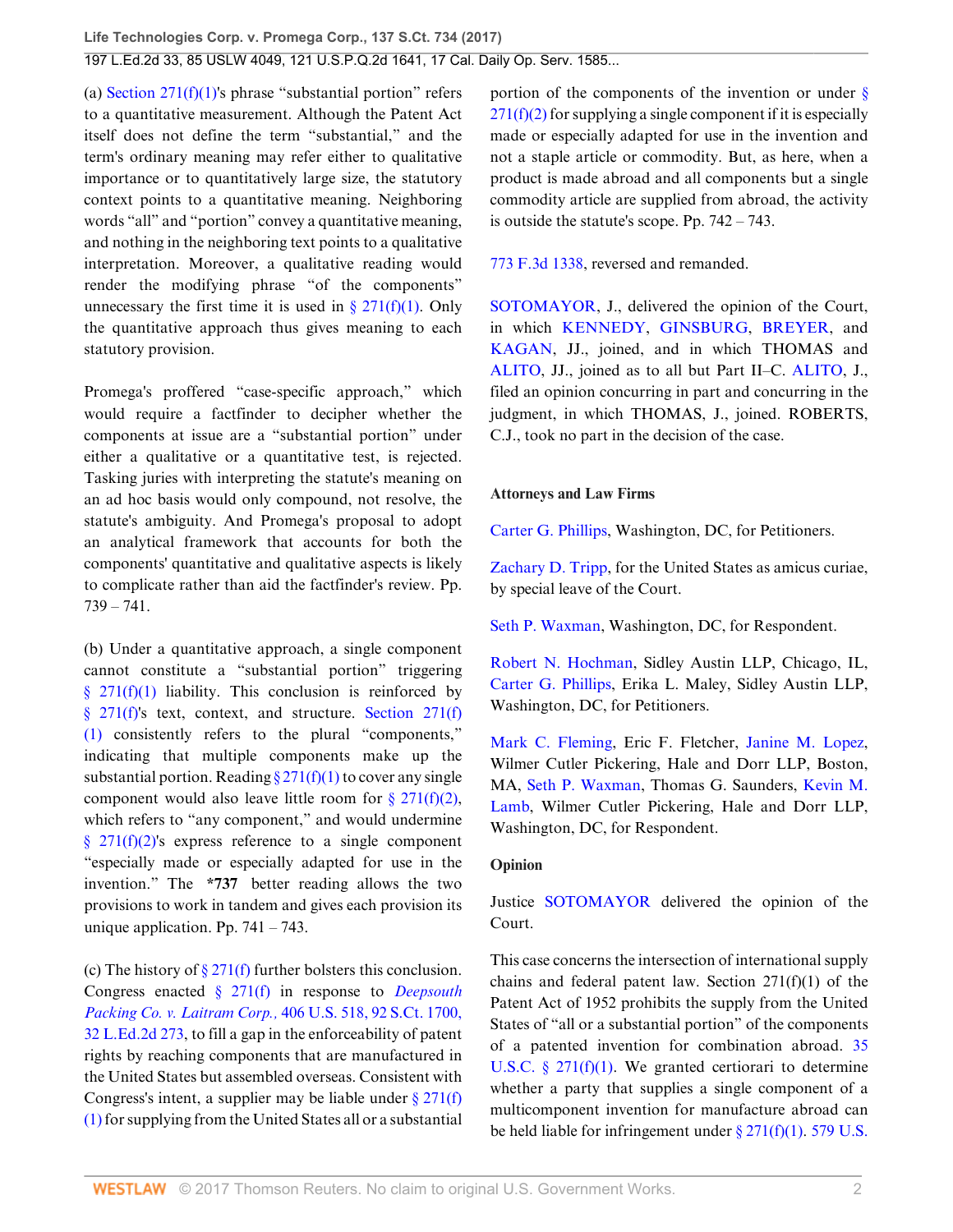[––––, 136 S.Ct. 2505, 195 L.Ed.2d 838 \(2016\)](http://www.westlaw.com/Link/Document/FullText?findType=Y&serNum=2036566679&pubNum=0000708&originatingDoc=I912d5103f8df11e6bfb79a463a4b3bc7&refType=RP&originationContext=document&vr=3.0&rs=cblt1.0&transitionType=DocumentItem&contextData=(sc.Default)). We hold that a single component does not constitute a substantial portion of the components that can give rise to liability under  $\S 271(f)(1)$ . Because only a single component of the patented invention at issue here was supplied from the United States, we reverse and remand.

I

# <span id="page-17-0"></span>A

We begin with an overview of the patent in dispute. Although the science behind **\*738** the patent is complex, a basic understanding suffices to resolve the question presented by this case.

The Tautz patent, [U.S. Reissue Patent No. RE 37,984](http://www.westlaw.com/Link/Document/FullText?findType=Y&serNum=2003150574&pubNum=0004073&originatingDoc=I912d5103f8df11e6bfb79a463a4b3bc7&refType=PA&docFamilyGuid=Ic7d98270742d11d797e5f7f2fcbea176&originationContext=document&vr=3.0&rs=cblt1.0&transitionType=DocumentItem&contextData=(sc.Default)), claims a toolkit for genetic testing.<sup>[1](#page-21-1)</sup> The kit is used to take small samples of genetic material—in the form of nucleotide sequences that make up the molecule deoxyribonucleic acid (commonly referred to as "DNA") —and then synthesize multiple copies of a particular nucleotide sequence. This process of copying, known as amplification, generates DNA profiles that can be used by law enforcement agencies for forensic identification and by clinical and research institutions around the world. For purposes of this litigation, the parties agree that the kit covered by the Tautz patent contains five components: (1) a mixture of primers that mark the part of the DNA strand to be copied; (2) nucleotides for forming replicated strands of DNA; (3) an enzyme known as *Taq* polymerase; (4) a buffer solution for the amplification; and (5) control  $DNA<sup>2</sup>$  $DNA<sup>2</sup>$  $DNA<sup>2</sup>$ 

<span id="page-17-1"></span>Respondent Promega Corporation was the exclusive licensee of the Tautz patent. Petitioner Life Technologies Corporation manufactured genetic testing kits.<sup>[3](#page-21-3)</sup> During the timeframe relevant here, Promega sublicensed the Tautz patent to Life Technologies for the manufacture and sale of the kits for use in certain licensed law enforcement fields worldwide. Life Technologies manufactured all but one component of the kits in the United Kingdom. It manufactured that component—the *Taq* polymerase—in the United States. Life Technologies shipped the *Taq* polymerase to its United Kingdom facility, where it was combined with the other four components of the kit.

Four years into the agreement, Promega sued Life Technologies on the grounds that Life Technologies had infringed the patent by selling the kits outside the licensed fields of use to clinical and research markets. As relevant here, Promega alleged that Life Technologies' supply of the *Taq* polymerase from the United States to its United Kingdom manufacturing facilities triggered liability under  $§$  271(f)(1).

B

At trial, the parties disputed the scope of  $\S 271(f)(1)'s$ prohibition against supplying all or a substantial portion of the components of a patented invention from the United States for combination abroad. [Section 271\(f\)\(1\)](http://www.westlaw.com/Link/Document/FullText?findType=L&pubNum=1000546&cite=35USCAS271&originatingDoc=I912d5103f8df11e6bfb79a463a4b3bc7&refType=RB&originationContext=document&vr=3.0&rs=cblt1.0&transitionType=DocumentItem&contextData=(sc.Default)#co_pp_9daf00009de57)' s full text reads:

> "Whoever without authority supplies or causes to be supplied in or from the United States all or a substantial portion of the components of a patented invention, where such components are uncombined in whole or in part, in such manner as to actively induce the combination of such components outside of the United States in a manner that would infringe the patent if such combination occurred within the United States, shall be liable as an infringer*.*"

<span id="page-17-2"></span>**\*739** The jury returned a verdict for Promega, finding that Life Technologies had willfully infringed the patent. Life Technologies then moved for judgment as a matter of law, contending that  $\S 271(f)(1)$  did not apply to its conduct because the phrase "all or a substantial portion" does not encompass the supply of a single component of a multicomponent invention.

The District Court granted Life Technologies' motion. The court agreed that there could be no infringement under [§ 271\(f\)\(1\)](http://www.westlaw.com/Link/Document/FullText?findType=L&pubNum=1000546&cite=35USCAS271&originatingDoc=I912d5103f8df11e6bfb79a463a4b3bc7&refType=RB&originationContext=document&vr=3.0&rs=cblt1.0&transitionType=DocumentItem&contextData=(sc.Default)#co_pp_9daf00009de57) because Promega's evidence at trial "showed at most that *one* component of all of the accused products, [the *Taq* ] polymerase, was supplied from the United States." [2012 WL 12862829, \\*3 \(W.D.Wis., Sept.](http://www.westlaw.com/Link/Document/FullText?findType=Y&serNum=2039598754&pubNum=0000999&originatingDoc=I912d5103f8df11e6bfb79a463a4b3bc7&refType=RP&originationContext=document&vr=3.0&rs=cblt1.0&transitionType=DocumentItem&contextData=(sc.Default))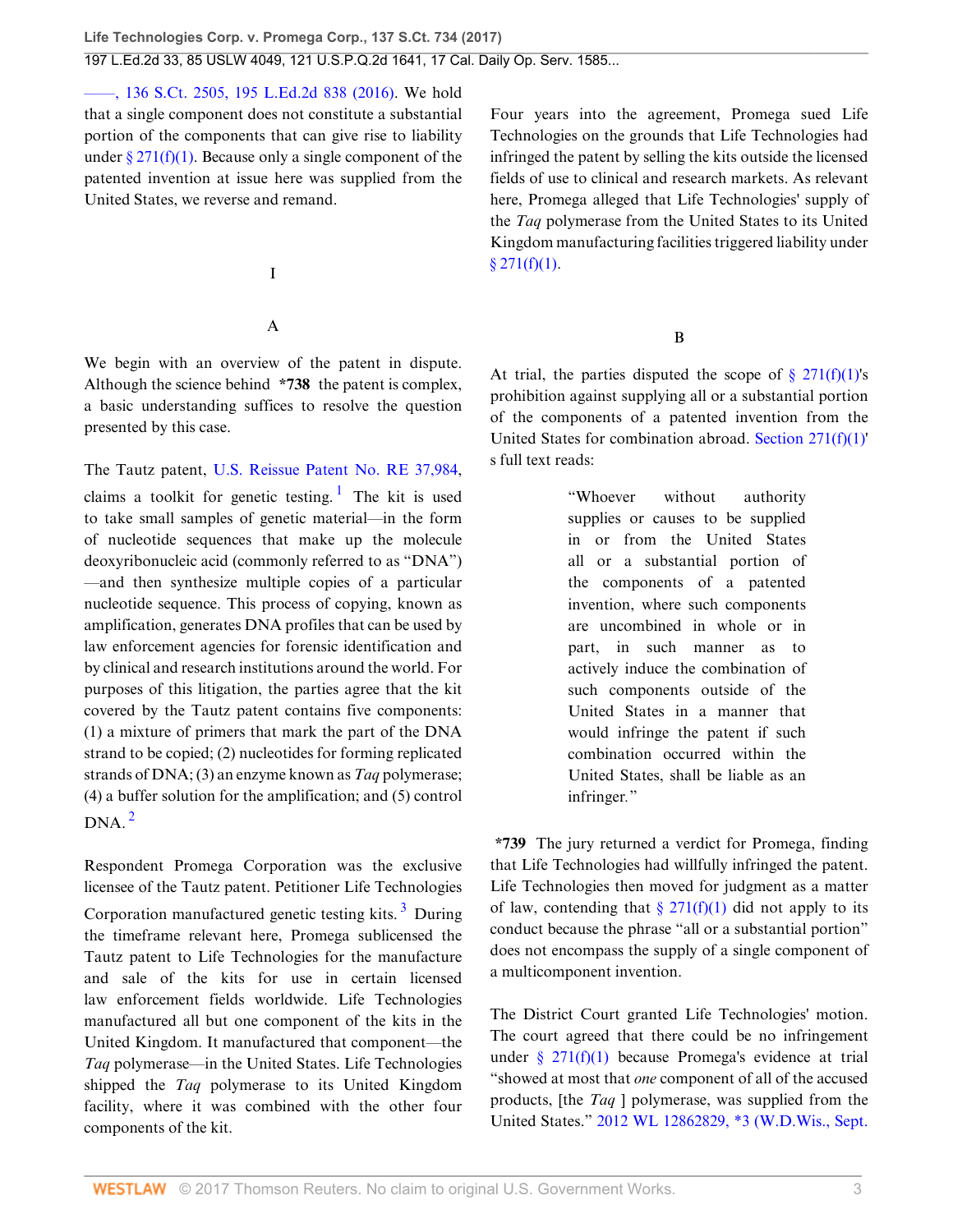[13, 2012\)](http://www.westlaw.com/Link/Document/FullText?findType=Y&serNum=2039598754&pubNum=0000999&originatingDoc=I912d5103f8df11e6bfb79a463a4b3bc7&refType=RP&originationContext=document&vr=3.0&rs=cblt1.0&transitionType=DocumentItem&contextData=(sc.Default)) (Crabb, J.). [Section 271\(f\)\(1\)](http://www.westlaw.com/Link/Document/FullText?findType=L&pubNum=1000546&cite=35USCAS271&originatingDoc=I912d5103f8df11e6bfb79a463a4b3bc7&refType=RB&originationContext=document&vr=3.0&rs=cblt1.0&transitionType=DocumentItem&contextData=(sc.Default)#co_pp_9daf00009de57)'s reference to "a substantial portion of the components," the District Court ruled, does not embrace the supply of a single component. *Id.,* at \*5.

<span id="page-18-0"></span>The Court of Appeals for the Federal Circuit reversed and reinstated the jury's verdict finding Life Technologies liable for infringement. <sup>[4](#page-21-4)</sup> [773 F.3d 1338, 1353 \(2014\).](http://www.westlaw.com/Link/Document/FullText?findType=Y&serNum=2034981683&pubNum=0000506&originatingDoc=I912d5103f8df11e6bfb79a463a4b3bc7&refType=RP&fi=co_pp_sp_506_1353&originationContext=document&vr=3.0&rs=cblt1.0&transitionType=DocumentItem&contextData=(sc.Default)#co_pp_sp_506_1353) As relevant here, the court held that "there are circumstances in which a party may be liable under  $\frac{8}{3}$  271(f)(1) for supplying or causing to be supplied a single component for combination outside the United States." *Ibid.* The Federal Circuit concluded that the dictionary definition of "substantial" is "important" or "essential," which it read to suggest that a single important component can be a " 'substantial portion of the components' " of a patented invention. *Ibid*. Relying in part on expert trial testimony that the *Taq* polymerase is a " 'main' " and " 'major' " component of the kits, the court ruled that the single *Taq* polymerase component was a substantial component as the term is used in [§ 271\(f\)\(1\).](http://www.westlaw.com/Link/Document/FullText?findType=L&pubNum=1000546&cite=35USCAS271&originatingDoc=I912d5103f8df11e6bfb79a463a4b3bc7&refType=RB&originationContext=document&vr=3.0&rs=cblt1.0&transitionType=DocumentItem&contextData=(sc.Default)#co_pp_9daf00009de57) *Id.,* [at 1356](http://www.westlaw.com/Link/Document/FullText?findType=Y&serNum=2034981683&pubNum=0000506&originatingDoc=I912d5103f8df11e6bfb79a463a4b3bc7&refType=RP&fi=co_pp_sp_506_1356&originationContext=document&vr=3.0&rs=cblt1.0&transitionType=DocumentItem&contextData=(sc.Default)#co_pp_sp_506_1356).

#### II

The question before us is whether the supply of a single component of a multicomponent invention is an infringing act under [35 U.S.C. § 271\(f\)\(1\).](http://www.westlaw.com/Link/Document/FullText?findType=L&pubNum=1000546&cite=35USCAS271&originatingDoc=I912d5103f8df11e6bfb79a463a4b3bc7&refType=RB&originationContext=document&vr=3.0&rs=cblt1.0&transitionType=DocumentItem&contextData=(sc.Default)#co_pp_9daf00009de57) We hold that it is not.

# A

**[1]** The threshold determination to be made is whether  $§$  271(f)(2)'s requirement of "a substantial portion" of the components of a patented invention refers to a quantitative or qualitative measurement. Life Technologies and the United States argue that the text of  $\S 271(f)(1)$  establishes a quantitative threshold, and that the threshold must be greater than one. Promega defends the Federal Circuit's reading of the statute, arguing that a "substantial portion" of the components includes a single component if that component is sufficiently important to the invention.

We look first to the text of the statute. *[Sebelius v. Cloer,](http://www.westlaw.com/Link/Document/FullText?findType=Y&serNum=2030568662&pubNum=0000708&originatingDoc=I912d5103f8df11e6bfb79a463a4b3bc7&refType=RP&fi=co_pp_sp_708_1892&originationContext=document&vr=3.0&rs=cblt1.0&transitionType=DocumentItem&contextData=(sc.Default)#co_pp_sp_708_1892)* [569 U.S. ––––, ––––, 133 S.Ct. 1886, 1892–1893, 185](http://www.westlaw.com/Link/Document/FullText?findType=Y&serNum=2030568662&pubNum=0000708&originatingDoc=I912d5103f8df11e6bfb79a463a4b3bc7&refType=RP&fi=co_pp_sp_708_1892&originationContext=document&vr=3.0&rs=cblt1.0&transitionType=DocumentItem&contextData=(sc.Default)#co_pp_sp_708_1892) [L.Ed.2d 1003 \(2013\).](http://www.westlaw.com/Link/Document/FullText?findType=Y&serNum=2030568662&pubNum=0000708&originatingDoc=I912d5103f8df11e6bfb79a463a4b3bc7&refType=RP&fi=co_pp_sp_708_1892&originationContext=document&vr=3.0&rs=cblt1.0&transitionType=DocumentItem&contextData=(sc.Default)#co_pp_sp_708_1892) The Patent Act itself does not define the term "substantial," and so we turn to its ordinary

meaning. *Ibid.* Here we find little help. All agree the term is ambiguous and, taken in isolation, might refer to an important portion or to a large portion. Brief for Petitioners 16; Brief for Respondent 18; Brief for United States as *Amicus Curiae* 12. "Substantial," as it is commonly understood, may refer either to qualitative importance or to **\*740** quantitatively large size. See, *e.g.,* Webster's Third New International Dictionary 2280 (defs. 1c, 2c) (1981) (Webster's Third) ("important, essential," or "considerable in amount, value, or worth"); 17 Oxford English Dictionary 67 (defs. 5a, 9) (2d ed. 1989) (OED) ("That is, constitutes, or involves an essential part, point, or feature; essential, material," or "Of ample or considerable amount, quantity, or dimensions").

**[2]** The context in which "substantial" appears in the statute, however, points to a quantitative meaning here. Its neighboring terms are the first clue. "[A] word is given more precise content by the neighboring words with which it is associated." *[United States v. Williams,](http://www.westlaw.com/Link/Document/FullText?findType=Y&serNum=2016121499&pubNum=0000708&originatingDoc=I912d5103f8df11e6bfb79a463a4b3bc7&refType=RP&originationContext=document&vr=3.0&rs=cblt1.0&transitionType=DocumentItem&contextData=(sc.Default))* 553 [U.S. 285, 294, 128 S.Ct. 1830, 170 L.Ed.2d 650 \(2008\)](http://www.westlaw.com/Link/Document/FullText?findType=Y&serNum=2016121499&pubNum=0000708&originatingDoc=I912d5103f8df11e6bfb79a463a4b3bc7&refType=RP&originationContext=document&vr=3.0&rs=cblt1.0&transitionType=DocumentItem&contextData=(sc.Default)). Both "all" and "portion" convey a quantitative meaning. "All" means the entire quantity, without reference to relative importance. See, *e.g.,* Webster's Third 54 (defs. 1a, 2a, 3) ("that is the whole amount or quantity of," or "every member or individual component of," or "the whole number or sum of"); 1 OED 324 (def. 2) ("The entire number of; the individual components of, without exception"). "Portion" likewise refers to some quantity less than all. Webster's Third 1768 (defs. 1, 3a) ("an individual's part or share of something," or "a part of a whole"); 12 OED 154, 155 (def. 1a, 5a) ("The part (of anything) allotted or belonging to one person," or "A part of any whole"). Conversely, there is nothing in the neighboring text to ground a qualitative interpretation.

**[3]** Moreover, the phrase "substantial portion" is modified by "of the components of a patented invention." It is the supply of all or a substantial portion "of the components" of a patented invention that triggers liability for infringement. But if "substantial" has a qualitative meaning, then the more natural way to write the opening clause of the provision would be to not reference "the components" at all. Instead, the opening clause of  $\S 271(f)$ [\(1\)](http://www.westlaw.com/Link/Document/FullText?findType=L&pubNum=1000546&cite=35USCAS271&originatingDoc=I912d5103f8df11e6bfb79a463a4b3bc7&refType=RB&originationContext=document&vr=3.0&rs=cblt1.0&transitionType=DocumentItem&contextData=(sc.Default)#co_pp_9daf00009de57) could have triggered liability for the supply of "all or a substantial portion of ... a patented invention, where [its] components are uncombined in whole or in part." A qualitative reading would render the phrase "of the components" unnecessary the first time it is used in  $\S$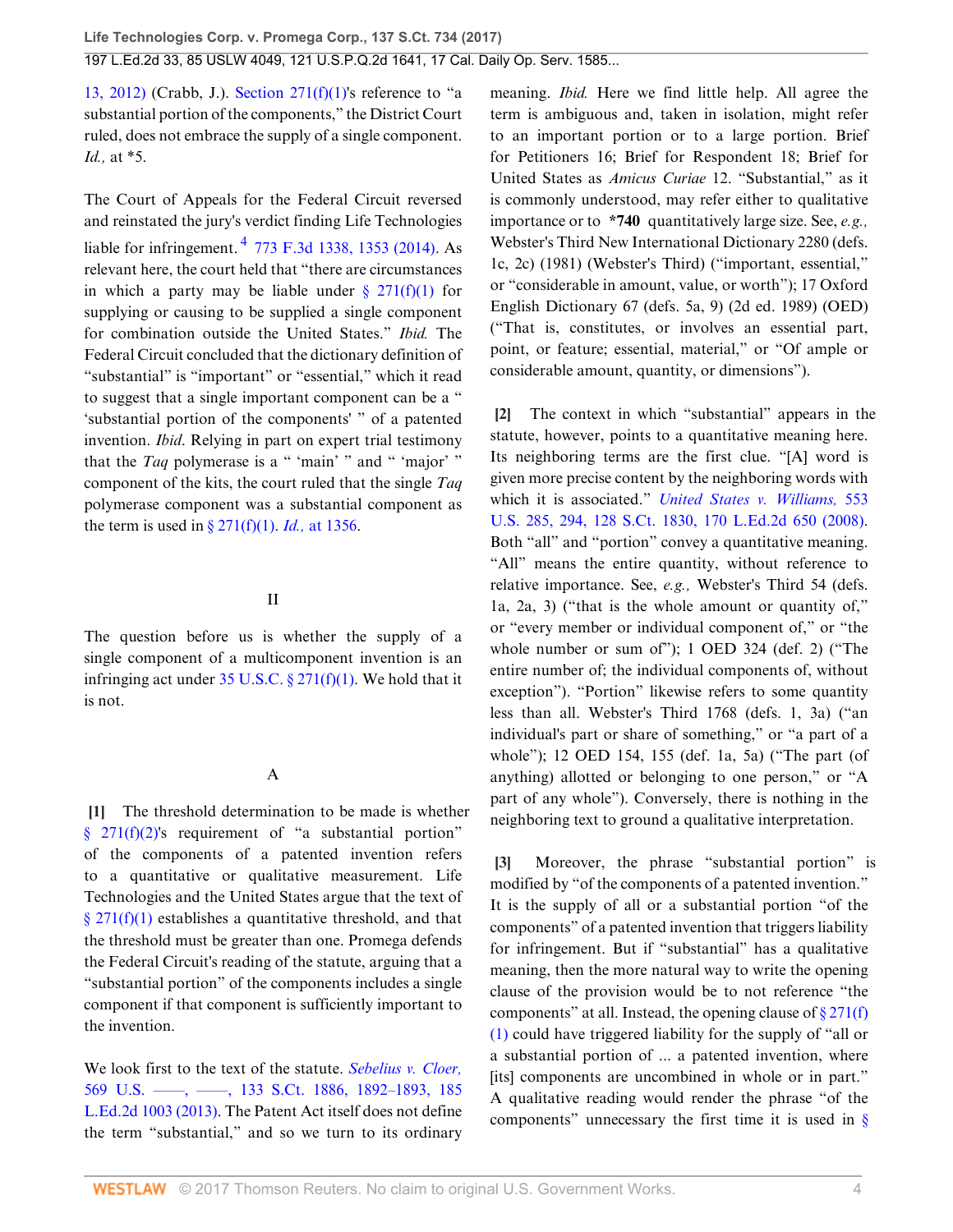$271(f)(1)$ . Whenever possible, however, we should favor an interpretation that gives meaning to each statutory provision. See *Hibbs v. Winn,* [542 U.S. 88, 101, 124](http://www.westlaw.com/Link/Document/FullText?findType=Y&serNum=2004581258&pubNum=0000708&originatingDoc=I912d5103f8df11e6bfb79a463a4b3bc7&refType=RP&originationContext=document&vr=3.0&rs=cblt1.0&transitionType=DocumentItem&contextData=(sc.Default)) [S.Ct. 2276, 159 L.Ed.2d 172 \(2004\).](http://www.westlaw.com/Link/Document/FullText?findType=Y&serNum=2004581258&pubNum=0000708&originatingDoc=I912d5103f8df11e6bfb79a463a4b3bc7&refType=RP&originationContext=document&vr=3.0&rs=cblt1.0&transitionType=DocumentItem&contextData=(sc.Default)) Only the quantitative approach does so here. Thus, "substantial," in the context of  $\frac{8}{9}$  271(f)(1), is most reasonably read to connote a quantitative measure.

Promega argues that a quantitative approach is too narrow, and invites the Court to instead adopt a "case-specific approach" that would require a factfinder to decipher whether the components at issue are a "substantial portion" under *either* a qualitative or quantitative test. Brief for Respondent 17, 42. We decline to do so. Having determined the phrase "substantial portion" is ambiguous, our task is to resolve that ambiguity, not to compound it by tasking juries across the Nation with interpreting the meaning of the statute on an ad hoc basis. See, *e.g., [Robinson v. Shell Oil Co.,](http://www.westlaw.com/Link/Document/FullText?findType=Y&serNum=1997052884&pubNum=0000708&originatingDoc=I912d5103f8df11e6bfb79a463a4b3bc7&refType=RP&originationContext=document&vr=3.0&rs=cblt1.0&transitionType=DocumentItem&contextData=(sc.Default))* 519 U.S. [337, 345–346, 117 S.Ct. 843, 136 L.Ed.2d 808 \(1997\)](http://www.westlaw.com/Link/Document/FullText?findType=Y&serNum=1997052884&pubNum=0000708&originatingDoc=I912d5103f8df11e6bfb79a463a4b3bc7&refType=RP&originationContext=document&vr=3.0&rs=cblt1.0&transitionType=DocumentItem&contextData=(sc.Default)).

As a more general matter, moreover, we cannot accept Promega's suggestion that the Court adopt a different analytical framework entirely—one that accounts for both the quantitative *and* qualitative aspects of the components. Promega reads  $\S 271(f)(1)$  to mean that the answer to whether a given portion of the components is "substantial" depends not only on the number of components involved but also on their qualitative importance to the invention **\*741** overall. At first blush, there is some appeal to the idea that, in close cases, a subjective analysis of the qualitative importance of a component may help determine whether it is a "substantial portion" of the components of a patent. But, for the reasons discussed above, the statute's structure provides little support for a qualitative interpretation of the term.  $5$ 

<span id="page-19-1"></span><span id="page-19-0"></span>Nor would considering the qualitative importance of a component necessarily help resolve close cases. To the contrary, it might just as easily complicate the factfinder's review. Surely a great many components of an invention (if not every component) are important. Few inventions, including the one at issue here, would function at all without any one of their components. Indeed, Promega has not identified any component covered by the Tautz patent that would not satisfy Promega's "importance" litmus test. <sup>[6](#page-21-6)</sup> How are courts—or, for that matter, market participants attempting to avoid liability—to determine the relative importance of the components of an invention? Neither Promega nor the Federal Circuit offers an easy way to make this decision. Accordingly, we conclude that a quantitative interpretation hews most closely to the text of the statute and provides an administrable construction.

# B

**[4] [5]** Having determined that the term "substantial portion" refers to a quantitative measurement, we must next decide whether, as a matter of law, a single component can ever constitute a "substantial portion" so as to trigger liability under  $\S 271(f)(1)$ . The answer is no.

As before, we begin with the text of the statute. [Section](http://www.westlaw.com/Link/Document/FullText?findType=L&pubNum=1000546&cite=35USCAS271&originatingDoc=I912d5103f8df11e6bfb79a463a4b3bc7&refType=RB&originationContext=document&vr=3.0&rs=cblt1.0&transitionType=DocumentItem&contextData=(sc.Default)#co_pp_9daf00009de57)  $271(f)(1)$  consistently refers to "components" in the plural. The section is targeted toward the supply of all or a substantial portion "of the *components,*" where "such *components* " are uncombined, in a manner that actively induces the combination of "such *components* " outside the United States. Text specifying a substantial portion of "components," plural, indicates that multiple components constitute the substantial portion.

The structure of  $\S 271(f)$  reinforces this reading. [Section](http://www.westlaw.com/Link/Document/FullText?findType=L&pubNum=1000546&cite=35USCAS271&originatingDoc=I912d5103f8df11e6bfb79a463a4b3bc7&refType=RB&originationContext=document&vr=3.0&rs=cblt1.0&transitionType=DocumentItem&contextData=(sc.Default)#co_pp_ac4e0000281c0)  $271(f)(2)$ , which is §  $271(f)(1)$ 's companion provision, reads as follows:

> "Whoever without authority supplies or causes to be supplied in or from the United States any component of a patented invention that is especially made or especially adapted for use in the invention and not a staple article or commodity of commerce suitable for substantial noninfringing use, where such component is uncombined in whole or in part, knowing that such component is so made or adapted and intending that such component will be combined outside of the United States in a manner that would infringe the patent if such combination occurred within the United States, shall be liable as an infringer."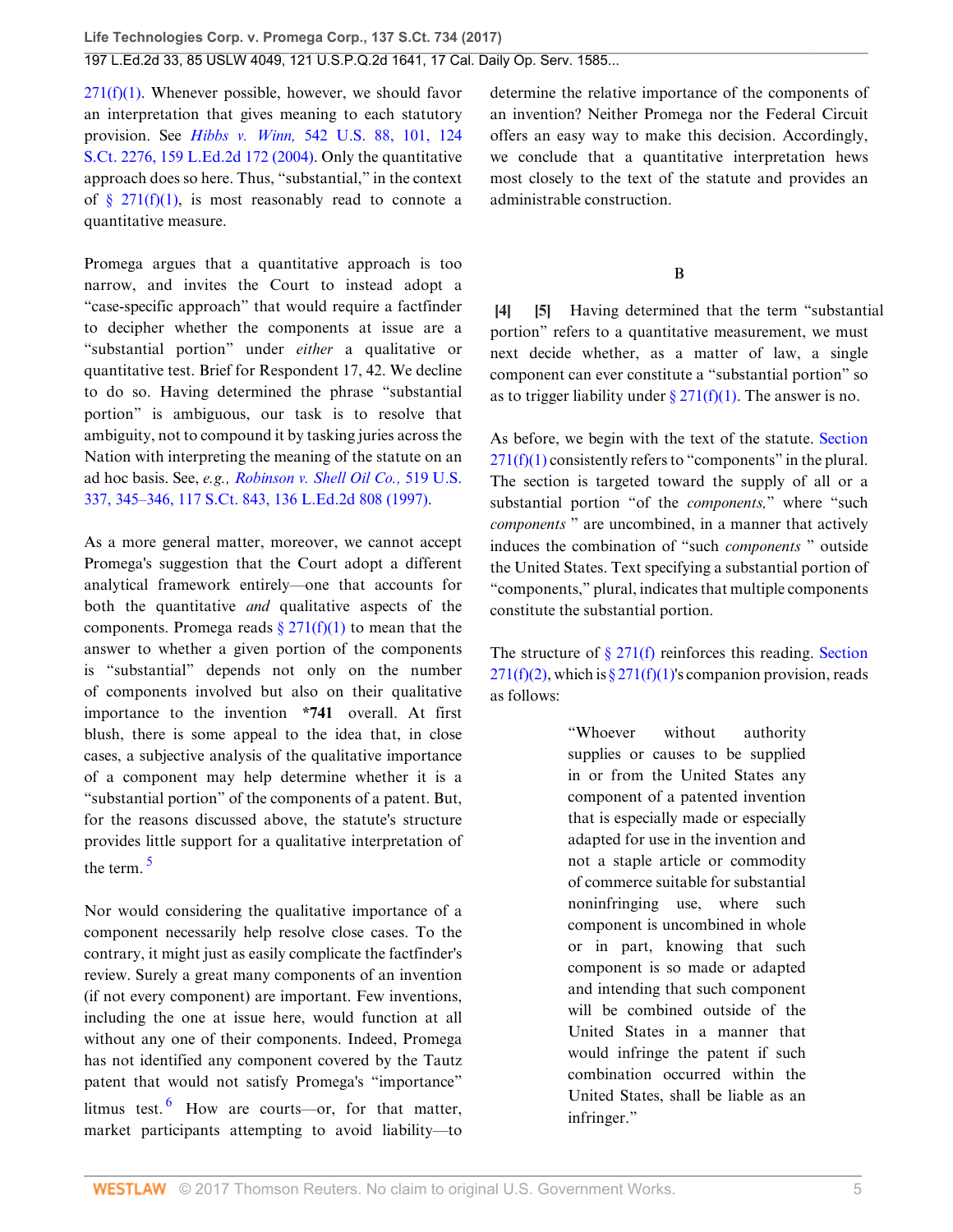Reading  $\S 271(f)(1)$  to refer to more than one component allows the two provisions **\*742** to work in tandem. Whereas [§ 271\(f\)\(1\)](http://www.westlaw.com/Link/Document/FullText?findType=L&pubNum=1000546&cite=35USCAS271&originatingDoc=I912d5103f8df11e6bfb79a463a4b3bc7&refType=RB&originationContext=document&vr=3.0&rs=cblt1.0&transitionType=DocumentItem&contextData=(sc.Default)#co_pp_9daf00009de57) refers to "components," plural, [§](http://www.westlaw.com/Link/Document/FullText?findType=L&pubNum=1000546&cite=35USCAS271&originatingDoc=I912d5103f8df11e6bfb79a463a4b3bc7&refType=RB&originationContext=document&vr=3.0&rs=cblt1.0&transitionType=DocumentItem&contextData=(sc.Default)#co_pp_ac4e0000281c0)  $271(f)(2)$  refers to "any component," singular. And, whereas  $\S 271(f)(1)$  speaks to whether the components supplied by a party constitute a substantial portion of the components,  $\S 271(f)(2)$  speaks to whether a party has supplied "any" noncommodity component "especially made or especially adapted for use in the invention."

We do not disagree with the Federal Circuit's observation that the two provisions concern different scenarios. See [773 F.3d, at 1354.](http://www.westlaw.com/Link/Document/FullText?findType=Y&serNum=2034981683&pubNum=0000506&originatingDoc=I912d5103f8df11e6bfb79a463a4b3bc7&refType=RP&fi=co_pp_sp_506_1354&originationContext=document&vr=3.0&rs=cblt1.0&transitionType=DocumentItem&contextData=(sc.Default)#co_pp_sp_506_1354) As this Court has previously observed,  $\S$  271(f)(1) and [271\(f\)\(2\)](http://www.westlaw.com/Link/Document/FullText?findType=L&pubNum=1000546&cite=35USCAS271&originatingDoc=I912d5103f8df11e6bfb79a463a4b3bc7&refType=RB&originationContext=document&vr=3.0&rs=cblt1.0&transitionType=DocumentItem&contextData=(sc.Default)#co_pp_ac4e0000281c0) "differ, among other things, on the quantity of components that must be 'supplie[d] ... from the United States' for liability to attach." *[Microsoft](http://www.westlaw.com/Link/Document/FullText?findType=Y&serNum=2012126123&pubNum=0000708&originatingDoc=I912d5103f8df11e6bfb79a463a4b3bc7&refType=RP&originationContext=document&vr=3.0&rs=cblt1.0&transitionType=DocumentItem&contextData=(sc.Default)) Corp. v. AT & T Corp.,* [550 U.S. 437, 454, n. 16, 127](http://www.westlaw.com/Link/Document/FullText?findType=Y&serNum=2012126123&pubNum=0000708&originatingDoc=I912d5103f8df11e6bfb79a463a4b3bc7&refType=RP&originationContext=document&vr=3.0&rs=cblt1.0&transitionType=DocumentItem&contextData=(sc.Default)) [S.Ct. 1746, 167 L.Ed.2d 737 \(2007\).](http://www.westlaw.com/Link/Document/FullText?findType=Y&serNum=2012126123&pubNum=0000708&originatingDoc=I912d5103f8df11e6bfb79a463a4b3bc7&refType=RP&originationContext=document&vr=3.0&rs=cblt1.0&transitionType=DocumentItem&contextData=(sc.Default)) But we do not draw the Federal Circuit's conclusion from these different but related provisions. Reading [§ 271\(f\)\(1\)](http://www.westlaw.com/Link/Document/FullText?findType=L&pubNum=1000546&cite=35USCAS271&originatingDoc=I912d5103f8df11e6bfb79a463a4b3bc7&refType=RB&originationContext=document&vr=3.0&rs=cblt1.0&transitionType=DocumentItem&contextData=(sc.Default)#co_pp_9daf00009de57) to cover *any* single component would not only leave little room for  $\S 271(f)(2)$ , but would also undermine  $\S 271(f)(2)$ 's express reference to a single component "especially made or especially adapted for use in the invention."<sup>[7](#page-21-7)</sup> Our conclusion that  $\S 271(f)$ [\(1\)](http://www.westlaw.com/Link/Document/FullText?findType=L&pubNum=1000546&cite=35USCAS271&originatingDoc=I912d5103f8df11e6bfb79a463a4b3bc7&refType=RB&originationContext=document&vr=3.0&rs=cblt1.0&transitionType=DocumentItem&contextData=(sc.Default)#co_pp_9daf00009de57) prohibits the supply of components, plural, gives each subsection its unique application. [8](#page-21-8) See, *e.g., [Cloer,](http://www.westlaw.com/Link/Document/FullText?findType=Y&serNum=2030568662&pubNum=0000708&originatingDoc=I912d5103f8df11e6bfb79a463a4b3bc7&refType=RP&fi=co_pp_sp_708_1892&originationContext=document&vr=3.0&rs=cblt1.0&transitionType=DocumentItem&contextData=(sc.Default)#co_pp_sp_708_1892)* 569 U.S., at ——, 133 S.Ct., at 1892–1893.

<span id="page-20-1"></span><span id="page-20-0"></span>Taken alone,  $\S 271(f)(1)$ 's reference to "components" might plausibly be read to encompass "component" in the singular. See  $1 \text{ U.S.C. } \S 1$  (instructing that "words" importing the plural include the singular," "unless the context indicates otherwise"). But [§ 271\(f\)](http://www.westlaw.com/Link/Document/FullText?findType=L&pubNum=1000546&cite=35USCAS271&originatingDoc=I912d5103f8df11e6bfb79a463a4b3bc7&refType=RB&originationContext=document&vr=3.0&rs=cblt1.0&transitionType=DocumentItem&contextData=(sc.Default)#co_pp_ae0d0000c5150)'s text, context, and structure leave us to conclude that when Congress said "components," plural, it meant plural, and when it said "component," singular, it meant singular.

We do not today define how close to "all" of the components "a substantial portion" must be. We hold only that one component does not constitute "all or a substantial portion" of a multicomponent invention under  $§$  271(f)(1). This is all that is required to resolve the question presented.

The history of  $\S$  271(f) bolsters our conclusion. The Court has previously observed that Congress enacted  $\delta$ [271\(f\)](http://www.westlaw.com/Link/Document/FullText?findType=L&pubNum=1000546&cite=35USCAS271&originatingDoc=I912d5103f8df11e6bfb79a463a4b3bc7&refType=RB&originationContext=document&vr=3.0&rs=cblt1.0&transitionType=DocumentItem&contextData=(sc.Default)#co_pp_ae0d0000c5150) in response to our decision in *[Deepsouth Packing](http://www.westlaw.com/Link/Document/FullText?findType=Y&serNum=1972127128&pubNum=0000708&originatingDoc=I912d5103f8df11e6bfb79a463a4b3bc7&refType=RP&originationContext=document&vr=3.0&rs=cblt1.0&transitionType=DocumentItem&contextData=(sc.Default)) Co. v. Laitram Corp.,* [406 U.S. 518, 92 S.Ct. 1700, 32](http://www.westlaw.com/Link/Document/FullText?findType=Y&serNum=1972127128&pubNum=0000708&originatingDoc=I912d5103f8df11e6bfb79a463a4b3bc7&refType=RP&originationContext=document&vr=3.0&rs=cblt1.0&transitionType=DocumentItem&contextData=(sc.Default)) [L.Ed.2d 273 \(1972\).](http://www.westlaw.com/Link/Document/FullText?findType=Y&serNum=1972127128&pubNum=0000708&originatingDoc=I912d5103f8df11e6bfb79a463a4b3bc7&refType=RP&originationContext=document&vr=3.0&rs=cblt1.0&transitionType=DocumentItem&contextData=(sc.Default)) See *[Microsoft Corp.,](http://www.westlaw.com/Link/Document/FullText?findType=Y&serNum=2012126123&pubNum=0000708&originatingDoc=I912d5103f8df11e6bfb79a463a4b3bc7&refType=RP&originationContext=document&vr=3.0&rs=cblt1.0&transitionType=DocumentItem&contextData=(sc.Default))* 550 U.S., at [444, 127 S.Ct. 1746](http://www.westlaw.com/Link/Document/FullText?findType=Y&serNum=2012126123&pubNum=0000708&originatingDoc=I912d5103f8df11e6bfb79a463a4b3bc7&refType=RP&originationContext=document&vr=3.0&rs=cblt1.0&transitionType=DocumentItem&contextData=(sc.Default)). In *Deepsouth,* the Court determined that, under patent law as it existed at the time, it was "not an infringement **\*743** to make or use a patented product outside of the [United States." 406 U.S., at 527,](http://www.westlaw.com/Link/Document/FullText?findType=Y&serNum=1972127128&pubNum=0000708&originatingDoc=I912d5103f8df11e6bfb79a463a4b3bc7&refType=RP&originationContext=document&vr=3.0&rs=cblt1.0&transitionType=DocumentItem&contextData=(sc.Default)) [92 S.Ct. 1700](http://www.westlaw.com/Link/Document/FullText?findType=Y&serNum=1972127128&pubNum=0000708&originatingDoc=I912d5103f8df11e6bfb79a463a4b3bc7&refType=RP&originationContext=document&vr=3.0&rs=cblt1.0&transitionType=DocumentItem&contextData=(sc.Default)). The new [§ 271\(f\)](http://www.westlaw.com/Link/Document/FullText?findType=L&pubNum=1000546&cite=35USCAS271&originatingDoc=I912d5103f8df11e6bfb79a463a4b3bc7&refType=RB&originationContext=document&vr=3.0&rs=cblt1.0&transitionType=DocumentItem&contextData=(sc.Default)#co_pp_ae0d0000c5150) "expand[ed] the definition of infringement to include supplying from the United States a patented invention's components," as outlined in subsections (f)(1) and (f)(2). *Microsoft,* [550 U.S., at 444–](http://www.westlaw.com/Link/Document/FullText?findType=Y&serNum=2012126123&pubNum=0000708&originatingDoc=I912d5103f8df11e6bfb79a463a4b3bc7&refType=RP&originationContext=document&vr=3.0&rs=cblt1.0&transitionType=DocumentItem&contextData=(sc.Default)) [445, 127 S.Ct. 1746.](http://www.westlaw.com/Link/Document/FullText?findType=Y&serNum=2012126123&pubNum=0000708&originatingDoc=I912d5103f8df11e6bfb79a463a4b3bc7&refType=RP&originationContext=document&vr=3.0&rs=cblt1.0&transitionType=DocumentItem&contextData=(sc.Default))

The effect of this provision was to fill a gap in the enforceability of patent rights by reaching components that are manufactured in the United States but assembled overseas and that were beyond the reach of the statute in its prior formulation. Our ruling today comports with Congress' intent. A supplier may be liable under  $\S 271(f)(1)$ for supplying from the United States all or a substantial portion of the components (plural) of the invention, even when those components are combined abroad. The same is true even for a single component under  $\S 271(f)(2)$  if it is especially made or especially adapted for use in the invention and not a staple article or commodity. We are persuaded, however, that when as in this case a product is made abroad and all components but a single commodity article are supplied from abroad, this activity is outside the scope of the statute.

#### III

We hold that the phrase "substantial portion" in [35 U.S.C.](http://www.westlaw.com/Link/Document/FullText?findType=L&pubNum=1000546&cite=35USCAS271&originatingDoc=I912d5103f8df11e6bfb79a463a4b3bc7&refType=RB&originationContext=document&vr=3.0&rs=cblt1.0&transitionType=DocumentItem&contextData=(sc.Default)#co_pp_9daf00009de57)  $\S 271(f)(1)$  has a quantitative, not a qualitative, meaning. We hold further that  $\S 271(f)(1)$  does not cover the supply of a single component of a multicomponent invention. The judgment of the Court of Appeals for the Federal Circuit is therefore reversed, and the case is remanded for further proceedings consistent with this opinion.

*It is so ordered.*

THE CHIEF JUSTICE took no part in the decision of this case.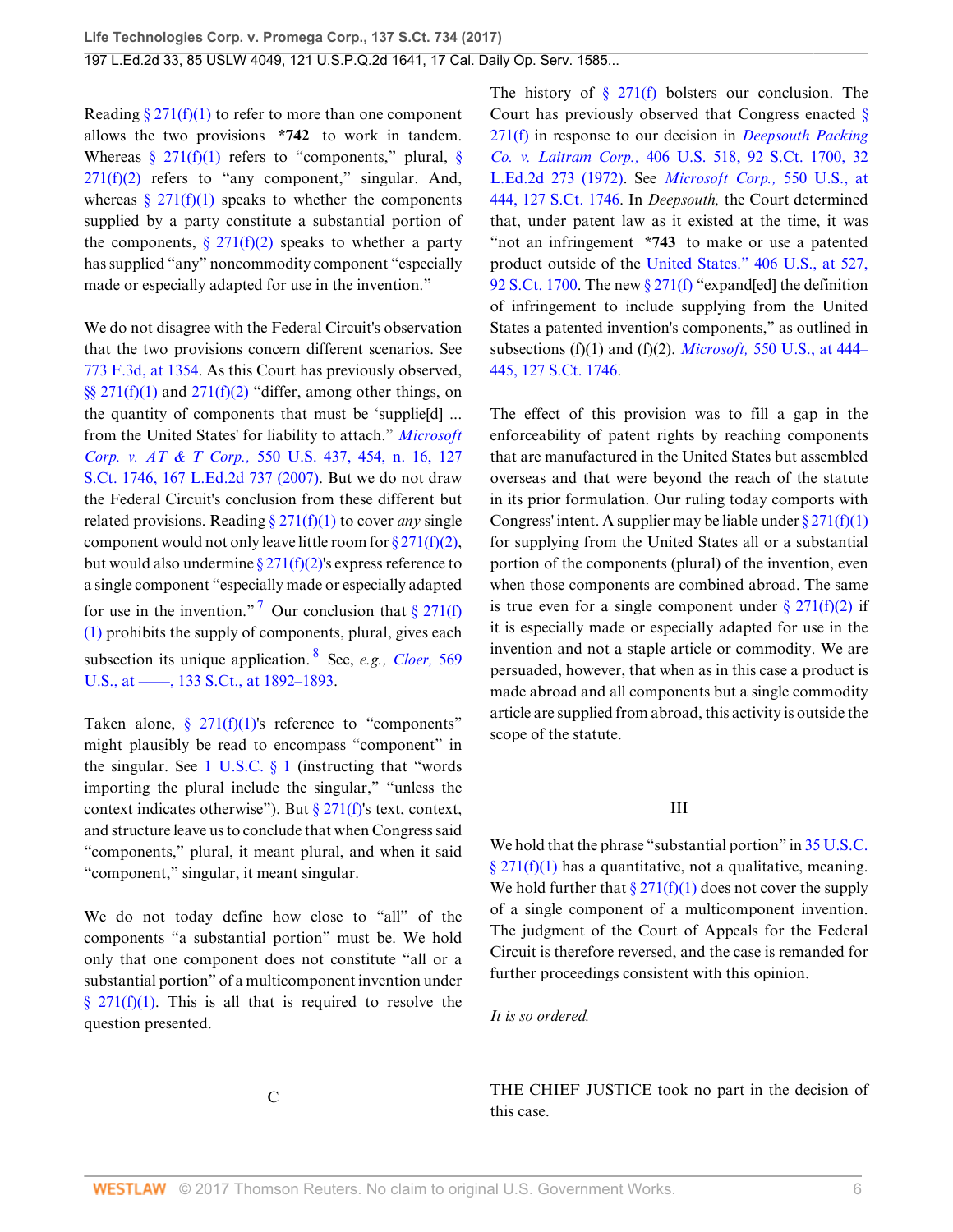Justice [ALITO](http://www.westlaw.com/Link/Document/FullText?findType=h&pubNum=176284&cite=0153052401&originatingDoc=I912d5103f8df11e6bfb79a463a4b3bc7&refType=RQ&originationContext=document&vr=3.0&rs=cblt1.0&transitionType=DocumentItem&contextData=(sc.Default)), with whom Justice THOMAS joins, concurring in part and concurring in the judgment.

I join all but Part II–C of the Court's opinion. It is clear from the text of [35 U.S.C. § 271\(f\)](http://www.westlaw.com/Link/Document/FullText?findType=L&pubNum=1000546&cite=35USCAS271&originatingDoc=I912d5103f8df11e6bfb79a463a4b3bc7&refType=RB&originationContext=document&vr=3.0&rs=cblt1.0&transitionType=DocumentItem&contextData=(sc.Default)#co_pp_ae0d0000c5150) that Congress intended not only to fill the gap created by *[Deepsouth Packing Co.](http://www.westlaw.com/Link/Document/FullText?findType=Y&serNum=1972127128&pubNum=0000708&originatingDoc=I912d5103f8df11e6bfb79a463a4b3bc7&refType=RP&originationContext=document&vr=3.0&rs=cblt1.0&transitionType=DocumentItem&contextData=(sc.Default)) v. Laitram Corp.,* [406 U.S. 518, 92 S.Ct. 1700, 32 L.Ed.2d](http://www.westlaw.com/Link/Document/FullText?findType=Y&serNum=1972127128&pubNum=0000708&originatingDoc=I912d5103f8df11e6bfb79a463a4b3bc7&refType=RP&originationContext=document&vr=3.0&rs=cblt1.0&transitionType=DocumentItem&contextData=(sc.Default)) [273 \(1972\)](http://www.westlaw.com/Link/Document/FullText?findType=Y&serNum=1972127128&pubNum=0000708&originatingDoc=I912d5103f8df11e6bfb79a463a4b3bc7&refType=RP&originationContext=document&vr=3.0&rs=cblt1.0&transitionType=DocumentItem&contextData=(sc.Default))—where all of the components of the invention were manufactured in the United States, *id.,* [at 524, 92](http://www.westlaw.com/Link/Document/FullText?findType=Y&serNum=1972127128&pubNum=0000708&originatingDoc=I912d5103f8df11e6bfb79a463a4b3bc7&refType=RP&originationContext=document&vr=3.0&rs=cblt1.0&transitionType=DocumentItem&contextData=(sc.Default)) [S.Ct. 1700](http://www.westlaw.com/Link/Document/FullText?findType=Y&serNum=1972127128&pubNum=0000708&originatingDoc=I912d5103f8df11e6bfb79a463a4b3bc7&refType=RP&originationContext=document&vr=3.0&rs=cblt1.0&transitionType=DocumentItem&contextData=(sc.Default))—but to go at least a little further. How much further is the question in this case, and the genesis of  $\S$ [271\(f\)](http://www.westlaw.com/Link/Document/FullText?findType=L&pubNum=1000546&cite=35USCAS271&originatingDoc=I912d5103f8df11e6bfb79a463a4b3bc7&refType=RB&originationContext=document&vr=3.0&rs=cblt1.0&transitionType=DocumentItem&contextData=(sc.Default)#co_pp_ae0d0000c5150) sheds no light on that question.

I note, in addition, that while the Court holds that a single component cannot constitute a substantial portion of an invention's components for  $\S 271(f)(1)$  purposes, I do not read the opinion to suggest that *any* number greater than one is sufficient. In other words, today's opinion establishes that more than one component is necessary, but does not address *how much* more.

#### **All Citations**

137 S.Ct. 734, 197 L.Ed.2d 33, 85 USLW 4049, 121 U.S.P.Q.2d 1641, 17 Cal. Daily Op. Serv. 1585, 2017 Daily Journal D.A.R. 1566, 26 Fla. L. Weekly Fed. S 434

#### Footnotes

- <span id="page-21-0"></span>The syllabus constitutes no part of the opinion of the Court but has been prepared by the Reporter of Decisions for the convenience of the reader. See [United States v. Detroit Timber & Lumber Co.,](http://www.westlaw.com/Link/Document/FullText?findType=Y&serNum=1906101604&pubNum=0000708&originatingDoc=I912d5103f8df11e6bfb79a463a4b3bc7&refType=RP&originationContext=document&vr=3.0&rs=cblt1.0&transitionType=DocumentItem&contextData=(sc.Default)) 200 U.S. 321, 337, 26 S.Ct. 282, 50 [L.Ed. 499.](http://www.westlaw.com/Link/Document/FullText?findType=Y&serNum=1906101604&pubNum=0000708&originatingDoc=I912d5103f8df11e6bfb79a463a4b3bc7&refType=RP&originationContext=document&vr=3.0&rs=cblt1.0&transitionType=DocumentItem&contextData=(sc.Default))
- <span id="page-21-1"></span>[1](#page-17-0) The Tautz patent expired in 2015. The litigation thus concerns past acts of infringement only.
- <span id="page-21-2"></span>[2](#page-17-1) Because the parties here agree that the patented invention is made up of only these five components, we do not consider how to identify the "components" of a patent or whether and how that inquiry relates to the elements of a patent claim.
- <span id="page-21-3"></span>[3](#page-17-2) Applied Biosystems, LLC, and Invitrogen IP Holdings, Inc., are also petitioners in this proceeding and are wholly owned subsidiaries of Life Technologies Corporation. The agreement at issue here was originally between Promega and Applied Biosystems. [773 F.3d 1338, 1344, n. 3 \(C.A.Fed.2014\)](http://www.westlaw.com/Link/Document/FullText?findType=Y&serNum=2034981683&pubNum=0000506&originatingDoc=I912d5103f8df11e6bfb79a463a4b3bc7&refType=RP&fi=co_pp_sp_506_1344&originationContext=document&vr=3.0&rs=cblt1.0&transitionType=DocumentItem&contextData=(sc.Default)#co_pp_sp_506_1344).
- <span id="page-21-4"></span>[4](#page-18-0) Chief Judge Prost dissented from the majority's conclusion with respect to the "active inducement" element of [35 U.S.C.](http://www.westlaw.com/Link/Document/FullText?findType=L&pubNum=1000546&cite=35USCAS271&originatingDoc=I912d5103f8df11e6bfb79a463a4b3bc7&refType=RB&originationContext=document&vr=3.0&rs=cblt1.0&transitionType=DocumentItem&contextData=(sc.Default)#co_pp_9daf00009de57) [§ 271\(f\)\(1\).](http://www.westlaw.com/Link/Document/FullText?findType=L&pubNum=1000546&cite=35USCAS271&originatingDoc=I912d5103f8df11e6bfb79a463a4b3bc7&refType=RB&originationContext=document&vr=3.0&rs=cblt1.0&transitionType=DocumentItem&contextData=(sc.Default)#co_pp_9daf00009de57) [773 F.3d, at 1358–1360](http://www.westlaw.com/Link/Document/FullText?findType=Y&serNum=2034981683&pubNum=0000506&originatingDoc=I912d5103f8df11e6bfb79a463a4b3bc7&refType=RP&fi=co_pp_sp_506_1358&originationContext=document&vr=3.0&rs=cblt1.0&transitionType=DocumentItem&contextData=(sc.Default)#co_pp_sp_506_1358). Neither that question, nor any of the Federal Circuit's conclusions regarding Life Technologies' liability under [§ 271\(a\)](http://www.westlaw.com/Link/Document/FullText?findType=L&pubNum=1000546&cite=35USCAS271&originatingDoc=I912d5103f8df11e6bfb79a463a4b3bc7&refType=RB&originationContext=document&vr=3.0&rs=cblt1.0&transitionType=DocumentItem&contextData=(sc.Default)#co_pp_8b3b0000958a4) or infringement of four additional Promega patents, see id[., at 1341](http://www.westlaw.com/Link/Document/FullText?findType=Y&serNum=2034981683&pubNum=0000506&originatingDoc=I912d5103f8df11e6bfb79a463a4b3bc7&refType=RP&fi=co_pp_sp_506_1341&originationContext=document&vr=3.0&rs=cblt1.0&transitionType=DocumentItem&contextData=(sc.Default)#co_pp_sp_506_1341), is before us. See 579 U.S. ----, 136 S.Ct. 2505, 195 L.Ed.2d 838 (2016).
- <span id="page-21-5"></span>[5](#page-19-0) The examples Promega provides of other statutes' use of the terms "substantial" or "significant" are inapposite. See Brief for Respondent 19–20. The text of these statutes, which arise in different statutory schemes with diverse purposes and structures, differs in material ways from the text of [§ 271\(f\)\(1\).](http://www.westlaw.com/Link/Document/FullText?findType=L&pubNum=1000546&cite=35USCAS271&originatingDoc=I912d5103f8df11e6bfb79a463a4b3bc7&refType=RB&originationContext=document&vr=3.0&rs=cblt1.0&transitionType=DocumentItem&contextData=(sc.Default)#co_pp_9daf00009de57) The Tax Code, for instance, refers to "a substantial portion of a return," [26 U.S.C. § 7701\(a\)\(36\)\(A\)](http://www.westlaw.com/Link/Document/FullText?findType=L&pubNum=1000546&cite=26USCAS7701&originatingDoc=I912d5103f8df11e6bfb79a463a4b3bc7&refType=RB&originationContext=document&vr=3.0&rs=cblt1.0&transitionType=DocumentItem&contextData=(sc.Default)#co_pp_942c000098f17), not to "a substantial portion of the entries of a return."
- <span id="page-21-6"></span>[6](#page-19-1) Life Technologies' expert described the Taq polymerase as a "main" component. App. 160. The expert also described two other components the same way. Ibid.
- <span id="page-21-7"></span>[7](#page-20-0) This Court's opinion in Microsoft Corp. v. AT & T Corp., [550 U.S. 437, 447, 127 S.Ct. 1746, 167 L.Ed.2d 737 \(2007\)](http://www.westlaw.com/Link/Document/FullText?findType=Y&serNum=2012126123&pubNum=0000708&originatingDoc=I912d5103f8df11e6bfb79a463a4b3bc7&refType=RP&originationContext=document&vr=3.0&rs=cblt1.0&transitionType=DocumentItem&contextData=(sc.Default)), is not to the contrary. The holding in that case turned not on the number of components involved, but rather on whether the software at issue was a component at all.
- <span id="page-21-8"></span>[8](#page-20-1) Promega argues that the important distinction between these provisions is that [§ 271\(f\)\(1\)](http://www.westlaw.com/Link/Document/FullText?findType=L&pubNum=1000546&cite=35USCAS271&originatingDoc=I912d5103f8df11e6bfb79a463a4b3bc7&refType=RB&originationContext=document&vr=3.0&rs=cblt1.0&transitionType=DocumentItem&contextData=(sc.Default)#co_pp_9daf00009de57), unlike [§ 271\(f\)\(2\)](http://www.westlaw.com/Link/Document/FullText?findType=L&pubNum=1000546&cite=35USCAS271&originatingDoc=I912d5103f8df11e6bfb79a463a4b3bc7&refType=RB&originationContext=document&vr=3.0&rs=cblt1.0&transitionType=DocumentItem&contextData=(sc.Default)#co_pp_ac4e0000281c0), requires a showing of specific intent for active inducement. Brief for Respondent 34-41. But cf. [Global–Tech Appliances, Inc. v. SEB](http://www.westlaw.com/Link/Document/FullText?findType=Y&serNum=2025376454&pubNum=0000708&originatingDoc=I912d5103f8df11e6bfb79a463a4b3bc7&refType=RP&originationContext=document&vr=3.0&rs=cblt1.0&transitionType=DocumentItem&contextData=(sc.Default)) S.A., [563 U.S. 754, 765–766, 131 S.Ct. 2060, 179 L.Ed.2d 1167 \(2011\)](http://www.westlaw.com/Link/Document/FullText?findType=Y&serNum=2025376454&pubNum=0000708&originatingDoc=I912d5103f8df11e6bfb79a463a4b3bc7&refType=RP&originationContext=document&vr=3.0&rs=cblt1.0&transitionType=DocumentItem&contextData=(sc.Default)) (substantially equating the intent requirements for [§§ 271\(b\)](http://www.westlaw.com/Link/Document/FullText?findType=L&pubNum=1000546&cite=35USCAS271&originatingDoc=I912d5103f8df11e6bfb79a463a4b3bc7&refType=RB&originationContext=document&vr=3.0&rs=cblt1.0&transitionType=DocumentItem&contextData=(sc.Default)#co_pp_a83b000018c76) and [271\(c\)](http://www.westlaw.com/Link/Document/FullText?findType=L&pubNum=1000546&cite=35USCAS271&originatingDoc=I912d5103f8df11e6bfb79a463a4b3bc7&refType=RB&originationContext=document&vr=3.0&rs=cblt1.0&transitionType=DocumentItem&contextData=(sc.Default)#co_pp_4b24000003ba5), on which Promega asserts [§§ 271\(f\)\(1\)](http://www.westlaw.com/Link/Document/FullText?findType=L&pubNum=1000546&cite=35USCAS271&originatingDoc=I912d5103f8df11e6bfb79a463a4b3bc7&refType=RB&originationContext=document&vr=3.0&rs=cblt1.0&transitionType=DocumentItem&contextData=(sc.Default)#co_pp_9daf00009de57) and [\(f\)\(2\)](http://www.westlaw.com/Link/Document/FullText?findType=L&pubNum=1000546&cite=35USCAS271&originatingDoc=I912d5103f8df11e6bfb79a463a4b3bc7&refType=RB&originationContext=document&vr=3.0&rs=cblt1.0&transitionType=DocumentItem&contextData=(sc.Default)#co_pp_ac4e0000281c0) were modeled). But, to repeat, whatever intent subsection (f)(1) may require, it also imposes liability only on a party who supplies a "substantial portion of the components" of the invention. Thus, even assuming that subsection (f)(1)'s "active inducement" requirement is different from subsection (f)(2)'s "knowing" and "intending" element—a question we do not reach today—that difference between the two provisions does not read the "substantial portion" language out of the statute.

**End of Document** © 2017 Thomson Reuters. No claim to original U.S. Government Works.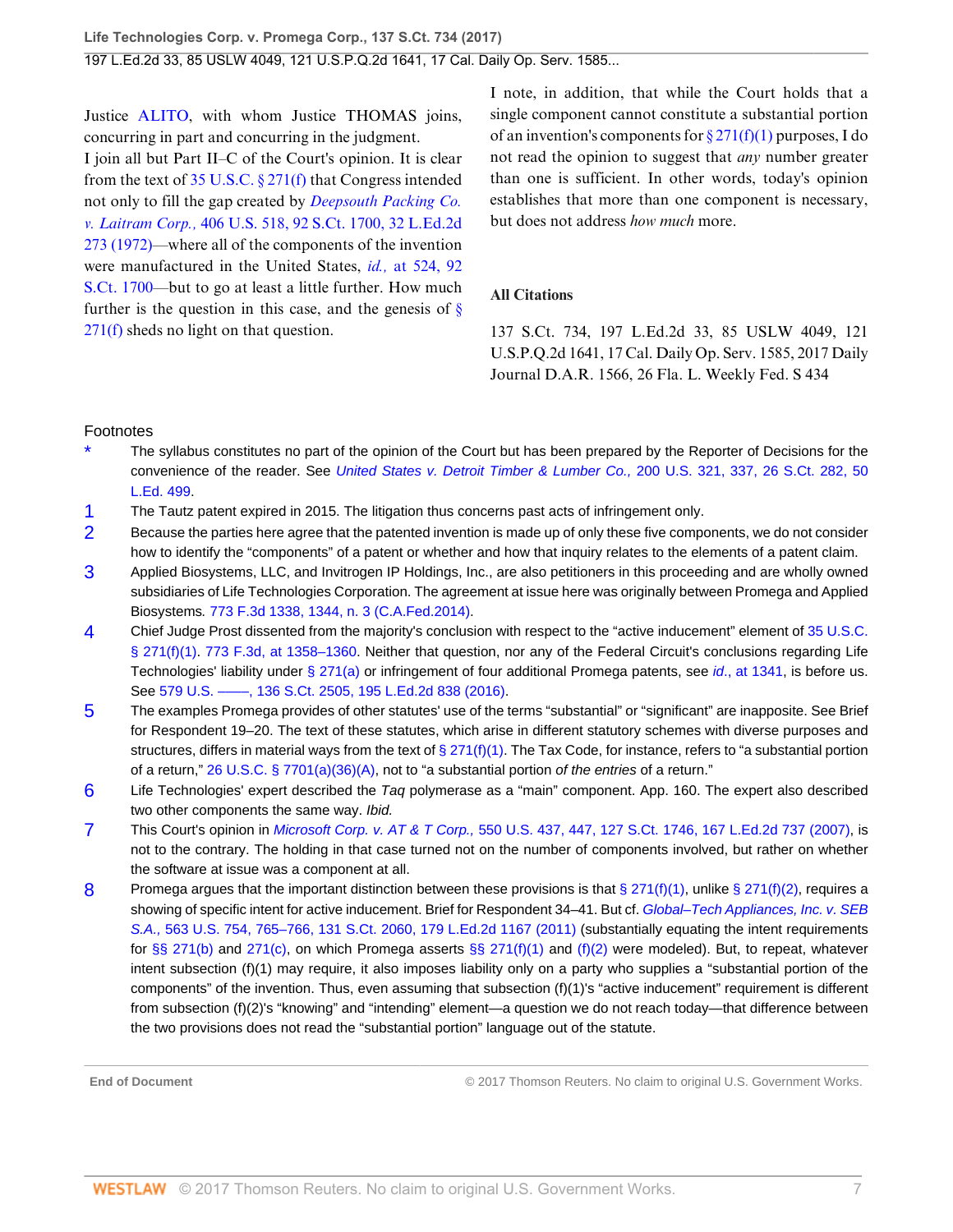

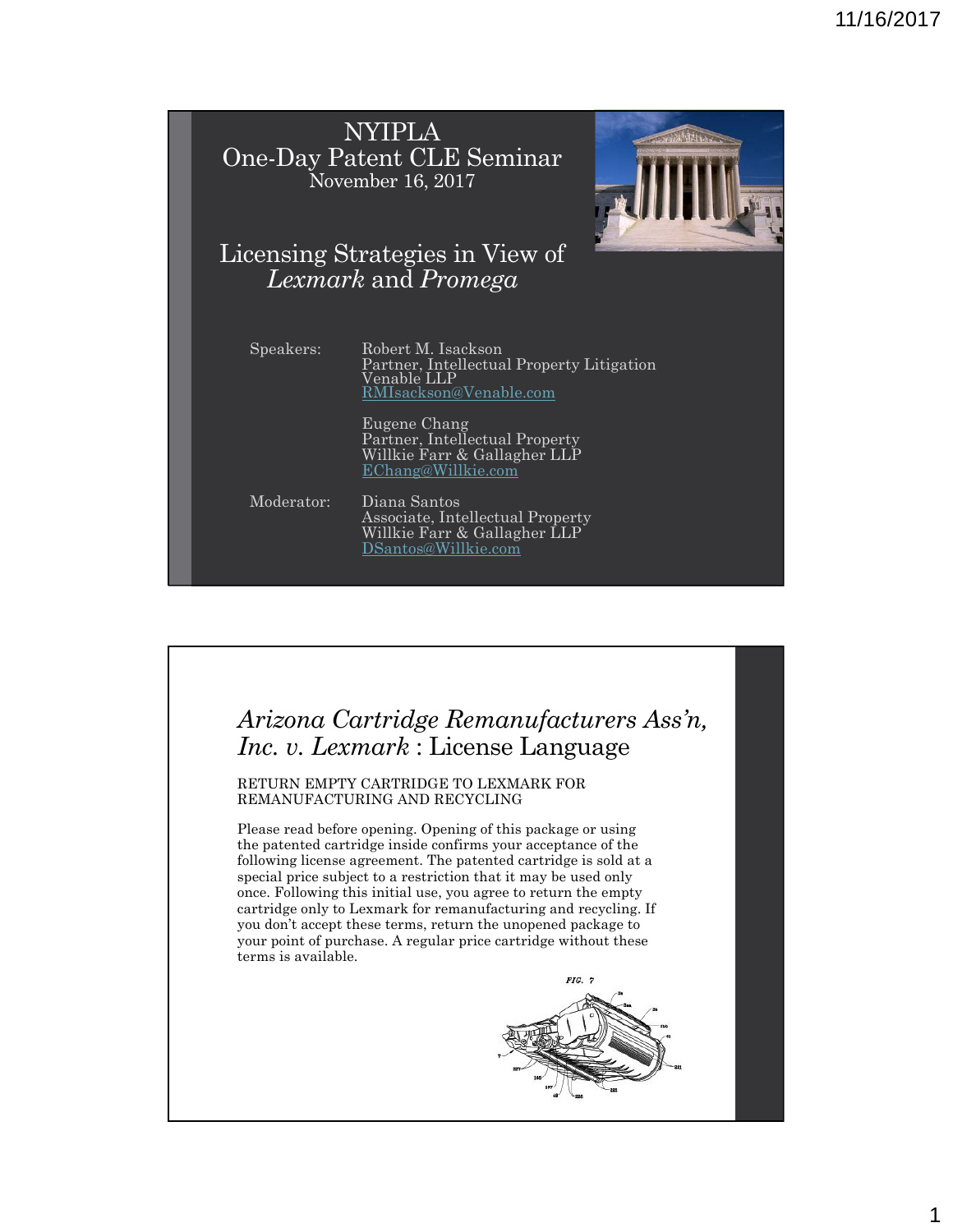

# *Lexmark*: Permitted Sales, Territory & Patent Exhaustion

- "We conclude that a patentee's decision to sell a product exhausts all of its patent rights in that item, regardless of any restrictions the patentee purports to impose or the location of the sale."
- "So long as a licensee complies with the license when selling an item, the patentee has, in effect, authorized the sale. That licensee's sale is treated for purposes of patent exhaustion, as if the patentee made the sale itself."
- "An authorized sale outside the United States, just as one within the United States, exhausts all rights under the Patent Act."
- "The single-use/no-resale restrictions in Lexmark's contracts may have been clear and enforceable under contract law, but they do not entitle Lexmark to retain *patent rights* in an item it has elected to sell." (emphasis added)

*Impression Prods., Inc. v. Lexmark Int'l, Inc.*, 137 S.Ct. 1523, 1529, 1535, 1531 (2017).